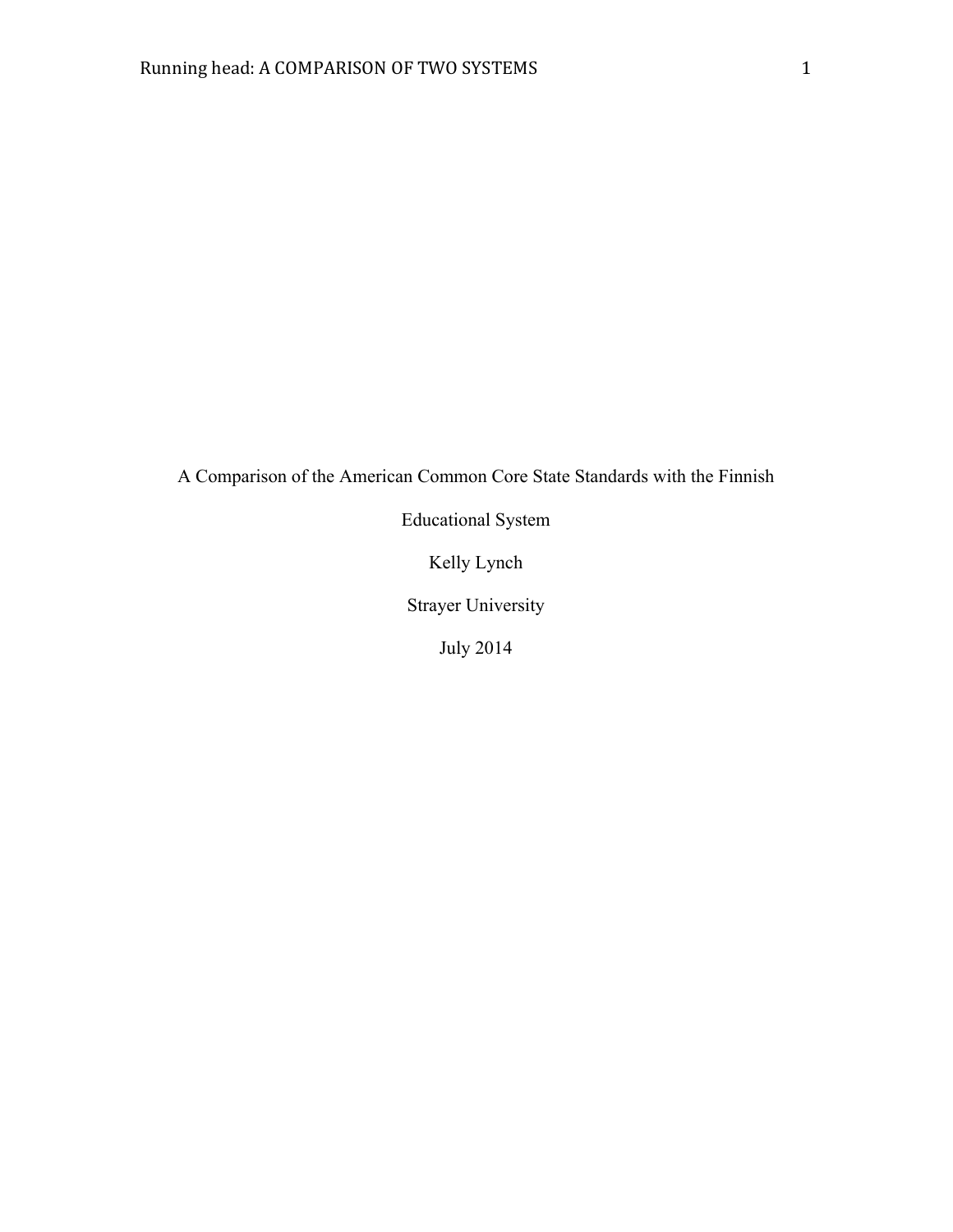#### Abstract

With the failure of the No Child Left Behind policies of the 1990's, educational reformers wished to establish a *new and improved* set of standards for the United States to follow. However, since their inception in 2006-2007, the new Common Core State Standards have become increasingly unpopular due to the fact that they remain largely untested, and are riddled with inconsistencies. Standards that were put in place to make sure that every child is "job-ready" when they graduate have actually created more division between wealthy schools, who can afford the computers and textbooks required for the new standards, and poorer schools who can barely afford the outdated and worn out textbooks they already have. While many opponents of these new standards would like to see them eliminated completely, there are alternative methods of assessment that may actually enhance or improve the standards that are already in place. However, some countries have eliminated standardized testing altogether and are thriving. Ranked as one of the best educational systems in the world, Finland reformed their educational system over thirty years ago, and has continued to develop their educational system with continued investment, teacher training, and the practice of trust.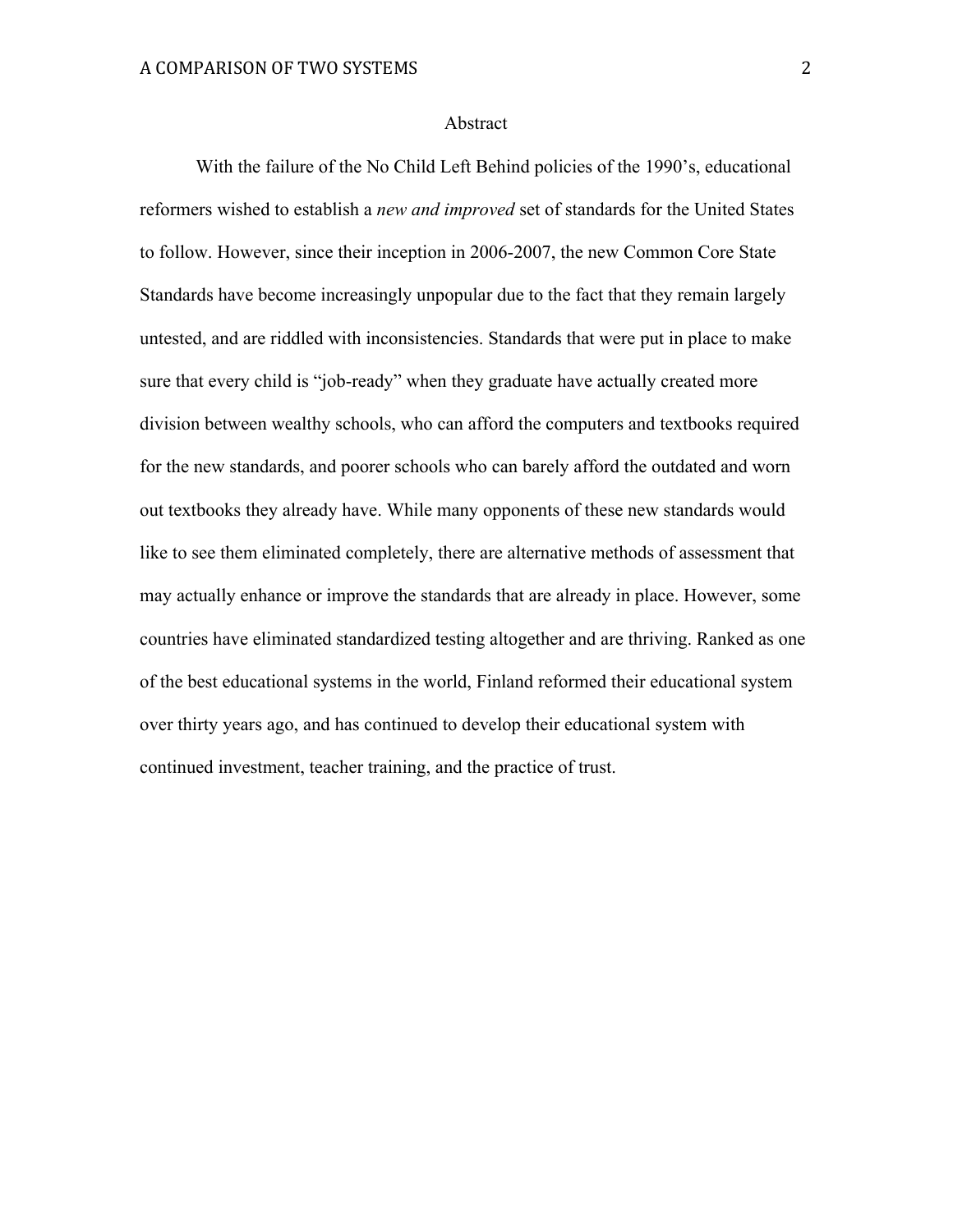# **Table of Contents**

| Chapter Six-Discussions, Conclusions, and Implications for Further Research56 |  |
|-------------------------------------------------------------------------------|--|
|                                                                               |  |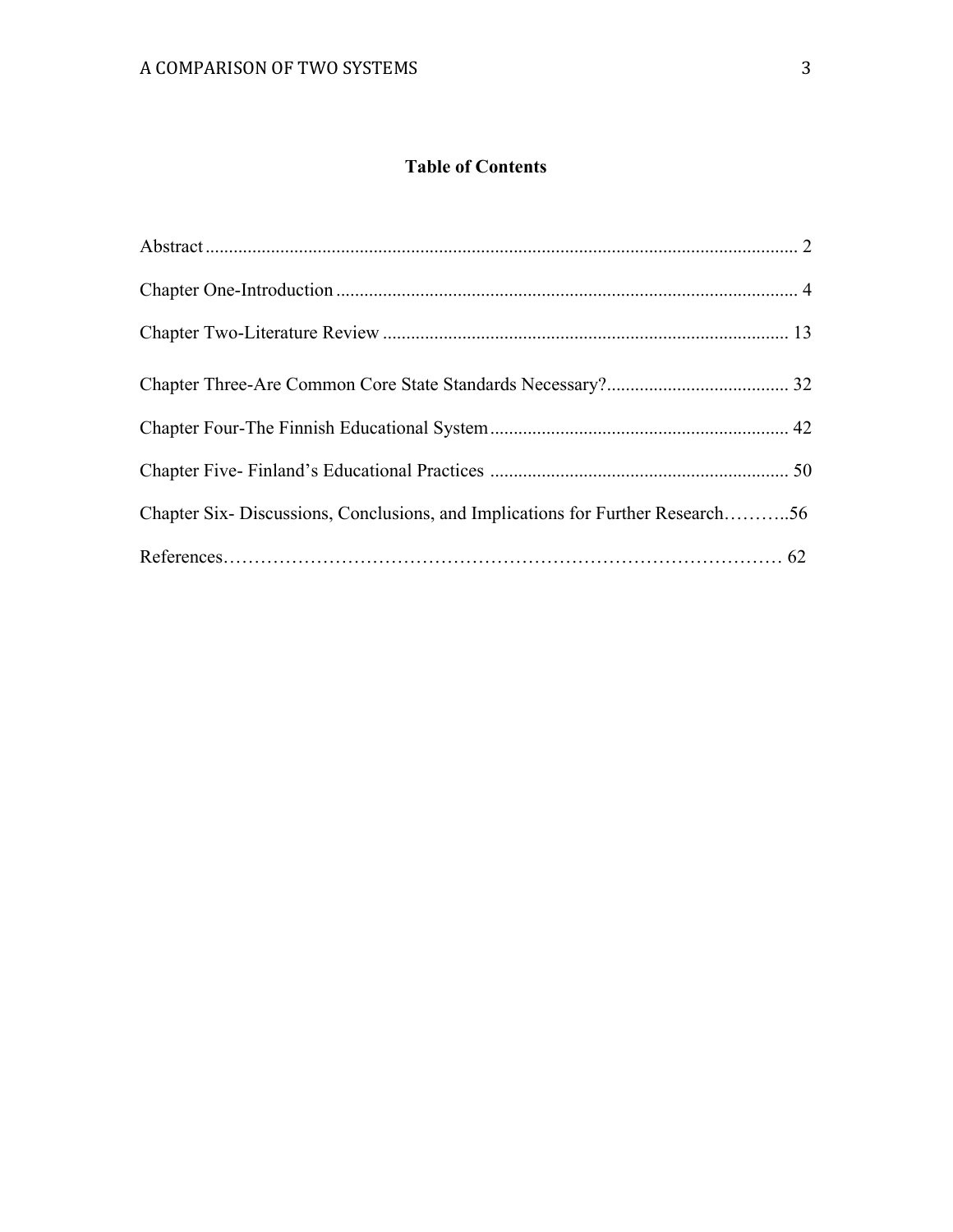#### **Chapter One**

# **A Comparison of the American Common Core State Standards with the Finnish Educational System**

Although Common Core State Standards have been implemented into 45 states, it has become increasingly unpopular among a large percentage of educators, parents, and students. Created with the intention to standardize learning across the United States, the program has been mired in controversy since its inception in 2008. Teachers, still reeling from the high-stakes No-Child-Left-Behind Standards (NCLB) of the 1990's, were told that the new standards would increase learning, allow teachers to teach lessons on a deeper level, and that they would "level for the playing field" so that all children would have equal opportunities for learning (Heitner, 2014). Instead, teachers have had the new standards thrust upon them with little to no training along with an enormous amount of pressure to make sure their students excel at the end-of–the-year state-mandated tests. Some students, who were struggling before the new standards were implemented, now find themselves even further behind, and parents feel increasingly frustrated with the stress and confusion these new standards are causing in their children.

As Common Core standards continue to "flounder", the time may be ripe to examine other educational options for American students. While reading articles about other countries that have created successful curriculums, I came across several articles about Finland, and was immediately intrigued to learn about their successful educational system. Recognized as one of the top five nations in the world in the areas of education, healthcare, and quality of life, Finland believes that their most valuable natural resource is the potential of the human mind. Further, they believe that the more educated the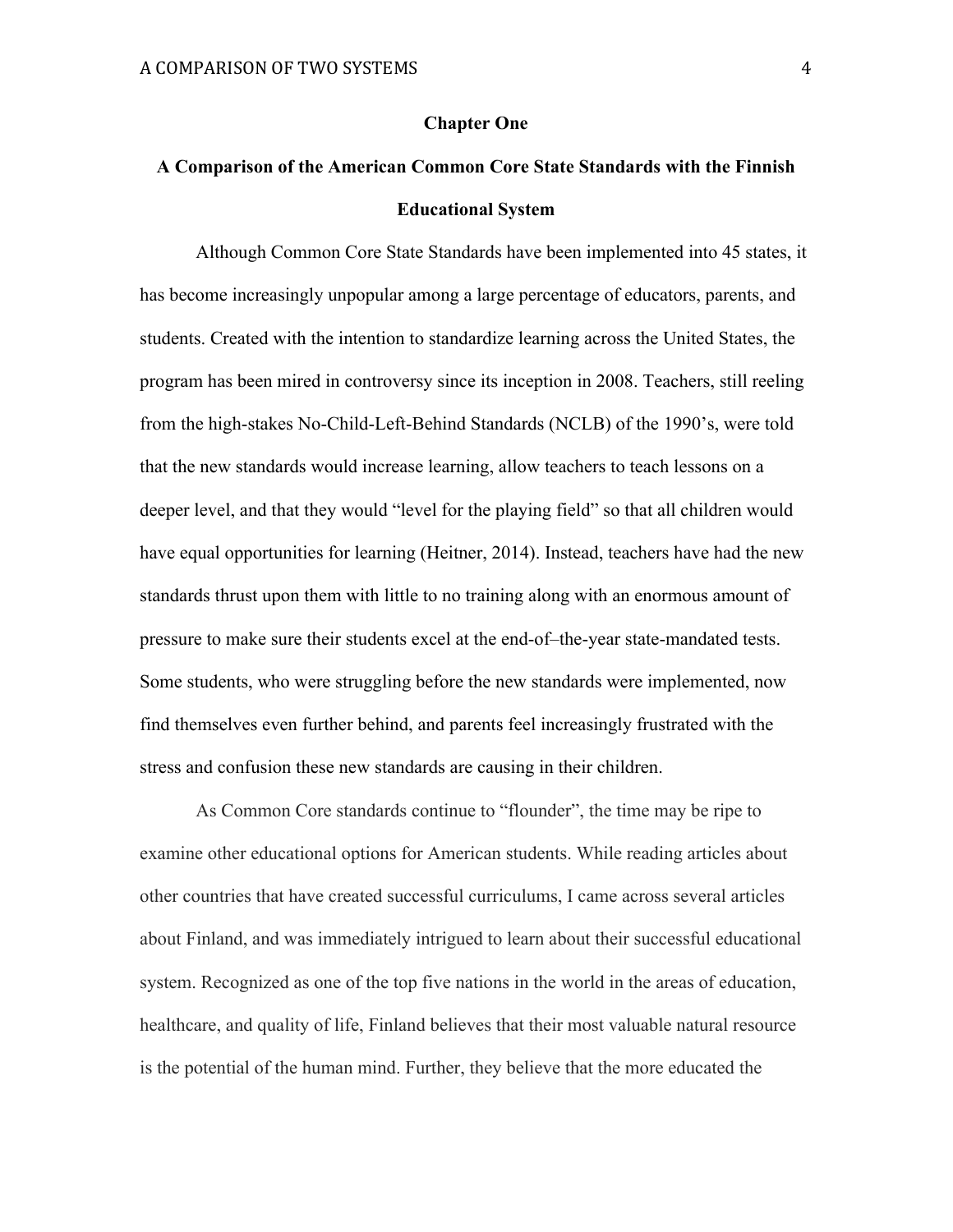citizen in Finland, the better their life will be (Kangaslahti, 2013). For my research, I will compare the Finnish educational system to the American educational system. Secondly, I will examine the strengths and weaknesses of each system, and lastly, I will discuss why the Finnish educational system should be incorporated into the American educational system or replace it altogether. While I am aware that completely replacing the American curriculum with the Finnish curriculum may not be possible, incorporating some of Finland's best practices into the American curriculum may alleviate some of the problems plaguing the Common Core standards.

# **The Context of the Problem**

In 2006-2007, Janet Napolitano, the former Governor of Arizona, served as the Chair for the National Governors Association. During that time, she became concerned that the education American children were currently receiving was inadequate in an increasingly global economy. In her article on the history of common core, author Allie Bidwell (2014) stated, "The more she thought about it, she came to the conclusion that America couldn't lead the world in innovation and remain competitive if we didn't have an internationally competitive education system" (p. 1). A task force was created and consisted of: commissioners of education, governors, CEO's, and experts in higher education. By 2008, a report was released, and Common Core State Standards, were established. Currently, 45 states have adopted Common Core Standards, including the District of Columbia. Since its inception however, this controversial program has been riddled with problems.

While the Common Core Standards were designed to improve the quality of education for all students across the United States, the new standards are becoming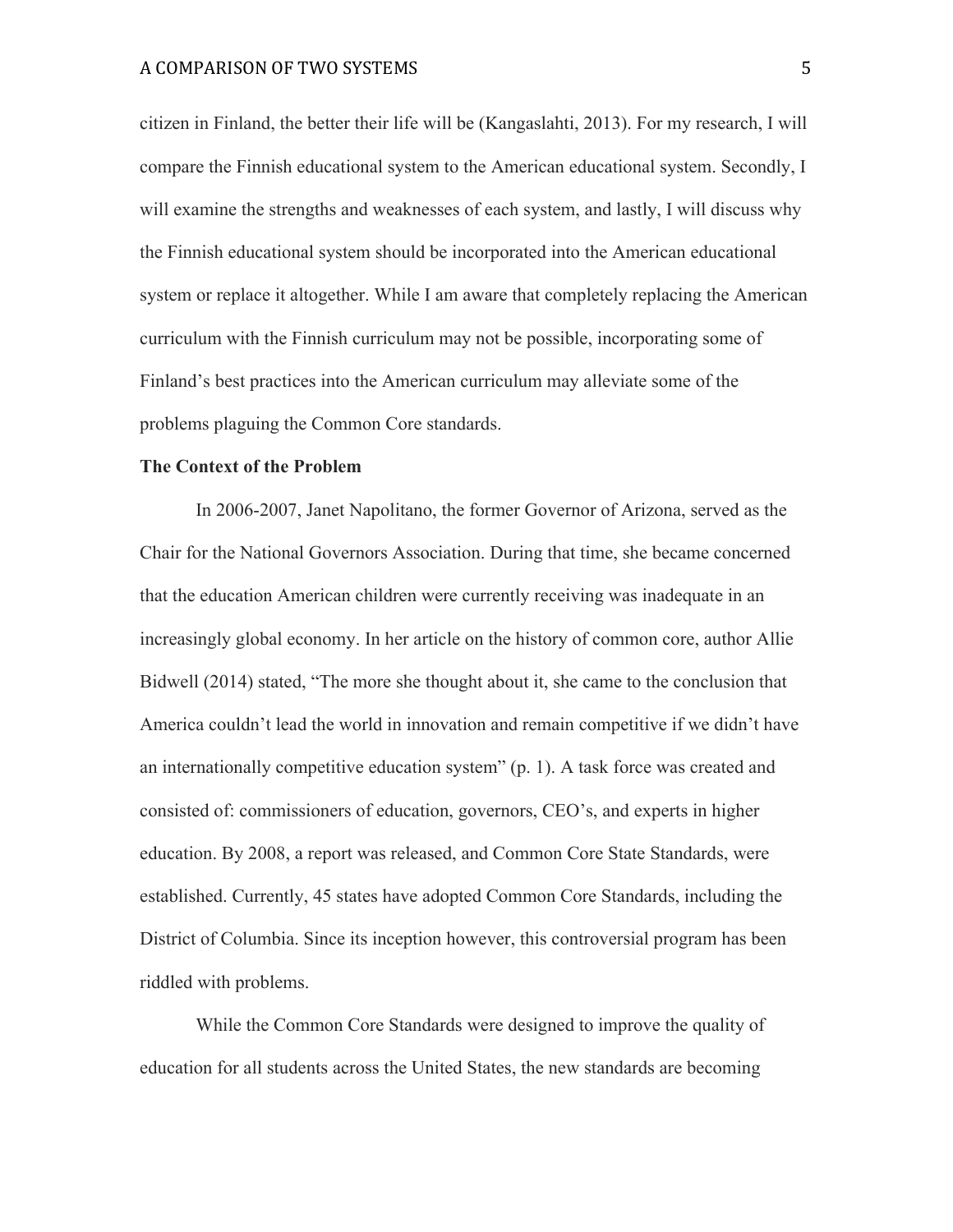increasingly unpopular among educators, parents and, students alike. Rather than test the program before it was "rolled out", many educators feel that the program was implemented too quickly, and that the standards were not field tested or grounded in research (Bidwell, 2014, p. 1). Academic standards also tend to vary from state to state, so while some states that have typically high academic standards, are expected to meet or surpass the new Common Core standards, other states, which have typically low standards, are not expected to do as well on the standardized tests. It has also been reported that there are currently no textbooks that are aligned with Common Core standards, but large textbook companies like McGraw Hill, are attempting to remedy this situation.

Lack of supportive materials and training has also led to frustration and burnout among teachers who used to love the profession (Los Angeles Times, 2014, p. 1). Even though the i*ntentions* behind Common Core standards were put in place to improve the education of every student in America, the program has become mired in a political tugof war between Federal regulations and states' rights. Teachers are now leaving the profession in droves, and more parents are choosing to have the students opt out of state testing altogether.

For many teachers, Common Core standards are stifling. Teachers, who used to spend hours designing fun and creative lessons for their students, now spend hours preparing their students for rigorous standardized tests. From day one of the new school year, many students are expected to "prepare" for their standardized tests with little wiggle room for extra-curricular activities. In a recent article about why she decided to have her daughter "opt out" of the standardized testing this year, author Karin Klein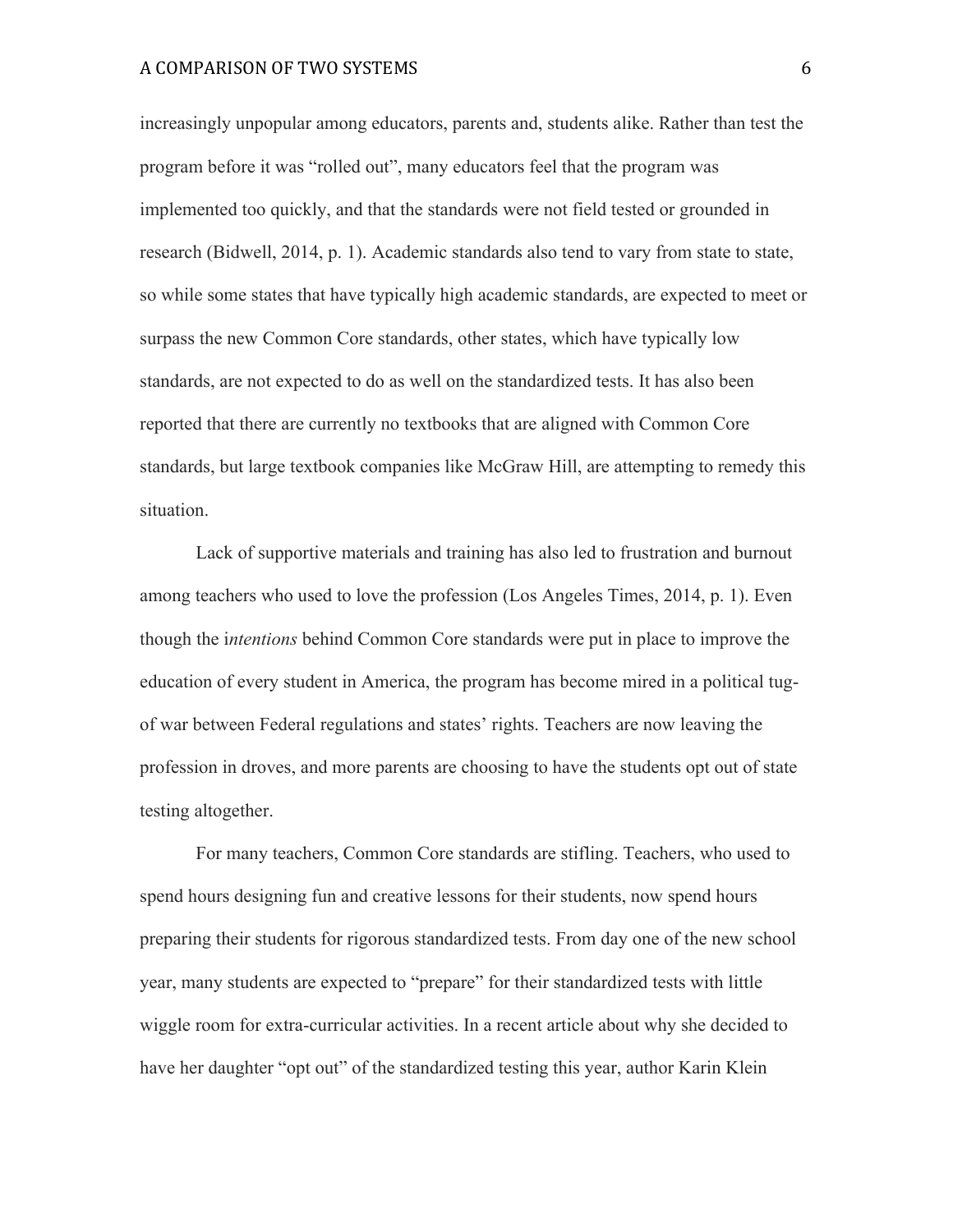# A COMPARISON OF TWO SYSTEMS 7

(2014) wrote, "My guilty sense was that I had gone along with the mind-numbing academic program for far too long; done too much to prep her for a life of tests and not enough to prep her for the pursuit of great and original adventures" (p. 3). Parents, who used to be able to help their children with their homework, are often confused by the new teaching methods, and worry about the stress standardized testing inflicts on their children. Finally, for low-performing schools, funding based on student test performance can be catastrophic. For these schools, low-test scores may result in the termination of teachers or the doors of their school being closed forever.

# **Statement of the Problem**

As stated in the context of the problem, the Common Core curriculum has been riddled with controversy and problems since its onset in 2008. Although its original intent was to prepare American students for a global economy, reforms were implemented before the program was fully tested. As a result, a curriculum that was originally designed to establish "standards" that all schools should follow has become a quagmire of miscommunication, frustration and confusion for parents, educators and students.

Standardized testing has become the benchmark to measure a student's learning, and for that reason, they are expected to prepare for state testing from kindergarten through the 8<sup>th</sup> grade. Although Common Core standards have been implemented into 45 states, several states are now choosing to opt out of this curriculum. Those states that have opted out of the Common Core standards are using other methods and models to measure what their students have learned. Not only are these alternate ways to measure learning being used in other states, they are being used in other countries as well, and have seen much success. Therefore, this proposal will compare the American Common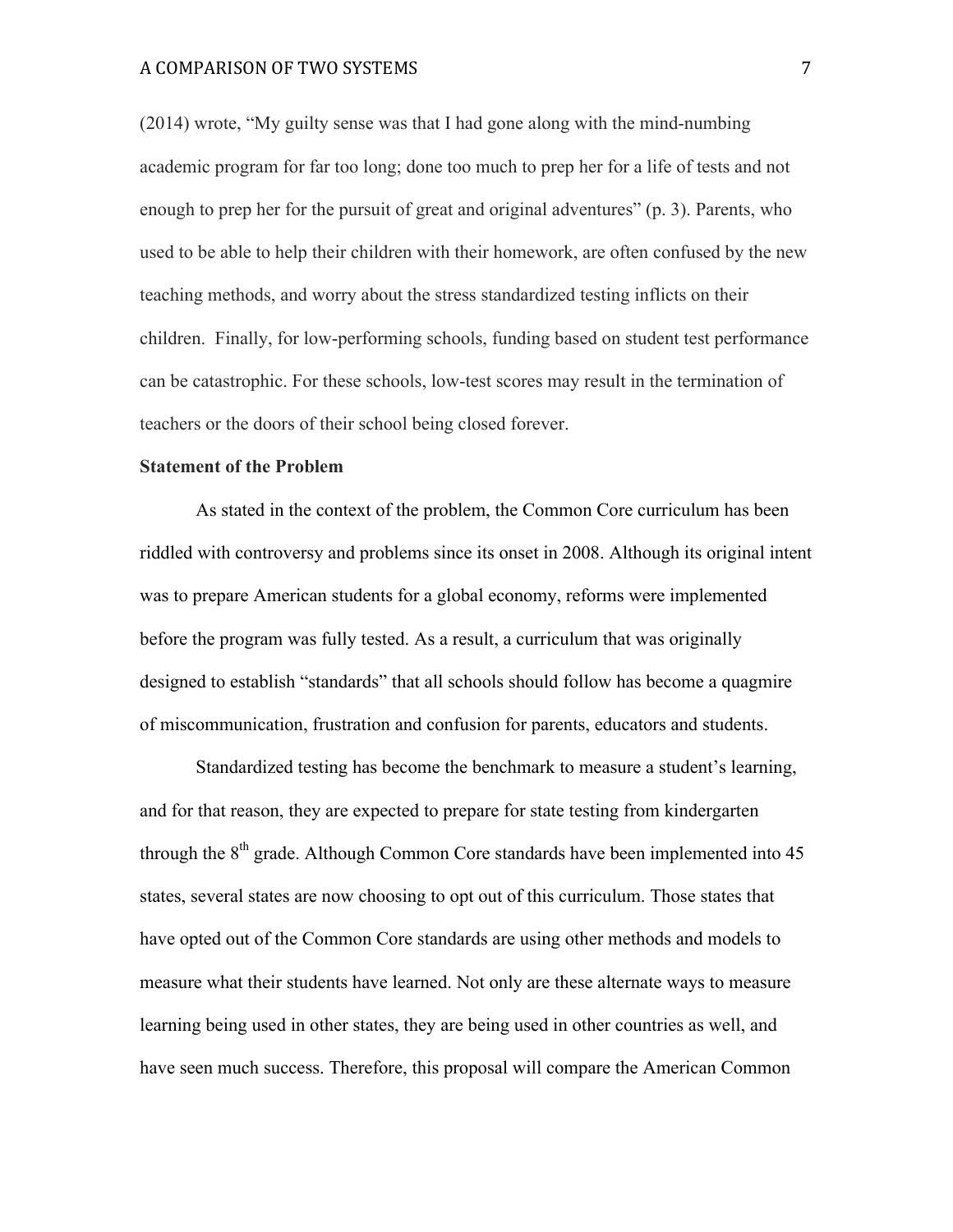Core Standards to the Finnish educational system to show how a small, rather unassuming nation has developed one of best educational systems in the world.

# **Research Questions**

This research will examine the Finnish educational system. The data collected will support the idea the Common Core standards practiced in America, can be modified or replaced altogether. The following questions will be used to gather information:

- 1. Are Common Core State standards necessary? Why or Why not?
	- Are there other methods to assess learning besides standardized testing?
	- If so, what other kinds of methods are available?
	- Should these alternate methods be incorporated with Common Core standards? Why or Why not?
- 2. How does Finland view education in their country, and why is their educational system so successful?
	- What are some current challenges Finland's educational system is facing?
- 3. What are the practices Finland uses to maintain their excellent educational standards?
	- Why do they feel these practices are important?
- 4. Can American Common Core standards be modified or replaced with Finnish standards?
	- What are some ways that Common Core standards can be improved?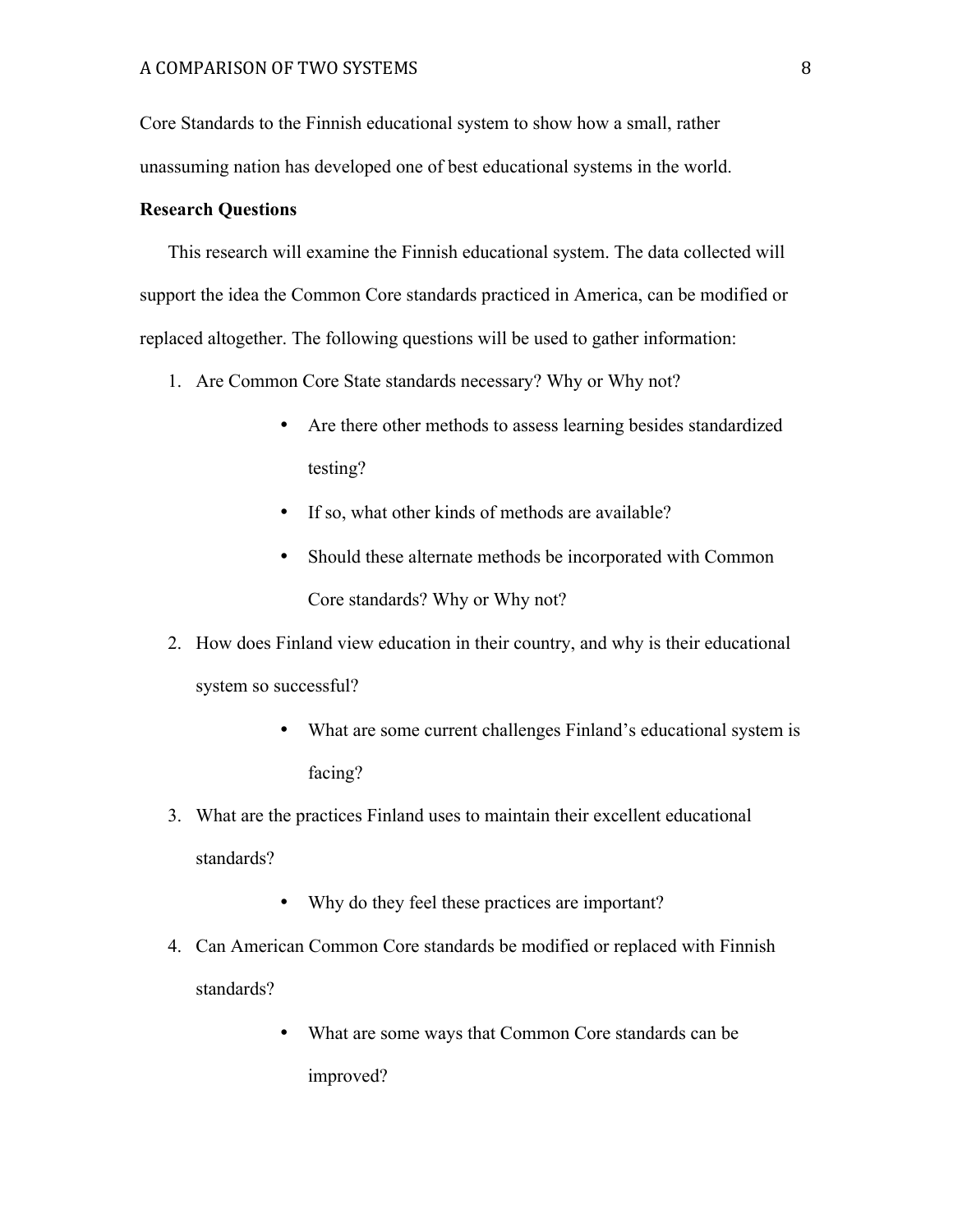# **Null Hypotheses:**

- When comparing Common Core standards with reforms in the Finnish educational system, there has been a difference in results.
- When comparing the Finnish Curriculum to the American Curriculum, there is a difference in results.
- When comparing Finnish practices to American practices, there is a difference in results.
- When comparing Common Core standards to Finnish Educational standards, there is a difference in results.

### **Significance of the Study**

When Common Core standards were established in 2008, the intention behind the reforms was to establish consistency in the American educational system. This was to be accomplished by creating a singular or "standardized" curriculum that every American student could follow. In her article on the history of Common Core, Bidwell (2013) states, "The entire purpose of the standards, was to determine what students need to know and demonstrate the ability to do in order to be prepared for an entry-level college course" (p. 2). However, since its inception, the curriculum has been mired in controversy. Some argue that the program was designed with little to no teacher input and was never fully researched before it was introduced into the American school system. Others claim that the standards encourage children to think "deeper", and to "analyze" rather than just memorize the material they are given (Gardner & Powell, 2014). Clearly, it is a subject that has deeply divided the nation, and while some states are embracing the curriculum, others are opting out of the program entirely. One critic of the program feels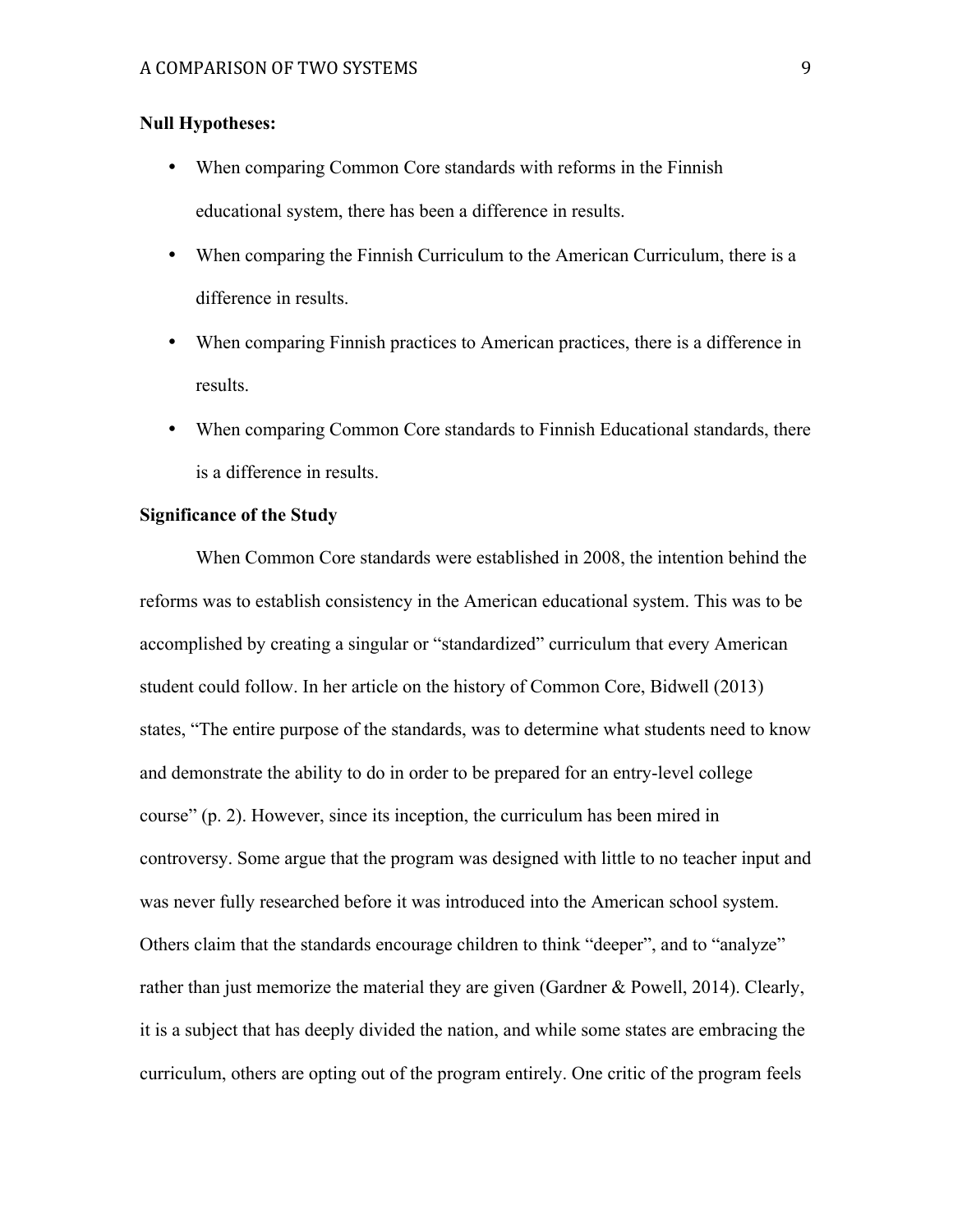#### A COMPARISON OF TWO SYSTEMS 10

that because America is so diverse, a completely standardized curriculum will be impossible to achieve. Tienken (2011) feels that the cookie-cutter approach to Common Core standards is "terribly naïve" He states, "This approach lacks a basic understanding of diversity and developmental psychology. Further, at its core, it eschews science and condones forcing children to fit the system instead of adjusting the system to fit the needs of the child"  $(p. 61)$ .

The vast amount of articles, social media discussions and debates about Common Core standards show a clear need for a closer examination of this curriculum. While this curriculum does have its strengths, there are currently more problems than successes with the program. Clearly, the aim behind Common Core standards is to make education more equitable for students, but the lack of materials along with untrained teachers, are hindering this program enormously.

However, there are other options. With this study, I will examine Finland's educational system, and discuss how some of their practices can be incorporated into the American curriculum. Ranked as one of the top five educational systems in the world, this tiny country has surprised everyone with the vast success of its schools. An examination of how they achieved this success and how they maintain that success may be beneficial to an American system that has gotten off to a very shaky start. While it may be too late to eliminate Common Core standards altogether, it may still be possible to change its current direction to arrive at more positive results for everyone.

#### **Research Design and Methodology:**

Using qualitative research, I will examine the results of previous focus group studies regarding Common Core standards. For internal data, I will use secondary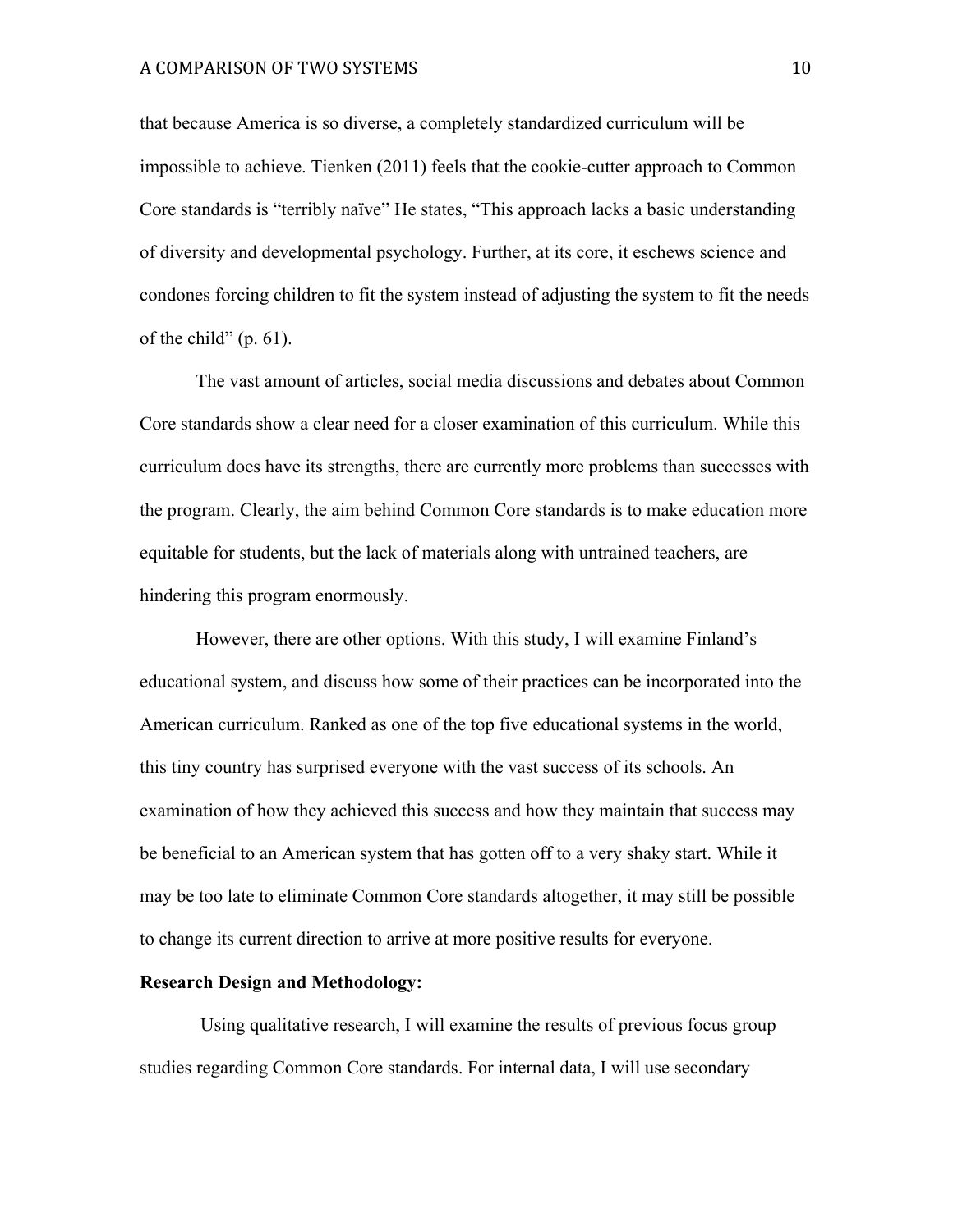sources. Secondary sources include published articles, books, and periodicals, and each of my articles will be no more than five years old. Using information from website, books, and articles, I will also research the Finnish educational system, and examine its strengths and weaknesses. I will include articles and periodicals about the strengths and weaknesses of the Common Core State Standards as well. At this time, Strayer University does not have a panel to review my thesis. Therefore, only secondary sources for my research are acceptable at this time. Even though I am not able to interview educators at this time, future inclusions of interviews and opinions from educators on this subject, may present an opportunity for further research.

# **The Organization of the Study:**

Chapter 1 will include information about the American Common Core State Standards, and describe why these standards should be examined. I will also include research questions and explain why I feel this study is important. At the end of chapter one, I will include a brief description of each chapter's contents.

Chapter 2 will contain the Literature Review. Using published articles and the Internet; I will discuss some prevailing attitudes and concerns about the Common Core Standards, some myths about the standards, and the strengths and weaknesses of those standards. I will also examine the history of the Finnish Educational System, some prevailing attitudes and concerns about the Finnish system, and the strengths and weaknesses of the Finnish school system as well.

In Chapter 3, I will discuss research question number one. Over the course of this chapter I will explain why proponents feel that Common Core Standards are necessary, but offer alternatives to standardized testing as well. I will also determine if these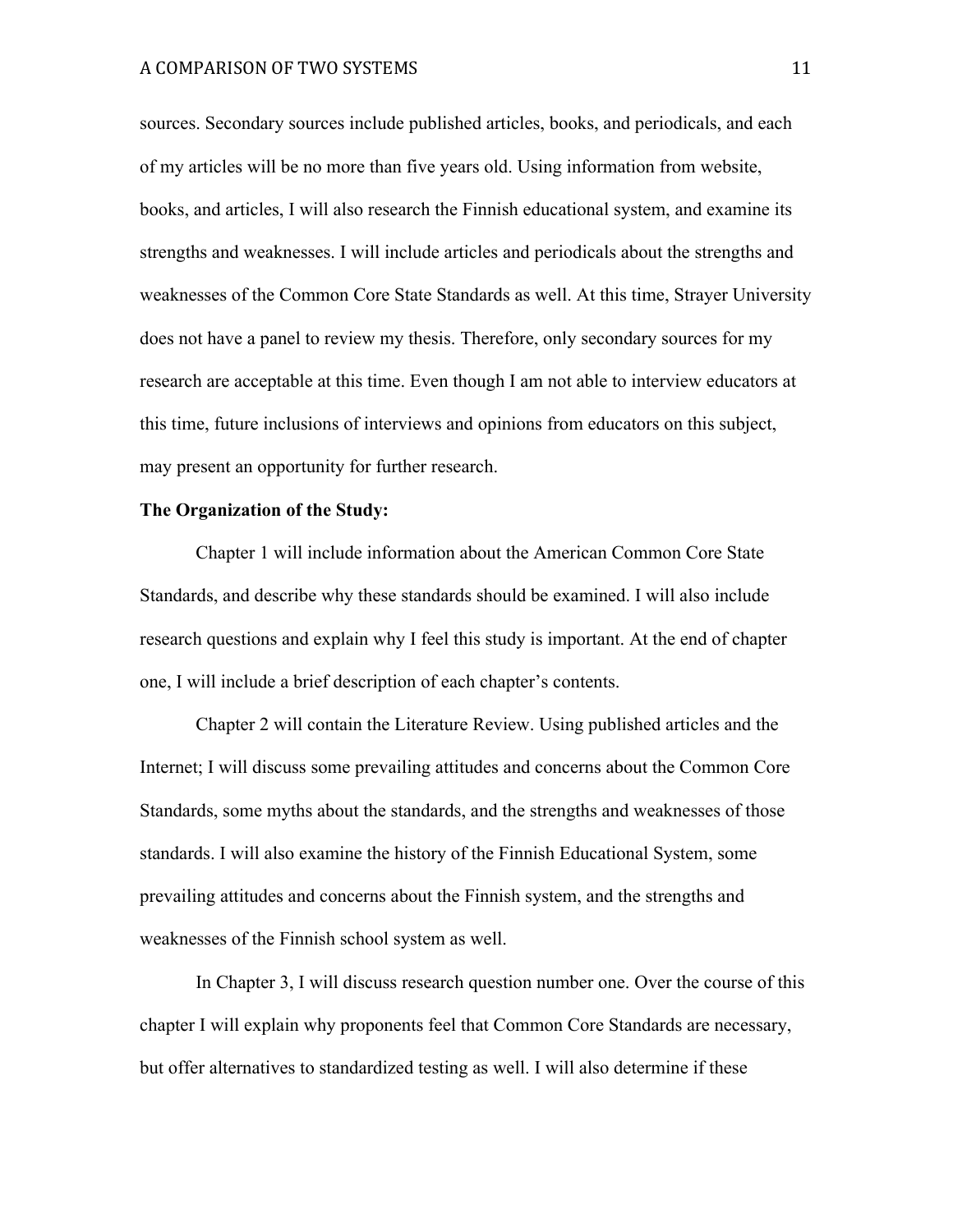alternate methods can be incorporated in to the Common Core Standards or should replace them altogether.

In Chapter 4, I will introduce my research on the country of Finland. I will discuss Finnish culture and how the Finnish view education. Further, I will examine why the Finnish education system is so successful, and I will discuss some current challenges in the Finnish educational system as well.

In Chapter 5, I will discuss the practices Finland uses to maintain their educational standards. I will also discuss why they feel these practices are important.

In Chapter 6, I will discuss and conclude my research on the Common Core State Standards and the Educational System in Finland. I will also make suggestions for future research on this topic.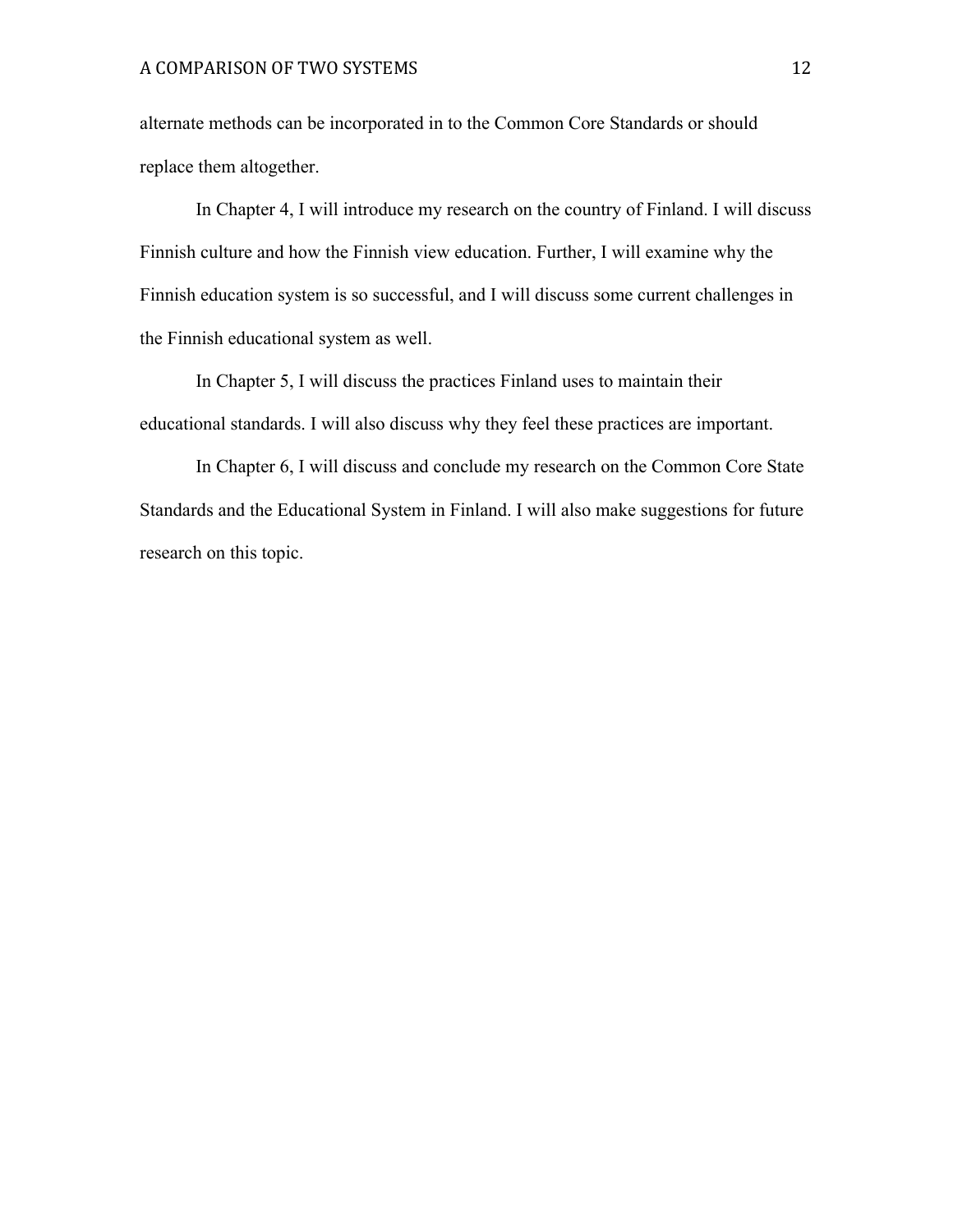# **Chapter Two**

# **Literature Review**

*"In Brooklyn, as in India, they examine a pupil, and when they find out he doesn't know anything, they put him in literature, or geometry, or astronomy, or government, or something like that, so that he can properly display the assification of the whole system"-Mark Twain*

# **Introduction:**

For most people, the words "Common Core" seem to generate an instant opinion. They either love it or hate it! Established in 2008, the controversial curriculum was designed to standardize learning across the United States, but the transition from the NCLB (No Child Left Behind) acts to the new Common Core standards has been anything but smooth. While proponents of the program feel that the program will garner critical thinking and more analytical skills among learners, opponents feel that the new curriculum is detrimental to learning. They worry that the program has been implemented before it has been fully tested, and that teachers are not receiving the materials and/or training they will need for the new curriculum. Parents are being bombarded with propaganda that either praises the new curriculum, or warns them about the downfall of the American school system. As the controversies around these new standards continue to increase, it is clearly an issue that has sharply divided the nation.

While the system isn't perfect, there are some components of the program that have worth. Rather than toss out the entire curriculum, examining alternative curriculums and *improving* Common Core standards may be the answer. With one of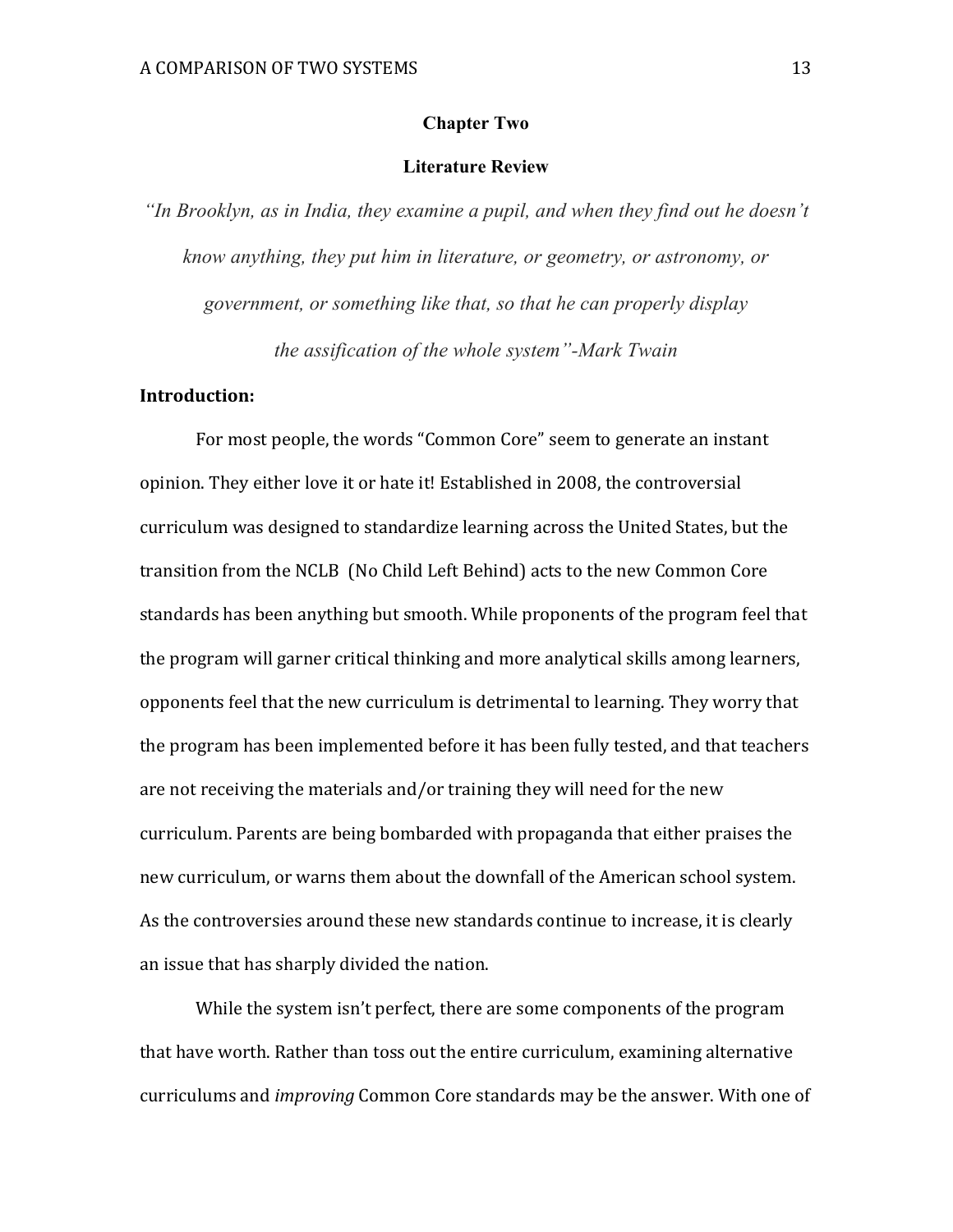the best educational systems in the world, Finland is a country that deserves a closer look, and incorporating some of their best practices into the troubled Common Core standards may prove to be beneficial to everyone.

# **What is Common Core?**

From 2006-2007, former Arizona Governor, Nancy Napolitano served on the chair of the National Governors Association. While serving as chair, she became increasingly concerned that the American Educational system was not preparing its students to thrive in a global economy, particularly in the areas of math and science (Bidwell, 2014). Due to her concern about the future of the American Educational system, she created a task force composed of CEO's, governors, and educational experts, and asked them to design a new set of standards that *every* school could implement into their current curriculum. However, because some of the No-Child-Left-Behind (NCLB) standards under President Bush in the 1990's were still in place, there were several obstacles the task force needed to address first.

In her article on the history of Common Core, Bidwell, (2014) wrote, "The controversy over standards-based education reform is nothing new. [Under] President George H.W. Bush, the idea of a federal intrusion into the public education system has become a rallying cry for opponents of common standards " (p. 2). Under NCLB, the federal government required schools to test their students and report the results of those tests back to the government at the end of the year. As a result, schools who did not score well, were labeled as "bad schools". Schools, who had always thrived in the past, were forced to fire good teachers, and if test scores did not improve, faced the risk of being shut down completely. Still reeling from the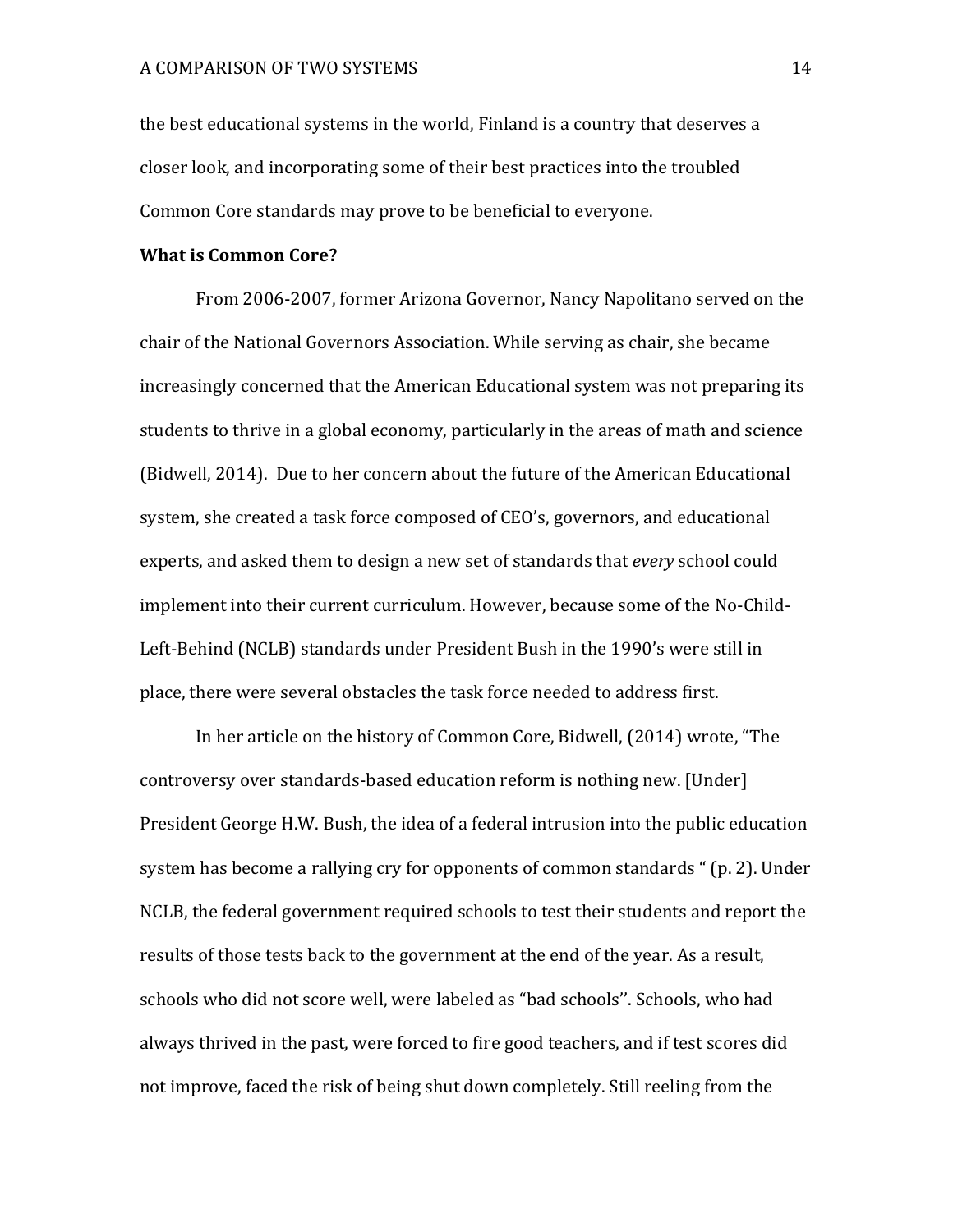negative effects of NCLB, the task force was driven to complete a new set of standards that were completely *state-led* (Bidwell, 2014, p. 2).

Another obstacle they faced, was deciding on what kind of standards to establish. One of the difficulties in establishing these standards was the fact that academic standards already varied widely from state to state. For example, Massachusetts was known to be a high-performing state, while the state of Tennessee was not. The task of creating a common set of standards for every state would be difficult, but not impossible. Dane Linn, who served as the director of the National Governors Association, under Napolitano, described how the task force created the new standards. Every time a new draft was created, the set of standards was posted online for public viewing. Linn stated, "Anyone and everyone [who viewed the final draft could] submit comments, questions and concerns. They received more than 10,000 responses" (Bidwell, 2014, p. 3).

However, since its inception in 2008, the transition to Common Core State Standards remains mired in controversy. While some proponents wish for *more* federal involvement and support, opponents of the standards fear that the federal government will take over a program that was intended to be state-led. At the end of Bidwell's (2014) article, Linn stated, "Historically, we should have been forewarned about the debates of the past. But we never envisioned that it would become the political football that it has become over time" (Bidwell, 2014, p. 4).

# **Some Misconceptions about Common Core:**

Since its inception in 2008, the Common Core State Standards have been surrounded by controversy. Because it is such a polarizing issue, its supporters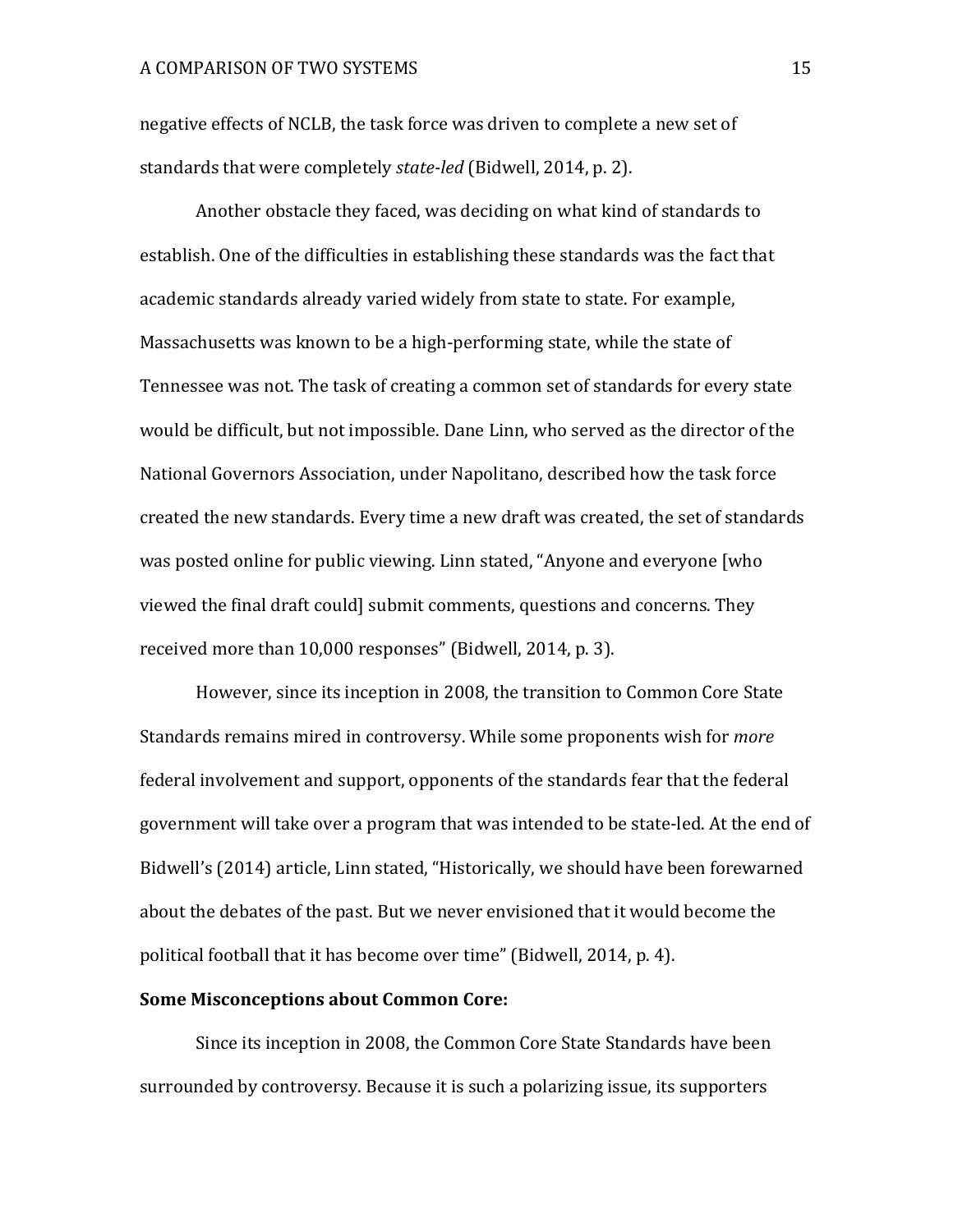claim that opponents of the standards have perpetuated several "myths" about this program that have poisoned its success. For example, most people believe that Common Core is not state-led. According to an article published by the Tennessee Journal (2013), the Common Core standards have been state-led since it was established in 2008. Further, the article states, "The standards were not developed by the federal government, but rather were a result of states working to develop higher academic standards for students"(p. 2).

Another misconception about Common Core is that schools must follow the standards "to the letter", with little or no revisions to the suggested lessons. While it is true that the Common Core Standards have been put in place to serve as a *guide* for what students should know, proponents stress that it is not a curriculum (Tennessee Journal, 2013, p. 3). Teachers in Tennessee and other states who have adopted the Common Core State Standards are still allowed to choose their own textbooks and customize their own lesson plans within their classrooms.

In fact, some proponents claim that under the new State Standards, teachers have more freedom than they did before. The Tennessee Journal (2013) article emphasizes this point by stating, "The new standards are clear and focused, allowing teachers to explore important topics in depth with students, rather than skimming the surface of numerous topics and [preparing] them for tests" (p. 3).

A third misconception revolves around funding. Opponents of Common Core State Standards believe that states have been forced to adopt the new standards in order to receive funding from the federal government. Again, proponents claim that this is simply not true. They claim that,"[States] were asked to show their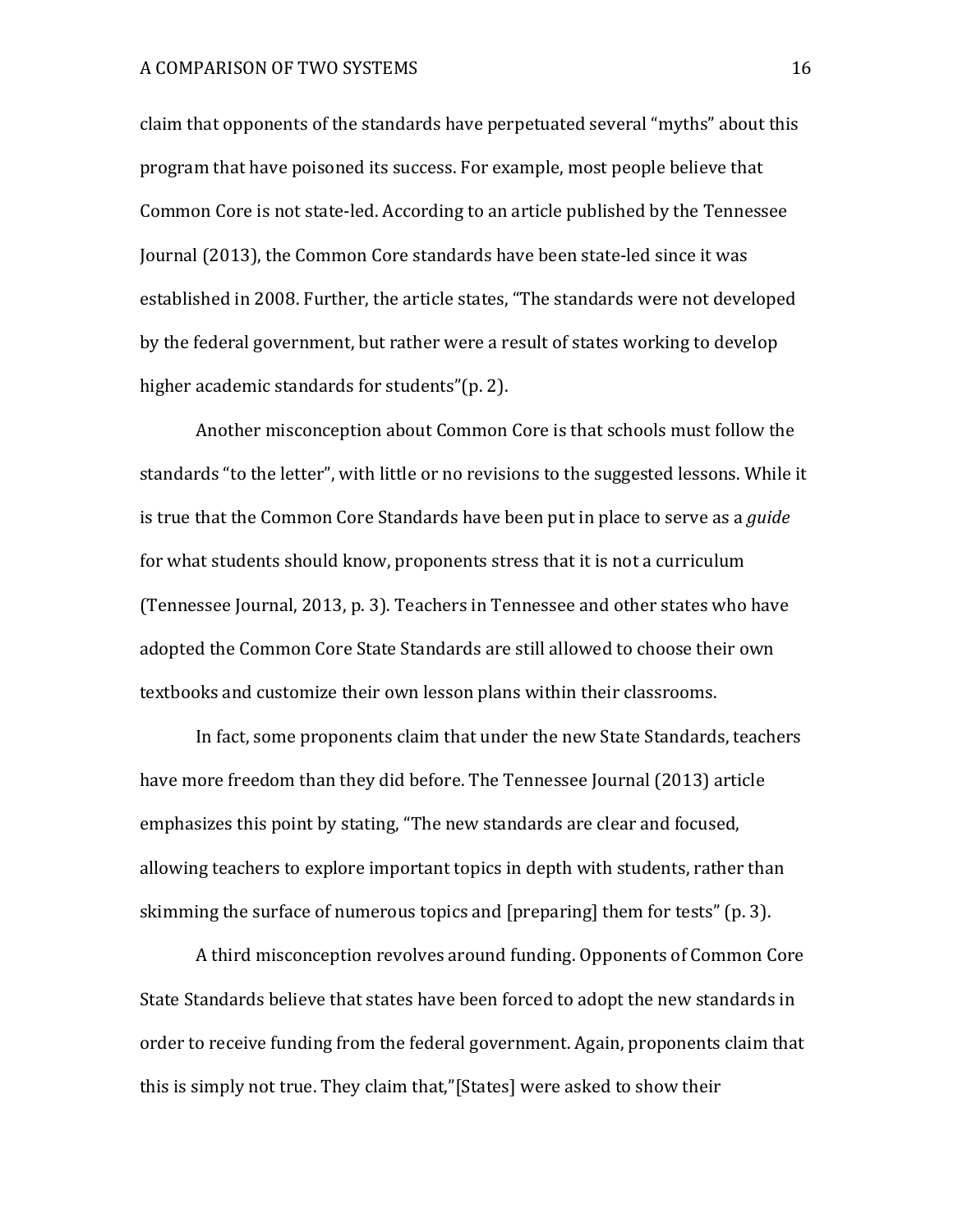commitment to working with other states to develop and implement standards that prepare students to succeed in college and to compete in a global economy" (Tennessee Journal, 2013, p. 5).

Finally, there is the misconception that Common Core Standards have prescribed methods for answering questions, and when a student strays from using those methods, their questions will automatically be marked wrong. Proponents of the standards say that Common Core Standards raise the bar for students because the standards challenge them to examine *why* they answered a question the way they did, and to explain their reasoning for choosing a particular answer as well. Further, proponents claim that, "There is a large difference between a student who can recall a math answer by memorization compared to a student who can recall a math answer and explain why the corresponding answer is correct" (Tennessee Journal,  $2013$ , p.  $6$ ).

Despite the controversies that surround the new state standards, proponents of Common Core, feel that the standards have value and are worth fighting for. Proponents often claim that, "Rather than a 'mile-wide, inch-deep' curriculum, leading to superficial coverage of topics, the Common Core State Standards focus on the core skills required for success in college and career" (Tennessee Journal, 2013, p. 1).

Supporters often conclude their argument for Common Core by emphasizing that local school districts can still choose their own textbooks, purchase their own materials and design their own lesson plans (Tennessee Journal, 2013, p. 3).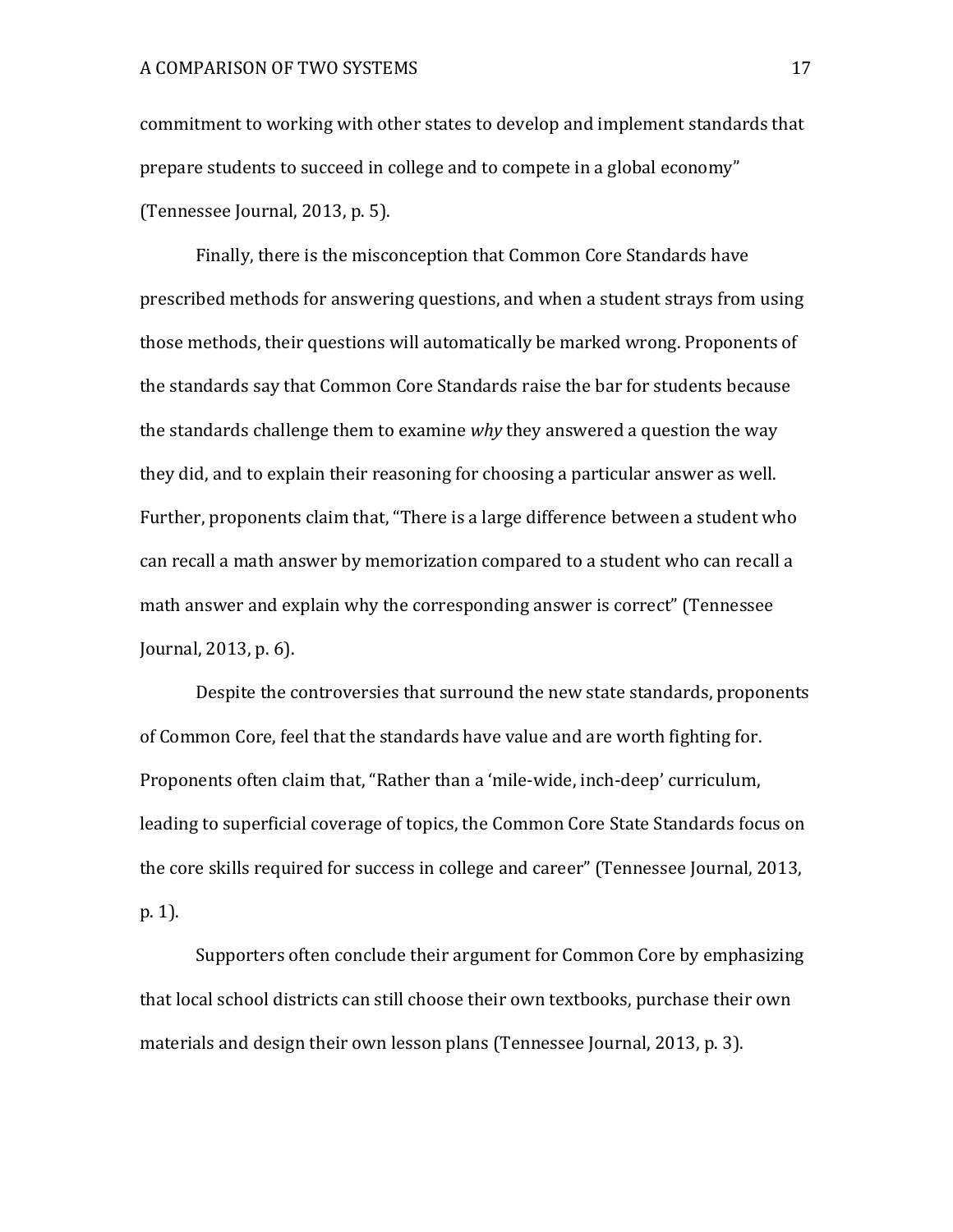While the merits of Common Core continues to be debated, those who support the Common Core Standards will continue to address misconceptions and provide guidelines for learning in order to prepare students for an increasingly global economy. 

# **Some Concerns about Common Core State Standards**

While the NCLB standards under President Bush, were not perfect, the Common Core State Standards that have replaced NCLB, are steeped in their own controversies and problems. Despite the various articles touting the benefits of Common Core, educators, parents and students have several concerns about the new standards being implemented into their schools.

For politicians, who are ideologically divided on most issues, a concern about Common Core State Standards is a topic discussed on both sides of the aisle. Liberals fear that the Common Core Standards, that were supposed to have replaced the high-stakes NCLB standards, will result in *increased* pressures for both students and teachers in the areas of testing and evaluation, while conservatives question who is actually *behind* the push for Common Core Standards. Some conservatives suspect that the multi-billion dollar textbook industry and corporations like Microsoft may be the driving force behind the recent push for Common Core Standards because these companies can readily provide all the materials and supplies required for schools who are implementing Common Core Standards into their curriculum (Williams,  $2014$ , p. 4).

Some politicians are also deeply concerned about the federal government imposing regulations on a program that was originally intended to be state-led.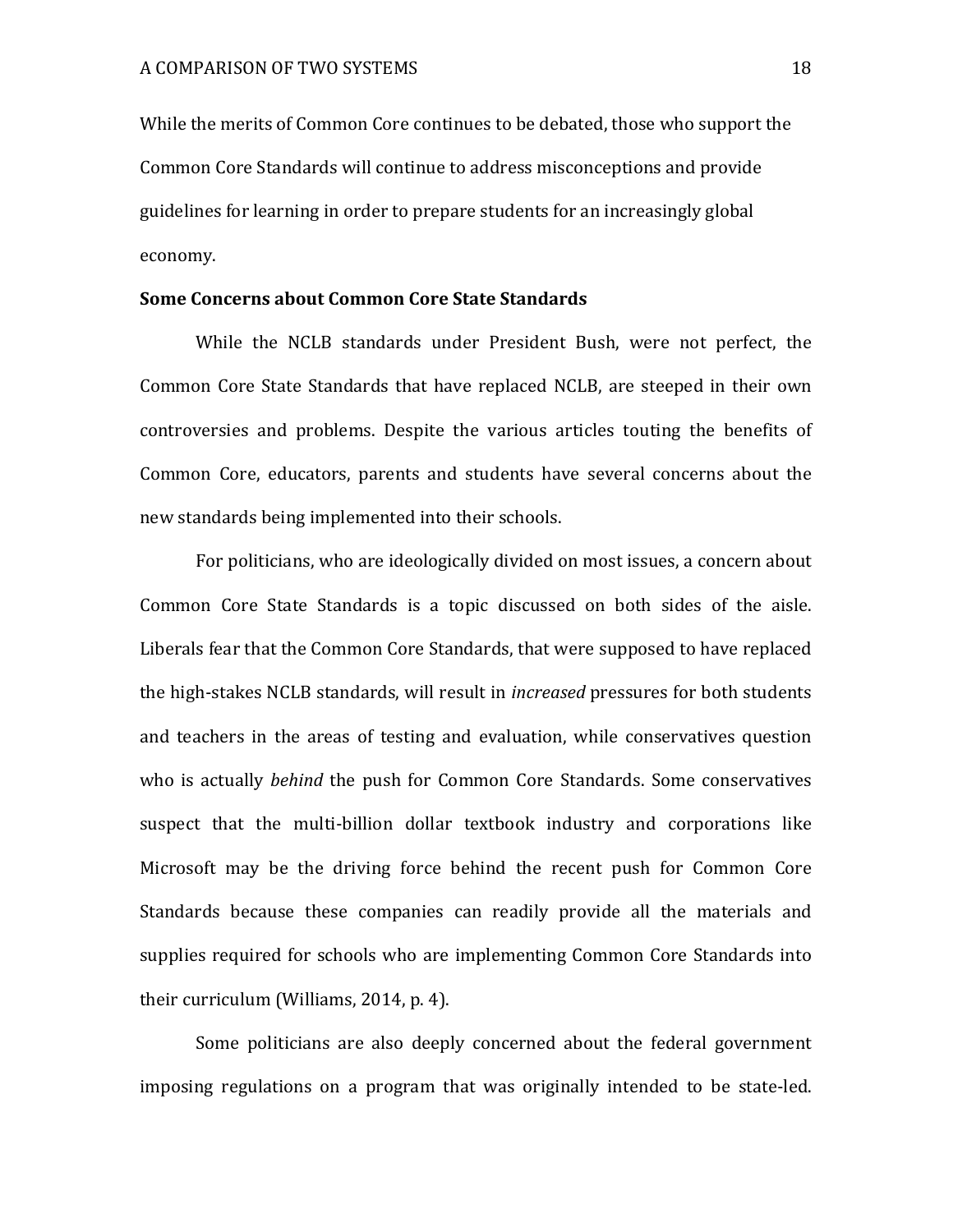While both sides rarely agree on anything, *both* liberals and conservatives share strong reservations about Common Core Standards. "But in Common Core [both liberals and conservatives] see a rigid, one-size-fits-all approach, drafted in private, that ignores how teachers teach and children learn" (Williams, 2014, p. 3).

Educators have a vast array of pressing concerns about Common Core Standards as well. To begin with, many educators are alarmed by how fast the Common Core Standards were rolled out before they were fully tested and/or evaluated. Even more alarming is the fact that out the 135 members on the official Common Core panels, few of those members were actual teachers. Although teachers were asked to share their thoughts *after* the program was implemented, zero parents and a minimal number of "educators" were present when the State Standards were being created (Heitner, 2014, p. 2). Further, because the program has been rolled out so quickly, many teachers are not receiving the training and support they will need to incorporate the Common Core Standards into their classrooms. 

Those same teachers, who are struggling to master the requirements of the new standards, are also struggling to maintain individuality in their classrooms. Teachers know that each child is unique and learns in his or her own particular way, but fear that if they spend too much time with one particular child, or too long on one particular subject, they may miss required benchmarks throughout the year and as a result, find themselves without a job (Steinmann, 2014, p. 3). Teachers are also concerned that children who are faster learners will be forced to slow down their learning pace so that slower learners can catch up. This causes the faster learners to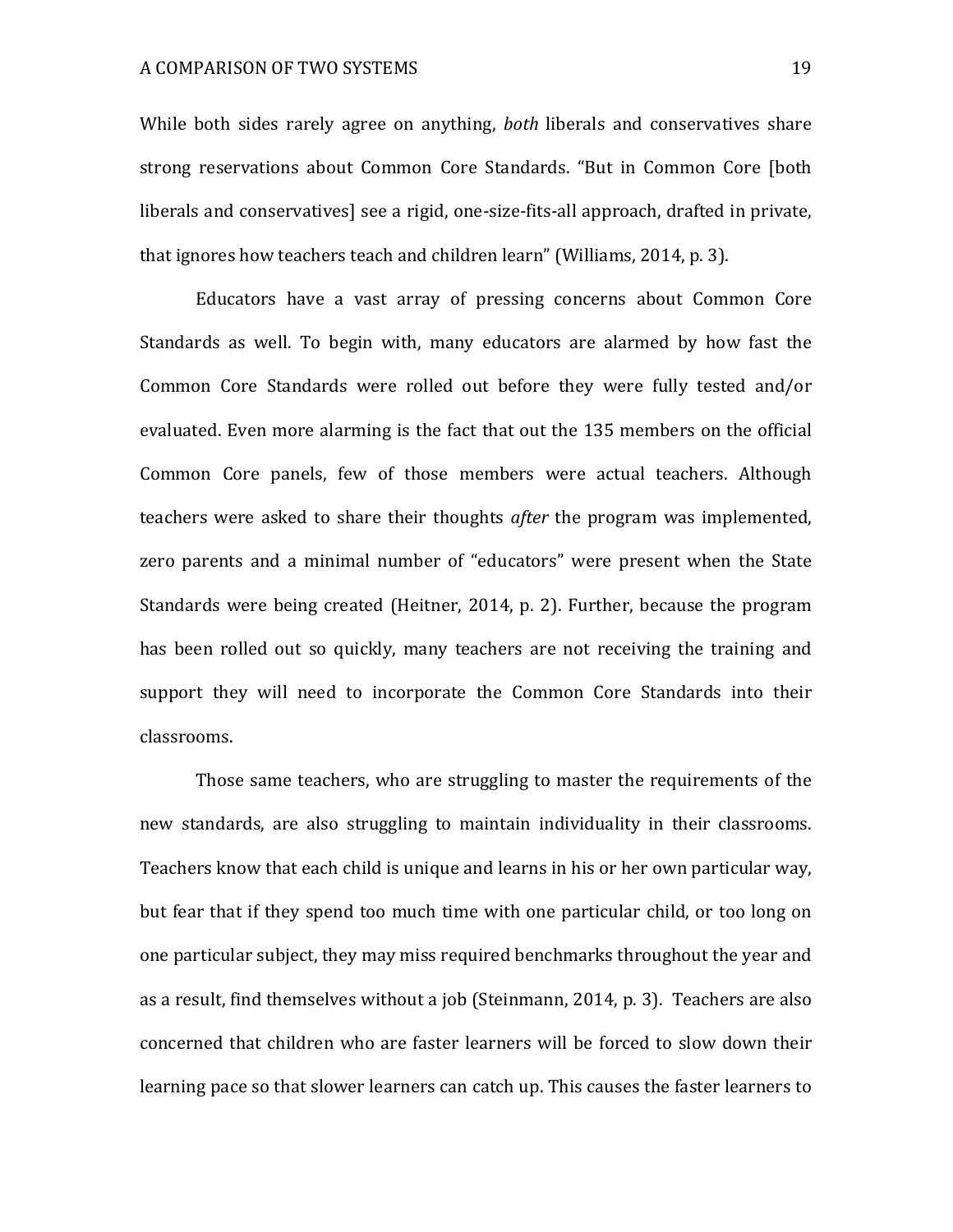become restless and bored, and embarrasses the "slower" learners because everyone is waiting for them to catch up with the rest of the class (Cantrell, 2014, p. 2).

Perhaps the largest concern for teachers and their students is in the area of testing. Not only do teachers feel that standardized testing is not always an accurate way to measure learning, they also fear that more rigorous standards will cause students who are already struggling to fall further behind (Heitner, 2014, p. 4). In his interview with Sharon Steinmann (2014), Baldwin County school board member, David Cox summed up how teachers in his county feel about standardized testing. "With no scientific evidence, or mathematical proof, that standardized tests truly judge ability, we should not be wasting time and money administering them, and should certainly not be judging student and teacher performance based on the data" $(p. 4)$ .

While teachers and students struggle to meet the demands of the new standards, parents are becoming increasingly vocal about their frustration with the new standards as well. While most parents tend to agree that the American school system needs improvement, they worry that the new standards are *not* improving the quality of education for their children, and that the standards are actually causing their children to fall further behind. This has led to frustration, anger and discouragement, and many parents worry that their children will simply give up learning new concepts entirely (Cantrell, 2014, p. 2).

Parents, who learned traditional math concepts when they were in elementary school, are now scratching their heads over the "new" methods that are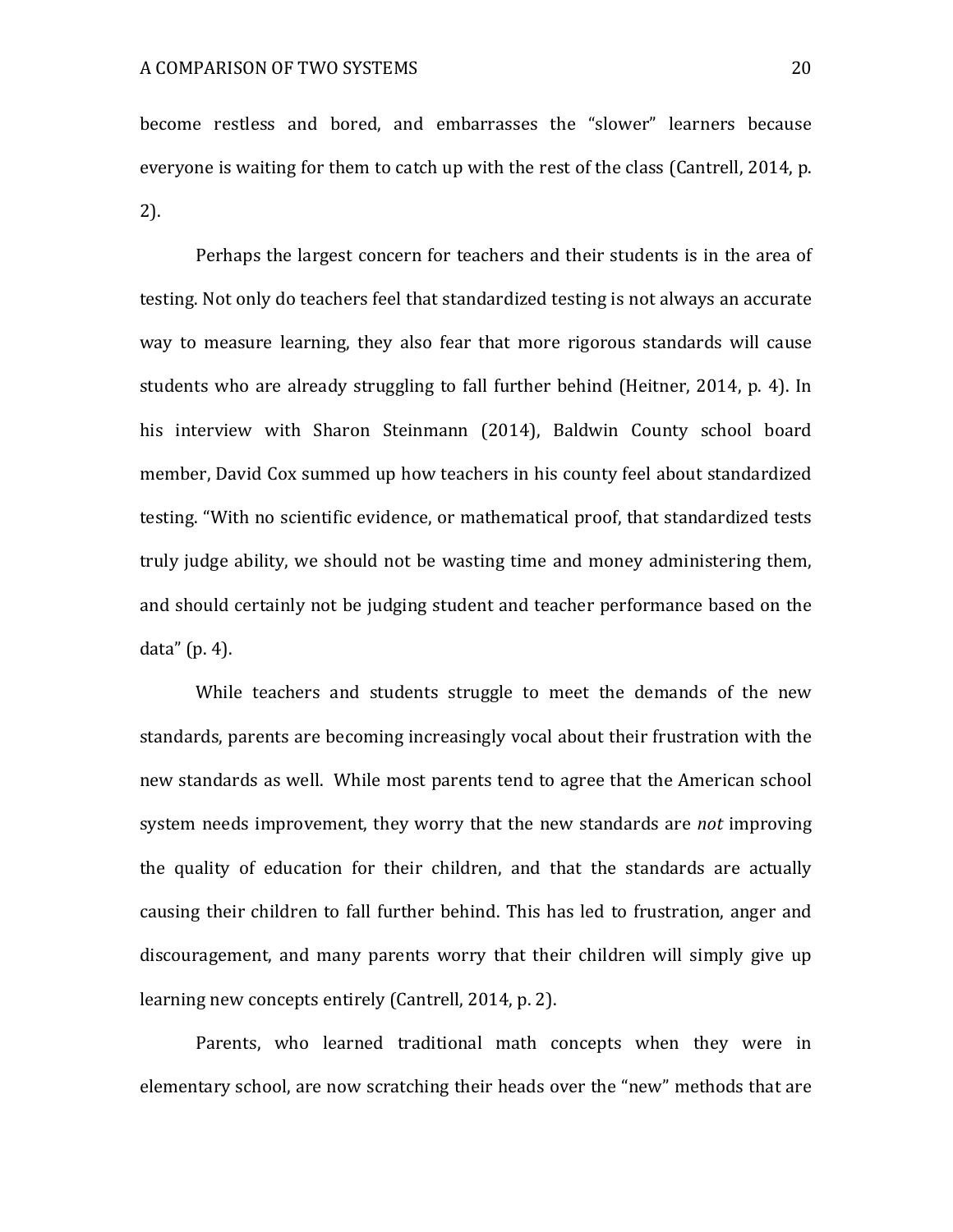required to solve math problems, and feel frustrated when they cannot help their children with their homework. One angry parent stated that in order to complete her homework, her daughter had to demonstrate four different ways to add, and she is only in first grade (Rubinkam, 2014, p. 1). Another parent lamented that his daughter went from loving math, to crying about it (Rubinkam, 2014, p. 2).

Parents are also voicing concern over what appears to be a new "nationalized" curriculum, feeling that if the federal government has control over what students are learning, they may be exposed to doctrines or political ideologies that go against the values parents are trying to instill in their children (Cantrell, 2014, p. 3). "Instead of a child having their critical and creative thinking skills challenged and expanded by great literary works, they are reading documents about climate change and executive orders issued by the President" (Cantrell, 2014, p. 3).

Despite pressures from supporters to accept the new standards, parents do have some options regarding the new standards, and are beginning to fight back. In light of its decreasing popularity, many parents are choosing to have their child "opt out" of state testing at the end of each year. As a result, several states have passed legislation stating that a student's grade cannot be affected if they choose to opt out of testing altogether (Klein, 2014, p. 3). Further, in some states, politicians have begun drafting legislation that will prevent teachers from being terminated when their students do not score well on standardized tests as well.

# **Some Pros and Cons of Common Core State Standards**

The debate about Common Core Standards rages on, because each side can passionately cite numerous reasons why they are "right" and the other side is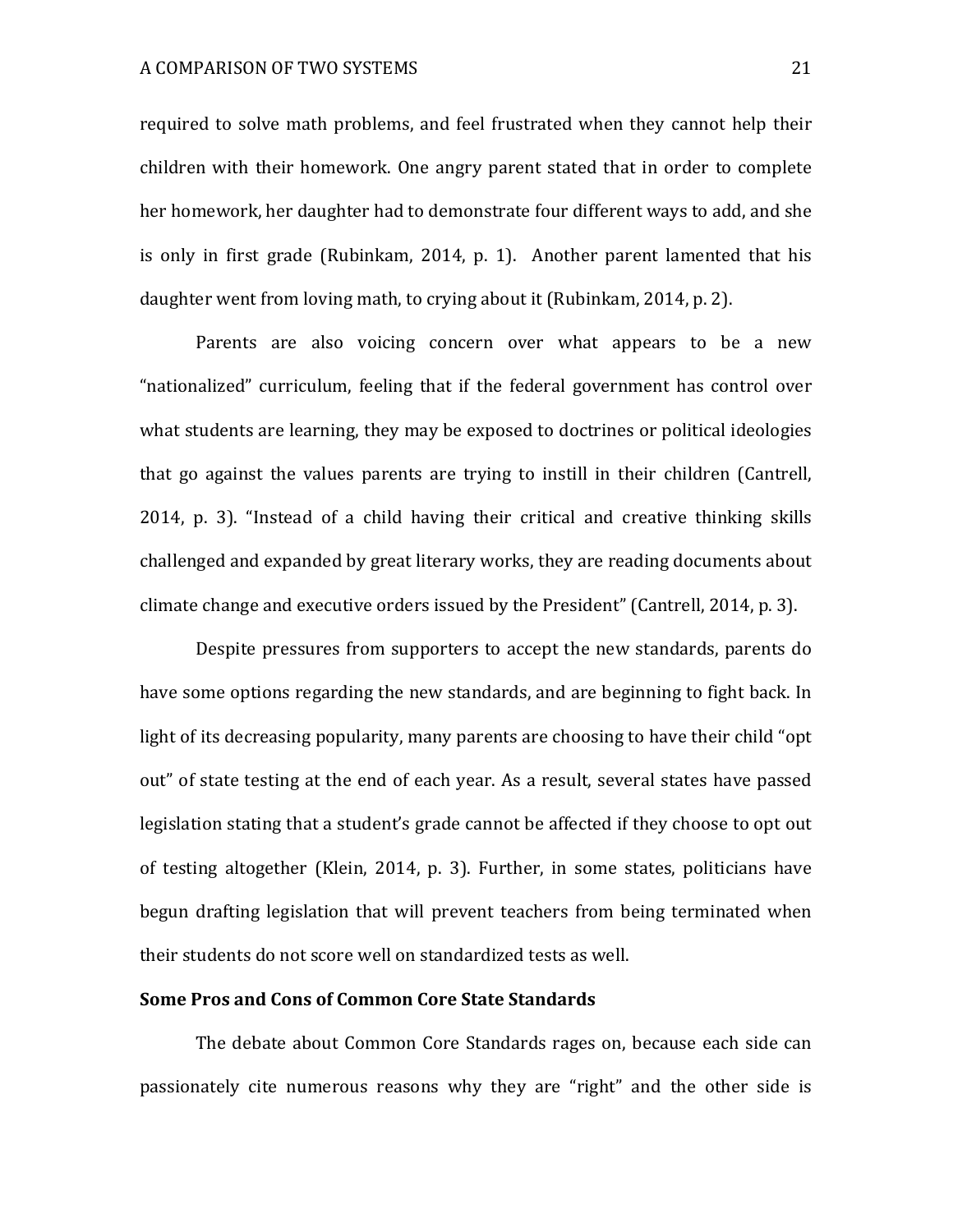"wrong". Proponents of Common Core believe that the new standards will improve education because they are internationally benchmarked (Meador, 2014, p. 1). This means that subjects students are studying in America, are also being studied in other countries.

For proponents, benchmarked standards are important, because they feel that benchmarked standards will help students become college and/or career ready after graduation-an important factor in an increasingly global economy (Liebtag, 2013, p. 58). Proponents also feel that the standards will make education more equitable for everyone. "Regardless of the state a student lives in or moves to during their academic schooling (aside from the handful of states who are not adopting the standards), the standards are the same and, ideally there will be a consistency" (Liebtag, 2013, p. 59).

Proponents also advocate the standards because learning is scaffolded (Gardner & Powell, 2013, p. 50). This gives teachers and indicator of what students have learned in the past and allows them to build on their students' current knowledge. 

That being said, the new standards also mean higher expectations for students. With the new standards, students are now encouraged to be responsible for their own learning. Rather than simply choosing an answer on a test, they are expected to show their work, and justify their answers (Gardner & Powell, 2013, p. 51). 

Finally, proponents feel that not only will common core standardize learning for students; it will standardize teaching methods as well. In the past, teaching has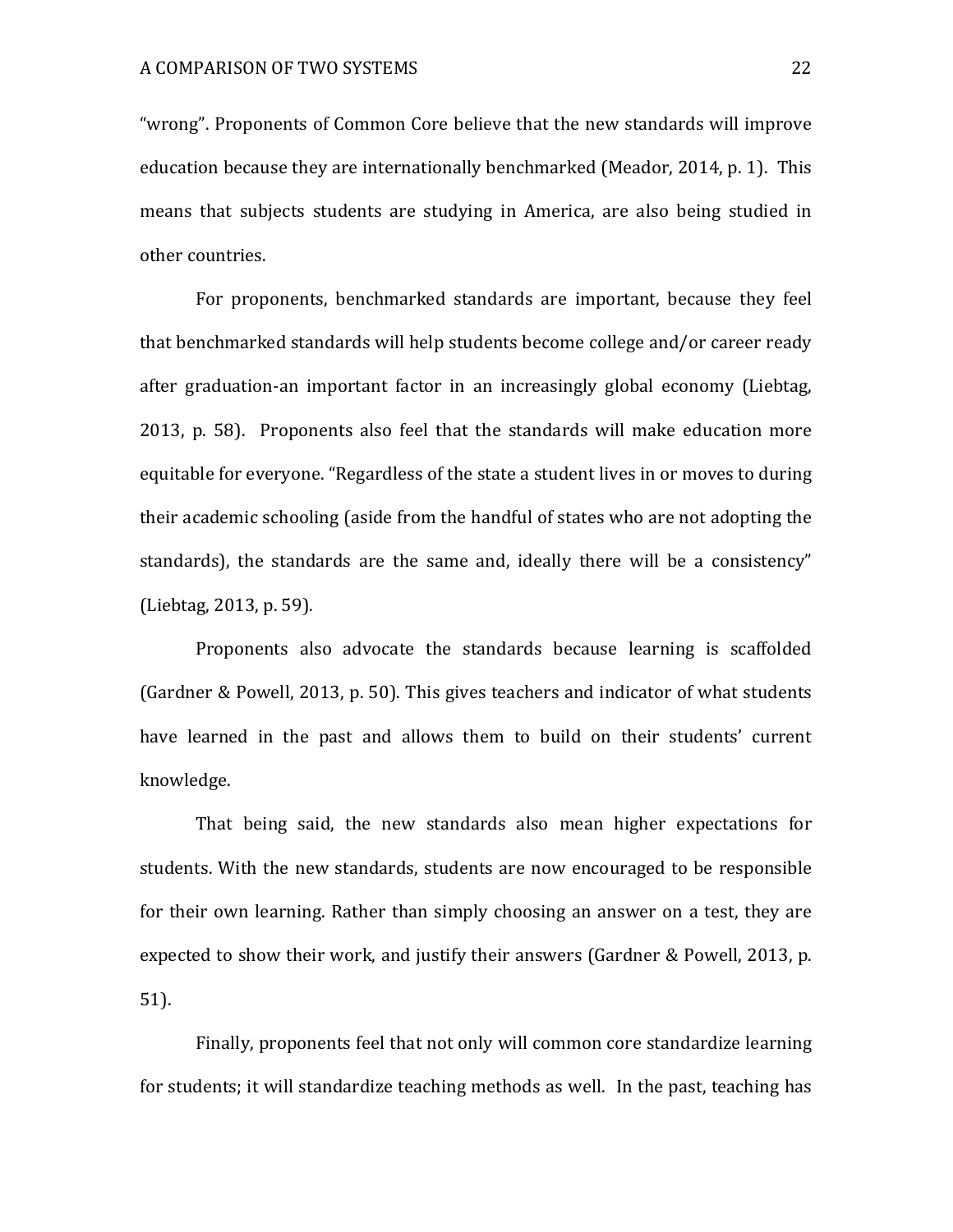been viewed as an isolating profession (Gardner & Powell, 2013, p. 53). Teachers, struggling with over-crowded classrooms and limited resources feel they *just don't have the time* to collaborate with other teachers. However, proponents of common core feel that if teaching methods become standardized, teacher workloads may actually lesson if teachers are willing to share their expertise and lesson plans with others. "After all, collaboration and meaningful dialogue will strengthen our practice. And as we join the larger conversations about helping students meet more rigorous expectations, we will demonstrate the complexity of our work, rather than hiding it behind our classroom doors" (Gardner & Powell, 2013, p. 53).

To summarize, while proponents make several valid points about the *benefits* of Common Core standards, several of these claims are still theoretical or in the early stages of implementation. It should be noted, that while these benefits sound promising, the evaluation of the *effectiveness* of these standards will take several years before the program can be determined to be successful or a failure.

While proponents of Common Core passionately support the new standards, opponents of Common Core are equally passionate about their *hatred* of the new standards. As more parents and states continue to opt out of the Common Core standards, opponents have become increasingly vocal with their shared belief that the new standards should be revised or thrown out altogether.

First of all, opponents feel that the new standards were rolled out too quickly. As a result, students and teachers have had a difficult time adjusting to new standards that are often inconsistent, confusing and unorganized (Meador, 2014, p. 3). Teachers, who used to love their jobs, are now suffering burnout or being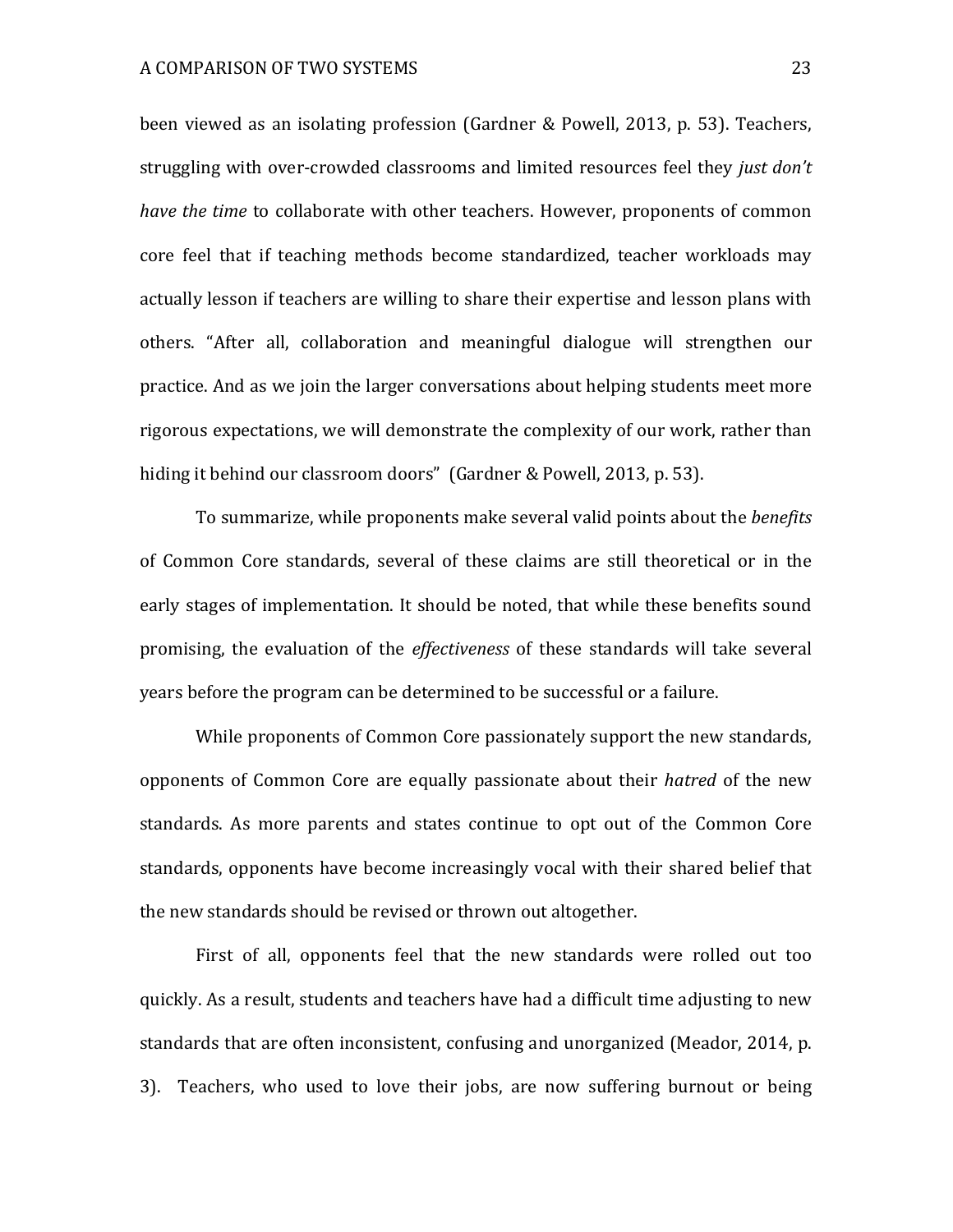terminated for low-test scores, leading many teachers to leave the profession in droves. Secondly, the new standards, which were designed to make education more equitable for all students across the United States, have actually led to *increased* inequities among schools. Currently, there are no standardized tests available for students with special needs (Meador, 2014, p. 4.) To continue, some states do not have all of the materials they need (including computers) to implement the new standards, and while some teachers are receiving extensive training on the new standards, some teachers are receiving minimal or no training at all (Liebtag, 2013, p. 63). 

While proponents argue, that these inequities will lessen over time, opponents feel that the inequities will only worsen. In his article on Common Core standards, author Christopher Tienken (2011) writes:

Mandating that everyone follow the same set of standards and perform at the same level of achievement guarantees that everyone will not get what they need and that certain groups of students, those that do not fit into the new system, will lose out. These latter students will be labeled 'not proficient' or 'in need' of academic remediation, when perhaps they just need more choices, more pathways, and more diversity of curricula within the system (page 61).

To continue, supporters of Common Core claim that increased standards will lead to a stronger economy because they feel that an educated populace drives the economics of a nation. However, opponents claim that there is no evidence to support this theory at all (Tienken, 2011, p. 59). While opponents concede that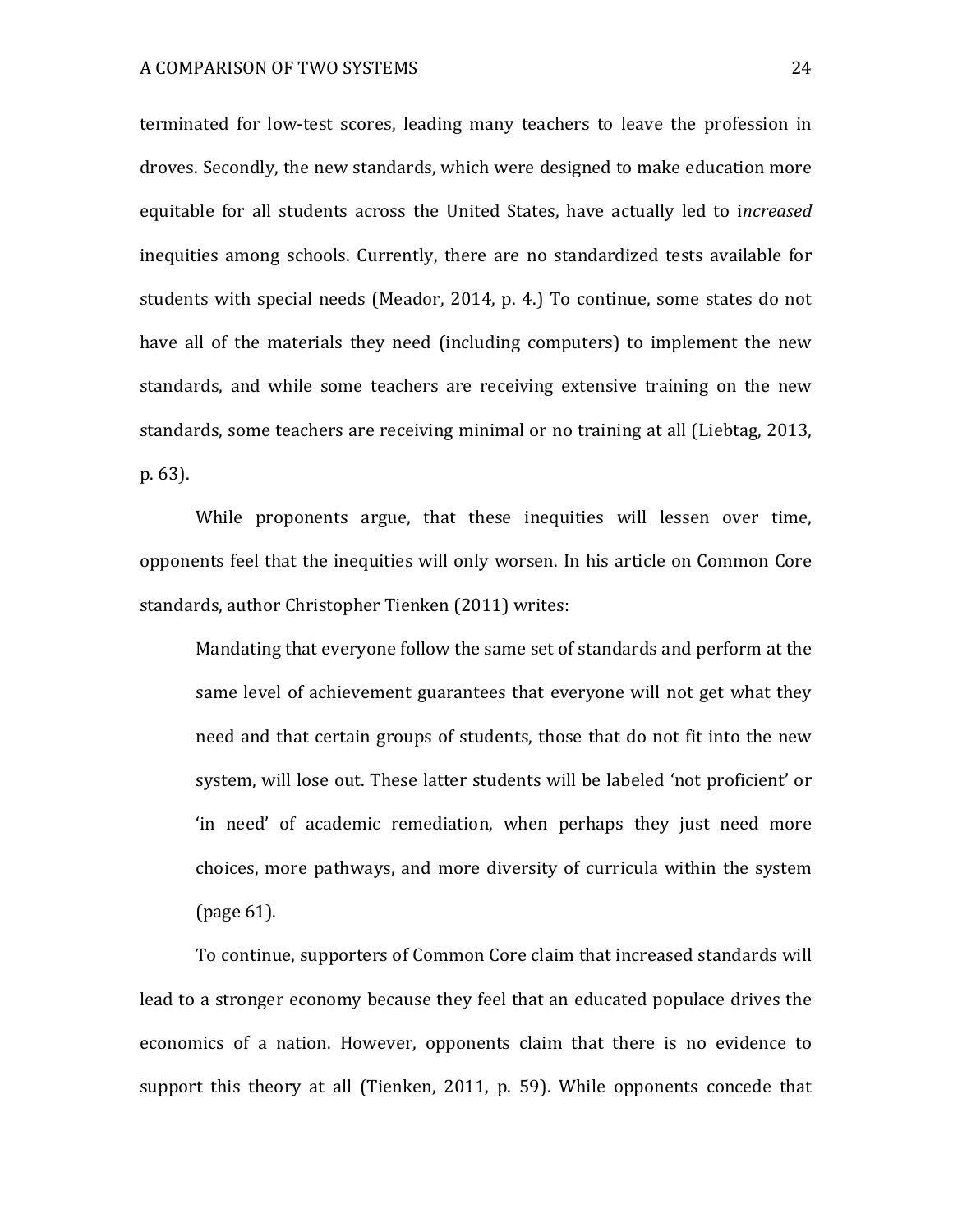education can lead to more opportunities for increased prosperity, they are quick to point out that the link between education and economic prosperity is tenuous at best. "[To] presume that grades in school and performance on standardized tests predict individual economic growth later in life [may] sound reasonable at first blush, but the cause and effect logic is untenable" (Tienken, 2011 p. 59). Presently, the United States is a perfect example of a country full of educated people who are out of work.

Finally, opponents feel that "dictates from on high" from committees or panels outside of local communities, may actually cause more harm than good to students and teachers alike. Tienken (2011) writes, "Curriculum should be a local endeavor. When curriculum is treated as a distal variable-occurring distant from the student, handed down from on high, as is the case with the CCSS, its influence is weakened"  $(p. 61)$ .

While it is true that some of the current weaknesses may be eliminated over time, it should be noted that new problems are surfacing at an astounding rate. As of today, there are no standards in place for Science and Social Studies, and the emphasis on high stakes testing has become a driving force behind the upsurge in homeschooling across the United States as well (Cantrell, 2014, p. 2). With the recent increase in the number of states and parents opting out of the Common Core standards, it may be time to re-evaluate our current standards and examine some successful school systems across the world. Ranked number five in the world for its outstanding educational system, Finland is a country that deserves a closer look.

# **An alternative to Common Core**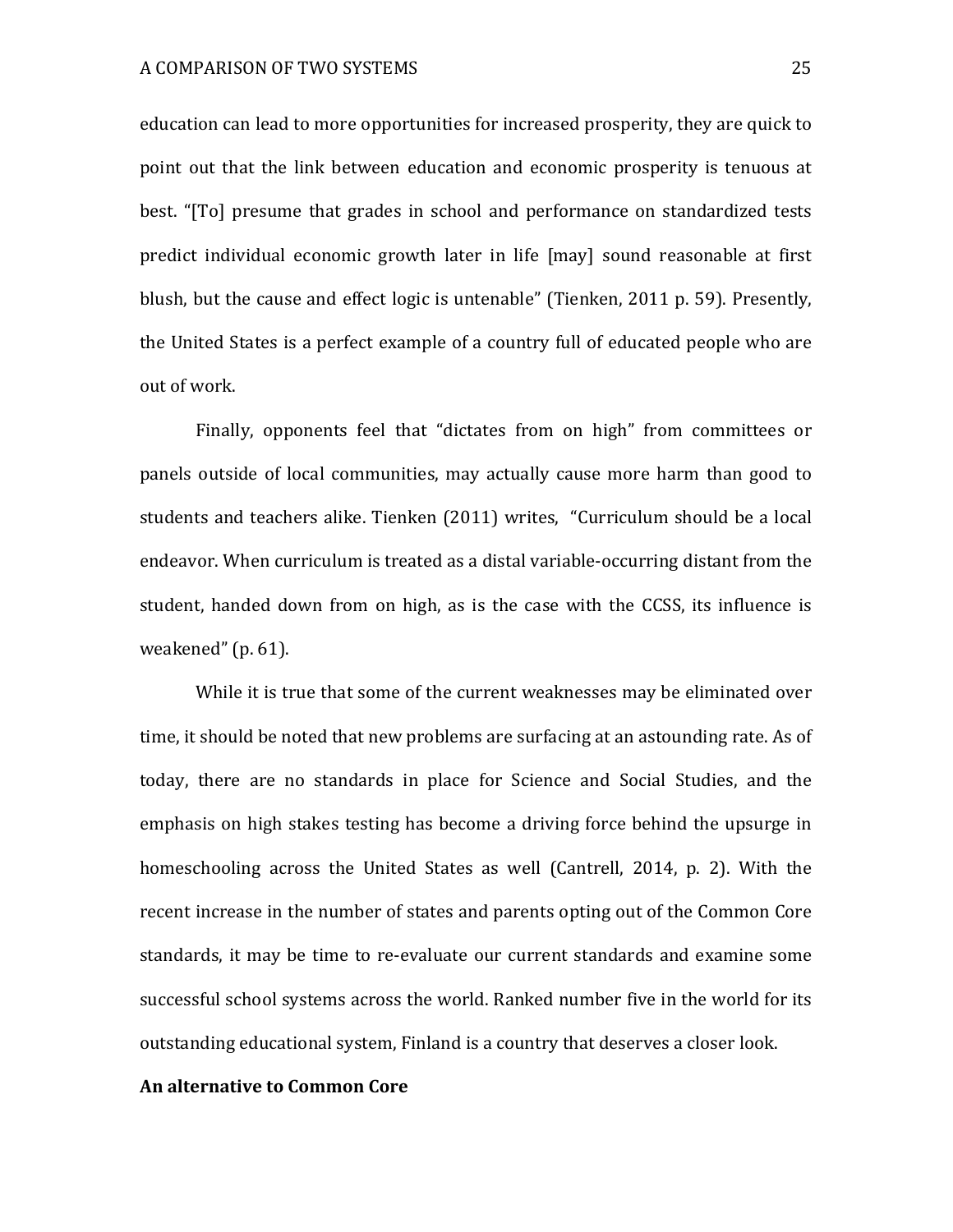If educational reformers ever decide to completely overhaul Common Core standards, the first item on their agenda, should be to thoroughly examine countries that have successfully revived their educational system. Among countries like Singapore, Norway, Sweden, and Canada, Finland is an excellent example of a country that turned its poorly ranked educational system into a success story. "Since the 1970s, Finland has changed its traditional education system 'into a model of a modern, publicly financed education system with widespread equity, good quality, large participation-all of this at a reasonable cost" (Sahlberg, 2009, p. 2). Currently, 99% of students complete their basic education, and about 90% graduate high school. Two-thirds of those high school graduates attend a university or technical school, and more than 50% of Finnish adults participate in some kind of adult education program. Finally, to emphasize how important education is to Finnish citizens, 98% of educational costs are paid for by the government (Darling-Hammond, 2014, p. 2).

Although there are numerous reasons for their success in the area of educational reform, three particular reasons are cited in almost every article on the subject. The Finnish school system is largely successful due to: a highly standardized teaching program, teacher autonomy, local rather than centralized control of schools, and effective leadership.

First of all, teachers in Finland are held in high regard because not everyone can be a teacher. Anyone who wishes to be a teacher must compete for a limited place among other college graduates, and only 15% of those who apply, will be admitted to the teaching program. Once they are admitted to the program, they will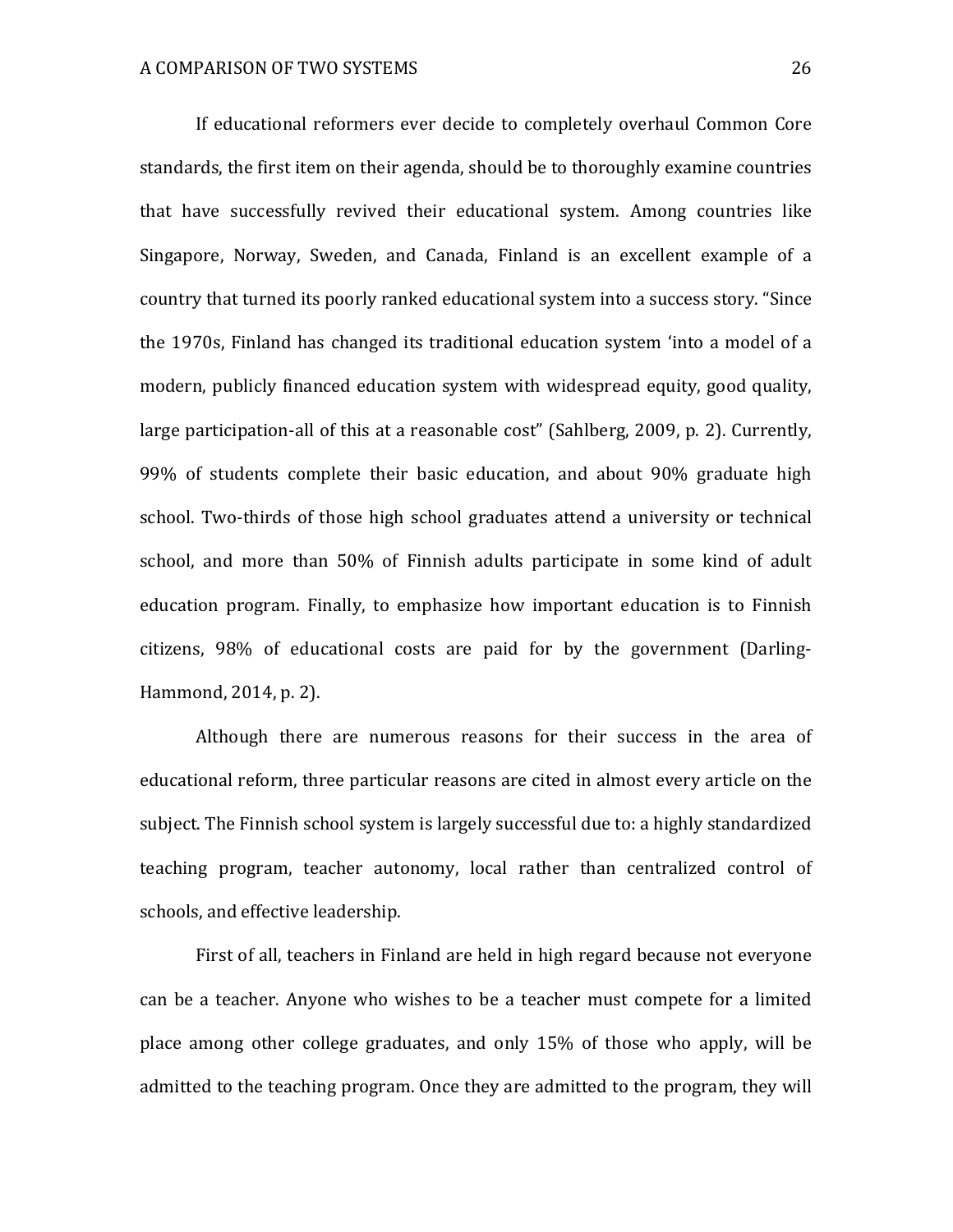participate in a three-year graduate level teaching program, free of charge along with a stipend for living expenses (Darling-Hammond,  $2014$ , p. 8). "Unlike the United States, where teachers either go into debt to prepare for a profession that will pay them poorly or enter with little or no training, Finland made the decision to invest in a uniformly well-prepared teaching force by recruiting top candidates and paying them to go to school" (Darling-Hammond, 2014, p. 8). Unlike the United States, where there are over more than 1,500 different teacher-training programs, Finland has ONE, standardized teaching program that every teacher must complete  $(Sahlberg, 2014, p. 2)$ .

While Finland may have thrown out standardizing testing for their students, teacher training is highly standardized, and regulated. Unlike the United States, where teachers often learn as they go, Finland practices quality control by making sure teachers are thoroughly trained *before* they are assigned a classroom of their own (Sahlberg, 2014, p. 5). As a result, teachers who are carefully selected and highly trained *before* they are allowed to teach are *trusted* to manage their classrooms and curriculum with the full support of both principals and parents. "A survey shows that education is strongly appreciated by the Finnish Youth, [parents] have been highly satisfied with the existing education system in which equal opportunity, not elitism is emphasized, and the teaching profession has been held in high regard by the public" (Lee, 2010, p. 387).

When it comes to successful reforms, local control is an option that is worth a closer look. In fact, many countries that have successfully reformed their educational system have switched from a state-controlled, centralized school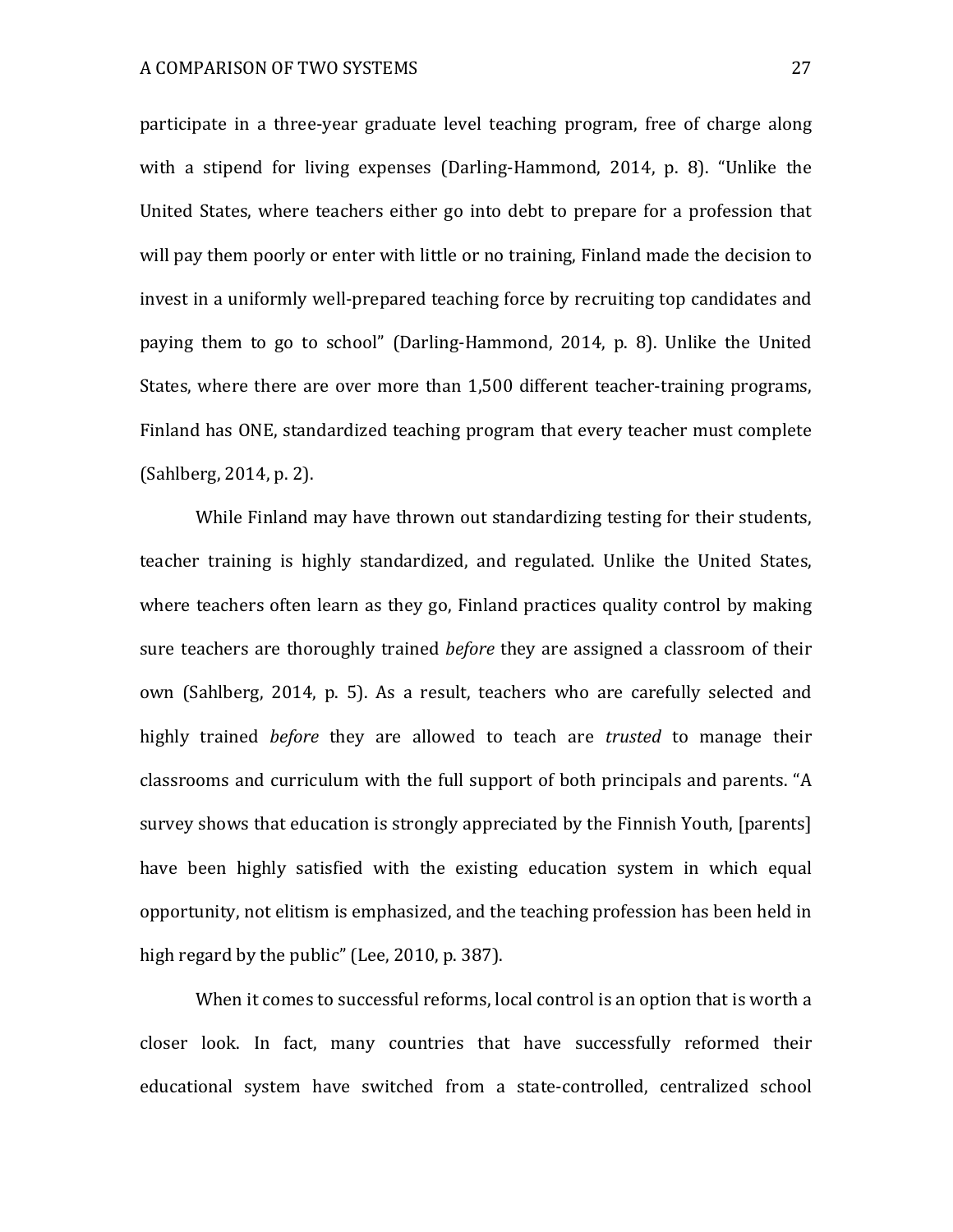system to control at the local level (Lee, 2010, p. 393), Even though there *is* a national curriculum in Finland, the guidelines for that curriculum are less than ten pages long, and teachers are given large amounts of autonomy in their classrooms (Darling-Hammond, 2014, p. 6). Finland has also discontinued the "inspections" of classrooms, and teachers are encouraged to "self-evaluate" at the end of the year. They also collaborate on a regular basis with other teachers, and participate in team-meetings and planning. "The discontinuation of the inspection system has been associated with the public's 'trust' in teachers. The teachers are trusted on the basis that they are well-trained and supported by a high-quality teacher education system; thus, they are considered to be equipped with the 'proficiency and capacity' necessary to 'fulfill curricular aims' " (Webb et al., 2004, p. 99).

So how do Finnish classrooms differ from American classrooms? First of all, young students have the same teacher for all or most of their subjects. Classrooms are relatively small, and the culture of the classroom is typically relaxed and informal. Unlike the American school system, which is based on competition, Finnish schools focus on equality, support and guidance for each individual student (Korpela, 2012, p. 1). Teacher autonomy aside, Finnish schools also offer a free warm lunch, free dental and health care to all students, schoolbooks and all the materials students need to learn. Finally, because stakeholders manage educational development, the government and/or minister of education cannot mandate changes to the educational system without approval from the local community, teachers, and parents. (Kangaslahti, 2013, p.8). However, as ironic as it sounds, in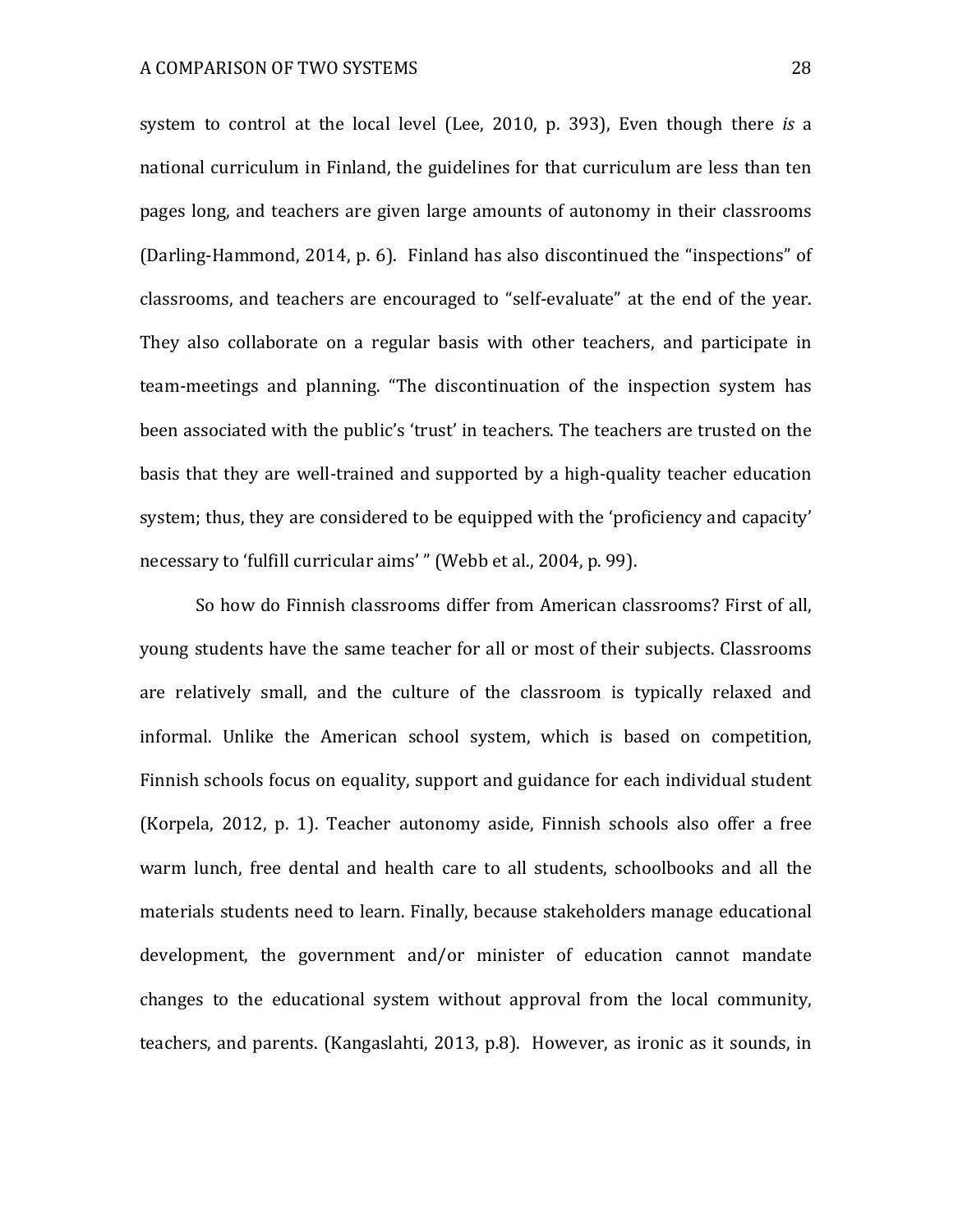order for local control and teacher autonomy to be *successful*, effective leadership is essential.

Finnish leadership is effective in their schools because it is evolving, collaborative, and flexible. While many people mistakenly assume that Finland achieved educational success overnight, they have actually spent the last four decades developing and testing their country's educational programs (Kangaslahti, 2013, p. 7). Unlike the United States, where some opponents of Common Core dismiss the idea that education is linked to economic prosperity, the Finns feel that education is essential for social development. "Because their system [reflects] a rare combination of equality and efficiency for effective management; their economic growth and efficiency have been accompanied by equality and solidarity" (Lee, 2013, p. 383. In other words, citizens of Finland consider education to be an "investment" in their country's future. Not only are they *willing* to support change or innovative ideas in education, they are also encouraged to *provide* ideas for innovations as well. While some opponents of Common Core argue that there is no link between economic prosperity and education, Finland currently leads other countries in quality of life rankings. Citizens enjoy high minimum wages, excellent health-care and tuition-free education for everyone (Lee, 2010, p. 383).

Another way that Finland practices effective leadership in education is through collaboration. "Municipalities, schools and teachers have much more freedom in organizing education, designing the curriculum and choosing pedagogical and assessment methods (Kangaslahti, 2013, p. 12). Teachers are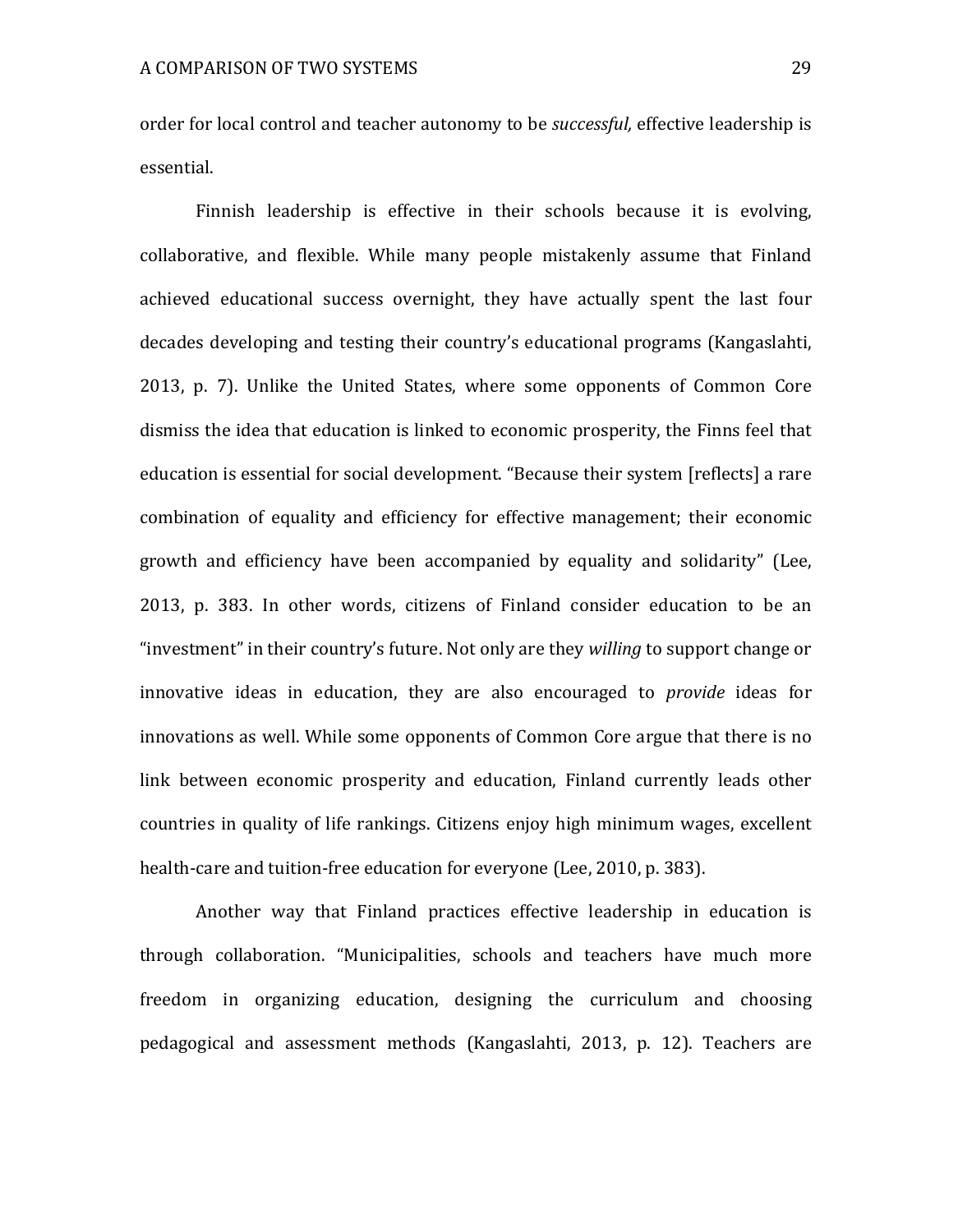encouraged to share ideas, and work together because collaboration is believed to be more beneficial than competition (Kangaslahti, 2013, p. 12).

Finally, Finland enjoys effective leadership because it is flexible. Rather than a standardized curriculum that all students must follow, teachers adjust their lessons and pace to fit the needs of each child. Different teaching methods are used based on the learning style of each student and learning assessments are personalized (Kangaslahti, 2013, p. 12). Unlike the American School system, where there are no common core standards in place for special-needs children, educational equality is a priority in the Finnish school system. In Finland, it is not acceptable to treat special-needs students like second-class citizens, and programs for specialneeds education have been implemented in every school (Kangaslahti, 2013, p. 12).

While no educational system is perfect, a small country like Finland has consistently demonstrated, that high quality teaching, local control and effective leadership can turn any struggling school around if schools are willing to embrace change and put the interests of students first.

# **Conclusion**

Even though Finland is a small country, others, including the United States, can emulate their educational system completely or vastly improve the standards that are already in place. Recognizing that their previous educational system was failing, this small, Nordic country completely re-designed their educational system in the 1970's, and over the last four decades, has become one of the top nations in the world for outstanding educational practices (Darling-Hammond, 2014, p. 4).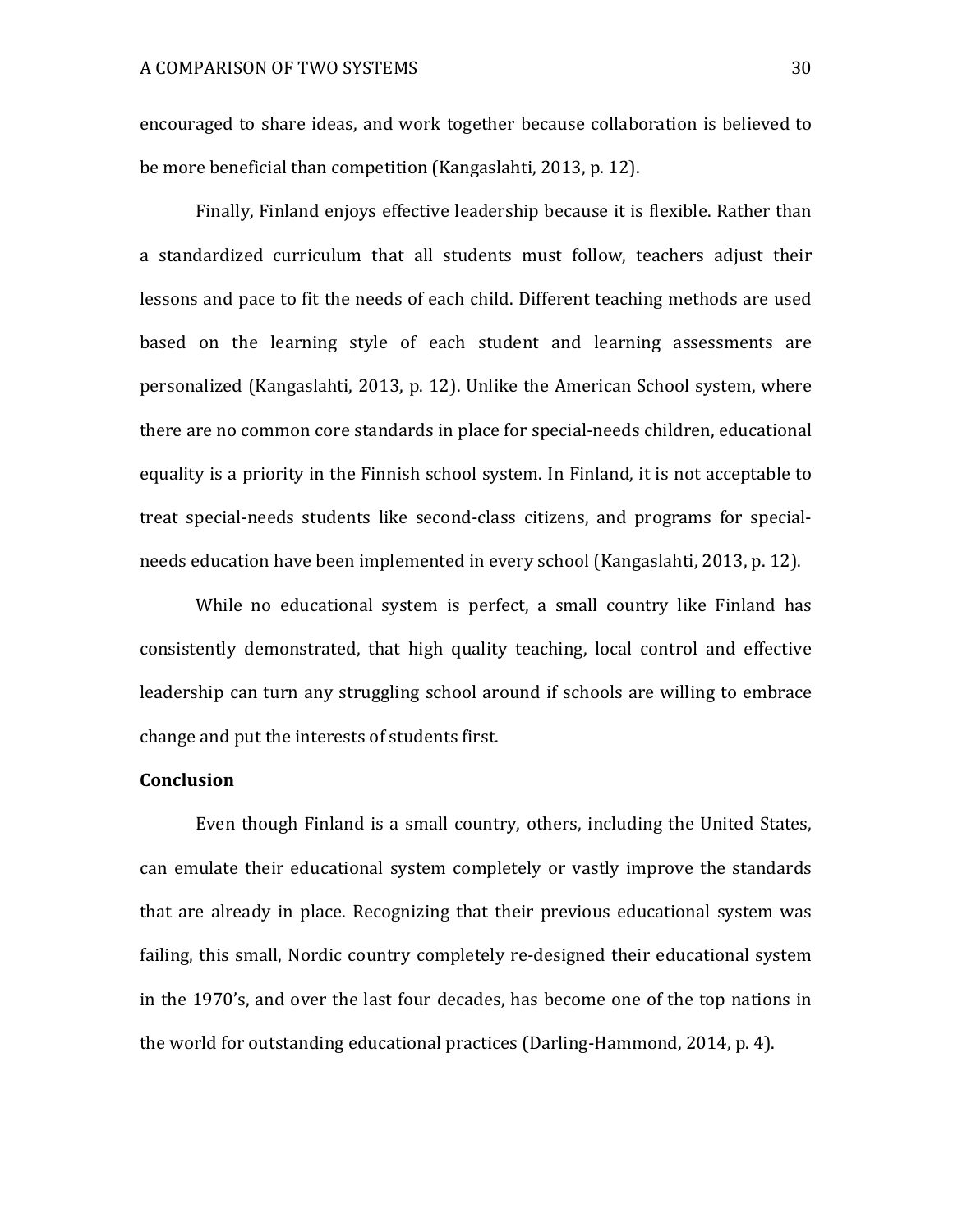While some would argue that America is simply too big and too diverse to ever achieve a national set of standards, others argue that a national set of standards will bring the country *together* because everyone will be learning the *same thing* in each state. Further, some proponents argue that, "Today's student population is more mobile than ever, as families 'follow the jobs'. Standards shared across geographical lines will help students develop increasingly complex skills regardless of what state, school district or classroom they are in" (Gardner, 2014, p. 50).

Despite enormous differences in opinion, both sides do agree that there are problems with the Common Core standards that must be addressed. If replacing the standards completely is not possible, improving them must be a priority. In the following chapters, I will discuss some alternatives to Common Core, analyze why the Finnish Educational System has been so successful, and determine if the Common Core standards should be modified or thrown out altogether.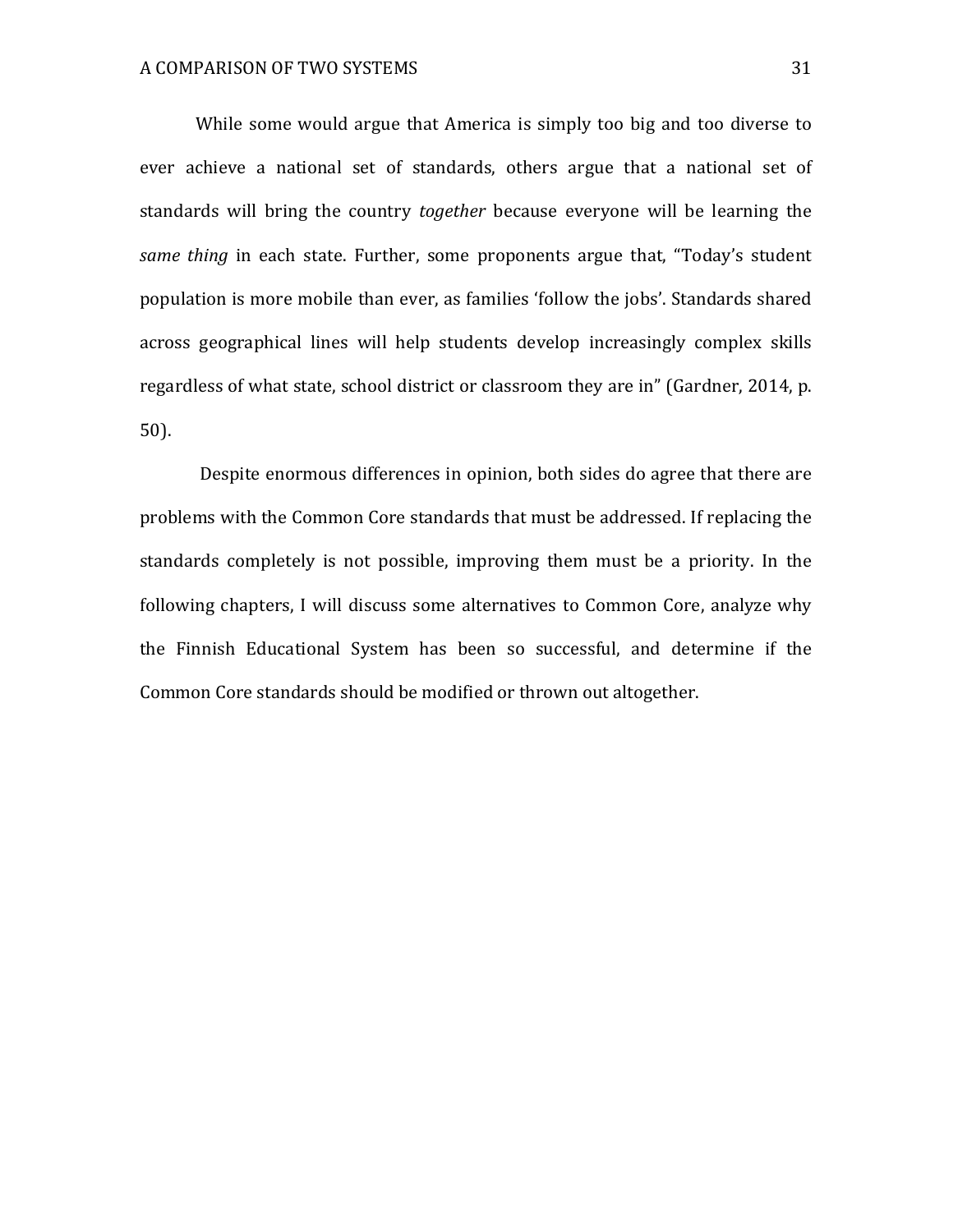#### **Chapter Three**

# **Are Common Core State Standards Necessary?**

Proponents of the Common Core Standards claim that a standardized curriculum will prepare students to compete in a global economy. They also support the idea that a standardized curriculum will ensure that third grade students, who live in Georgia, are being taught the *same* subjects in other states as well. They feel that with more rigorous standards, and an "improved" national curriculum, students will be "college-ready" and have a deeper understanding of math and science in an increasingly technical world. " [The] Common Core State Standards initiative [has been designed] to eliminate inconsistencies among states, districts and schools. The aim of this state-led program is to develop practices and criteria the entire nation can rally behind, so students can prepare for success in a global society" (Wray,  $2014, p.2$ ).

With these admirable goals in mind, proponents feel that state-mandated, standardized tests are not only necessary, but also essential in order to measure how much a student has learned. However, there is some controversy about how effective standardized testing really is. "Common Core standards are a poor attempt by the federal government to 'improve' the educational system, which most Americans agree needs drastic changes in order to provide a higher quality education to children. Unfortunately, it seems that these standards are having the opposite effect, making learning more difficult for kids, leaving them discouraged and frustrated" (Cantrell, 2014, p. 1). In fact, recent results from current testing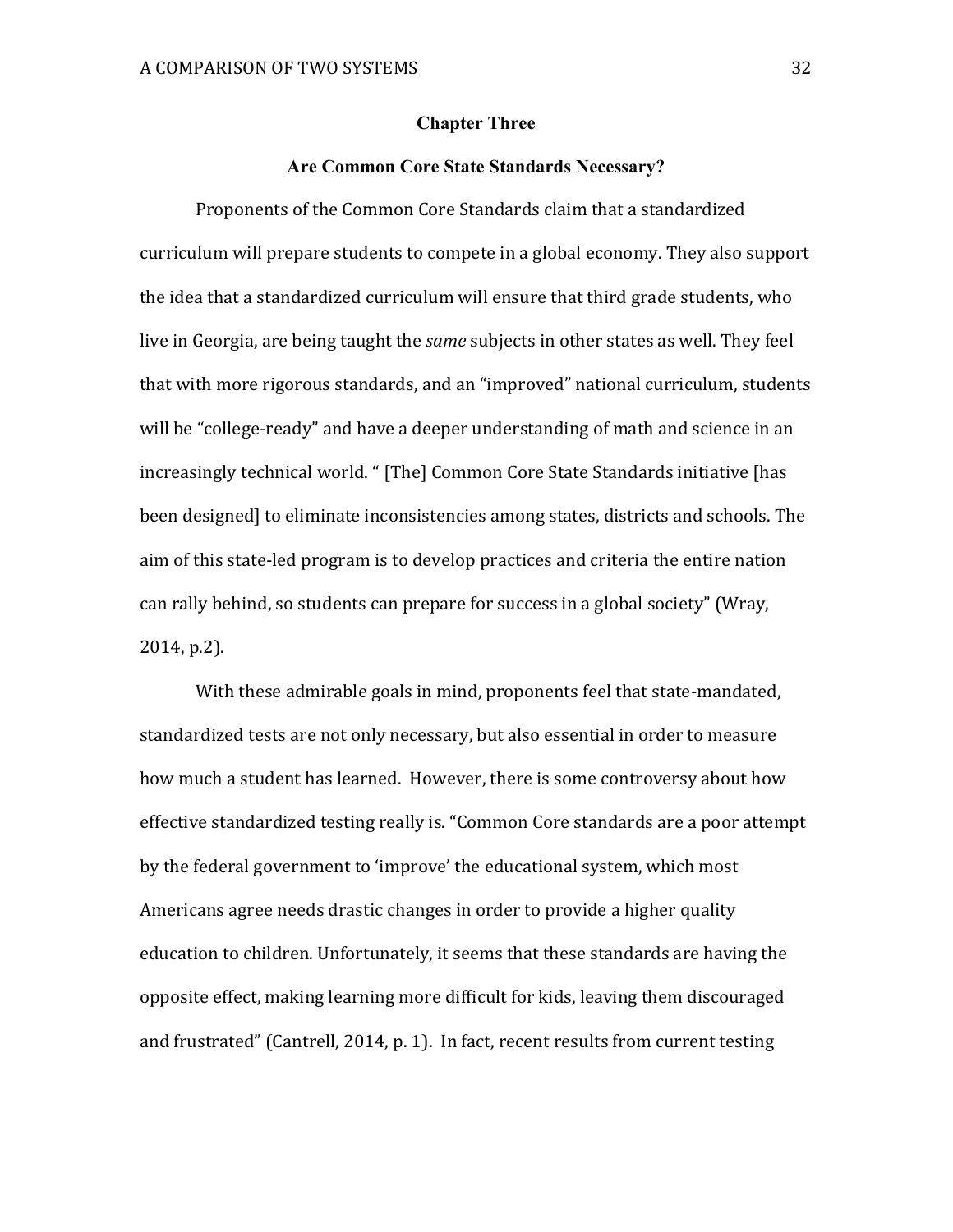indicate that test scores are actually declining, dropping in some states from  $56\%$ passing, down to  $31\%$  in the last year alone (Cantrell, 2014, p. 2).

While it is true that *some* testing is necessary to determine what students have learned, many opponents of the common core standards feel that standardized testing should not be the *only* determiner of what students have learned. While some students test well, others do not; so all students should be given opportunities to demonstrate what they have learned in a variety of ways. By all indications, alternative methods of assessment used along *with* state testing may actually give a much more accurate indication of what students have learned, than one standardized test can all by itself.

# **Alternative Ways to Measure Learning**

Unlike a standardized test, which is typically given at the end of a school year, formative assessments, student portfolios, and performance based assessment tasks are all excellent methods to determine what a student has learned *over the course* of a school year. Rather than assuming what a student has learned or has not learned from one test, these three methods could be practiced throughout the school year to check for understanding, demonstrate knowledge, and/or to determine where there is a need for improvement. Although there are several methods to determine how well a student is learning, these three methods can be used to complement a standardized test or replace them completely.

# **Formative Assessments**

Formative assessments are an easy and practical way to monitor a student's learning throughout the school year. While it sounds intimidating, it is simply an on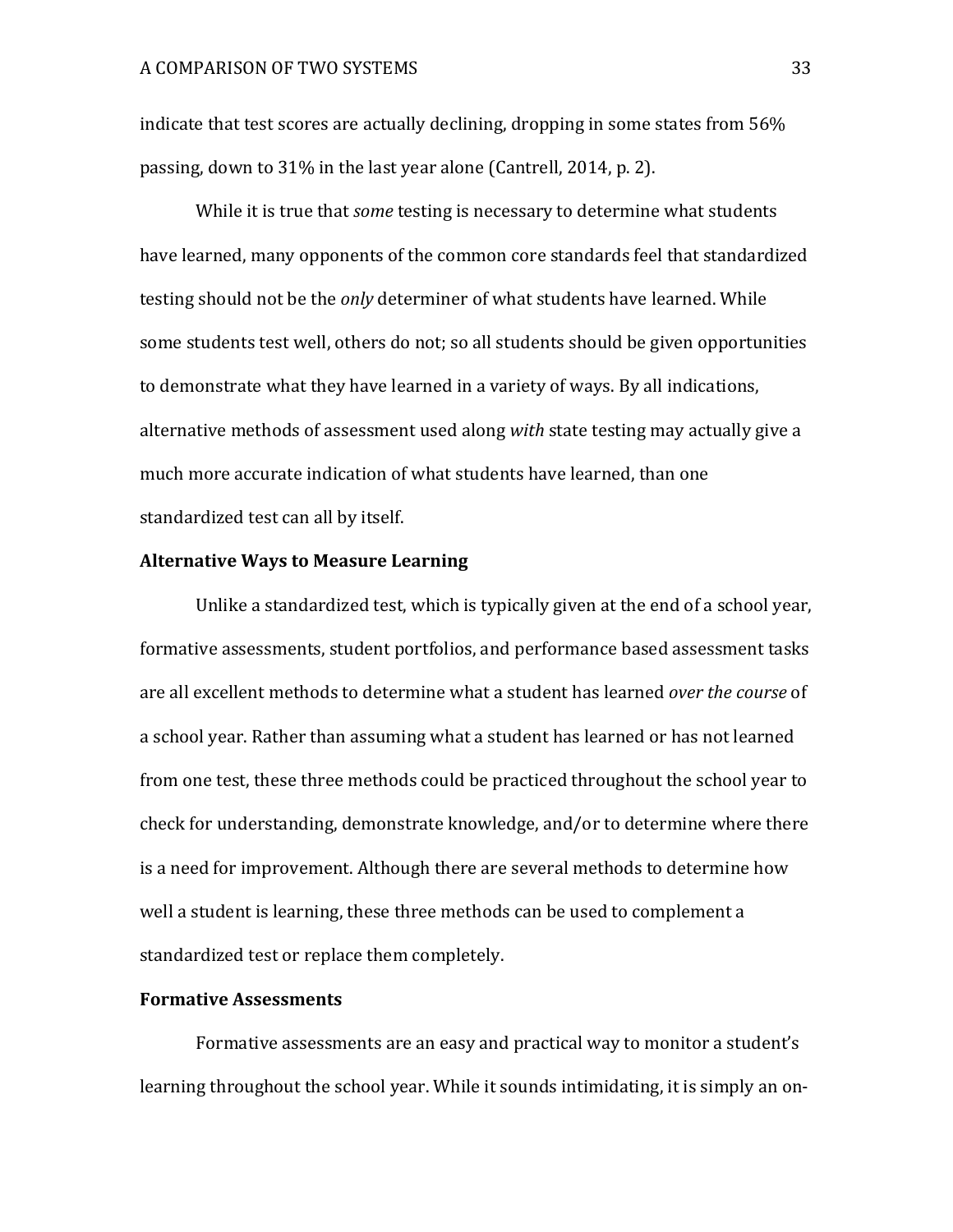going method teachers practice to check for understanding after they have finished a lesson (Sasser, 2014, p. 1). While they should never be used for grading purposes, formative assessments can help improve a student's grades because a teacher is constantly monitoring that student's understanding of the material. With formative assessment, teachers can quickly identify a student who is struggling without embarrassing that student in front of his or her classmates, and can take immediate steps to correct misconceptions or errors in thinking. In fact, many teachers feel that with formative assessments, they do less re-teaching because problems are addressed before a final exam is given (Sasser, 2014, p. 2).

Some examples of formative assessment are: 3-2-1exit tickets, whiteboard work or group activities (Wees, 2014, pp. 1-56). With a 3-2-1 exit ticket, a teacher hands out a piece of paper at the end of the class period, and students are required to fill it out before they leave. It asks them to list three things they learned that day, two things they found interesting, and one question they still have about the lesson. Not only are the students thinking about the lesson they just learned, they are also able to express themselves privately, without fear of embarrassment because they "asked a stupid question".

After the students have filled out their exit tickets, the teacher can look through them, and determine if the class understood what was being taught or if he or she needs to spend a little more time on the lesson that was presented that day. Exit tickets will also help teachers identify individual students who need some extra help as well. Finally, exit tickets can be included in each student's individual portfolio for parent-teacher conferences or end-of-the-year evaluations.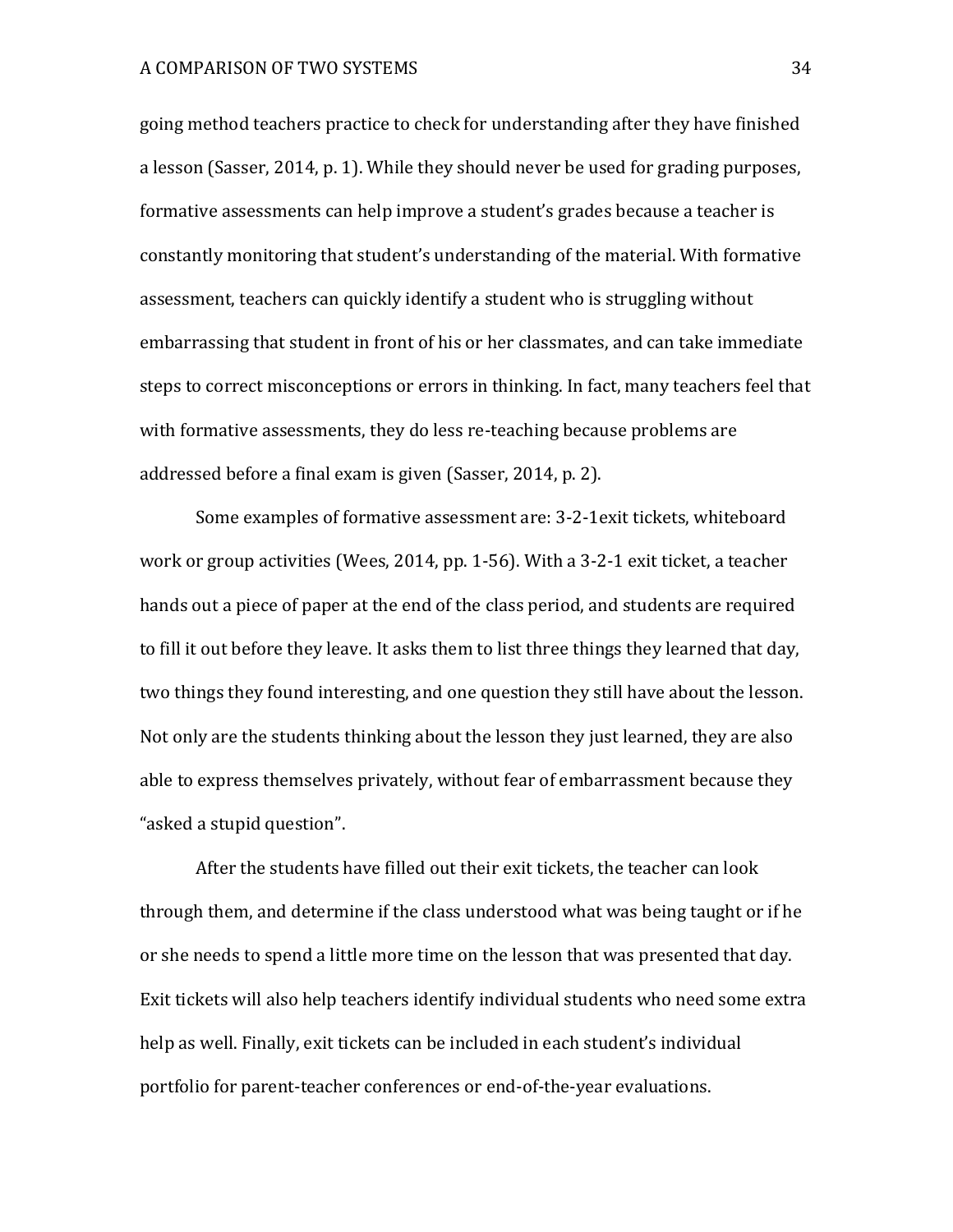Whiteboard work is a fun way to practice formative assessment, and the students do not even know they are being evaluated while they are working (Wees, 2014, pp. 1-56). Whiteboard work is particularly effective for practicing math facts or spelling, and a teacher can quickly determine who is struggling and who is on top of the concepts being presented. With whiteboard practice, the teacher can call out a math problem and have students hold up their board when they are done. Once the teacher identifies a mistake, he or she can immediately help the student correct their answer, and if a student consistently makes mistakes, the teacher can take steps to give that student the extra help he needs (Wees, 2014, pp. 1-56).

Group activities are another way to practice formative assessment, and also teach students how to work collaboratively (Ryan-Romo, 2012, p. 4). A simple group activity that uses formative assessment is when a teacher breaks her students up into groups of three after she has presented a lesson. Each group must come up with three sentences that explain what they learned from the lesson. Then, each group shares their sentences with the class. The other students can ask the group questions or make suggestions to the group that is presenting. With this method, a teacher can observe how her students interact with one another, and determine if the class grasped the ideas presented in the lesson. Once the entire class has presented their sentences, the teacher put a copy of their questions in their student portfolios for end-of-year assessments later on.

A similar technique to this method is the *Think-Pair-Share* method (Ryan-Romo, 2012, p. 4). With this kind of assessment, students are encouraged to think about a question on their own, then meet up with another student to compare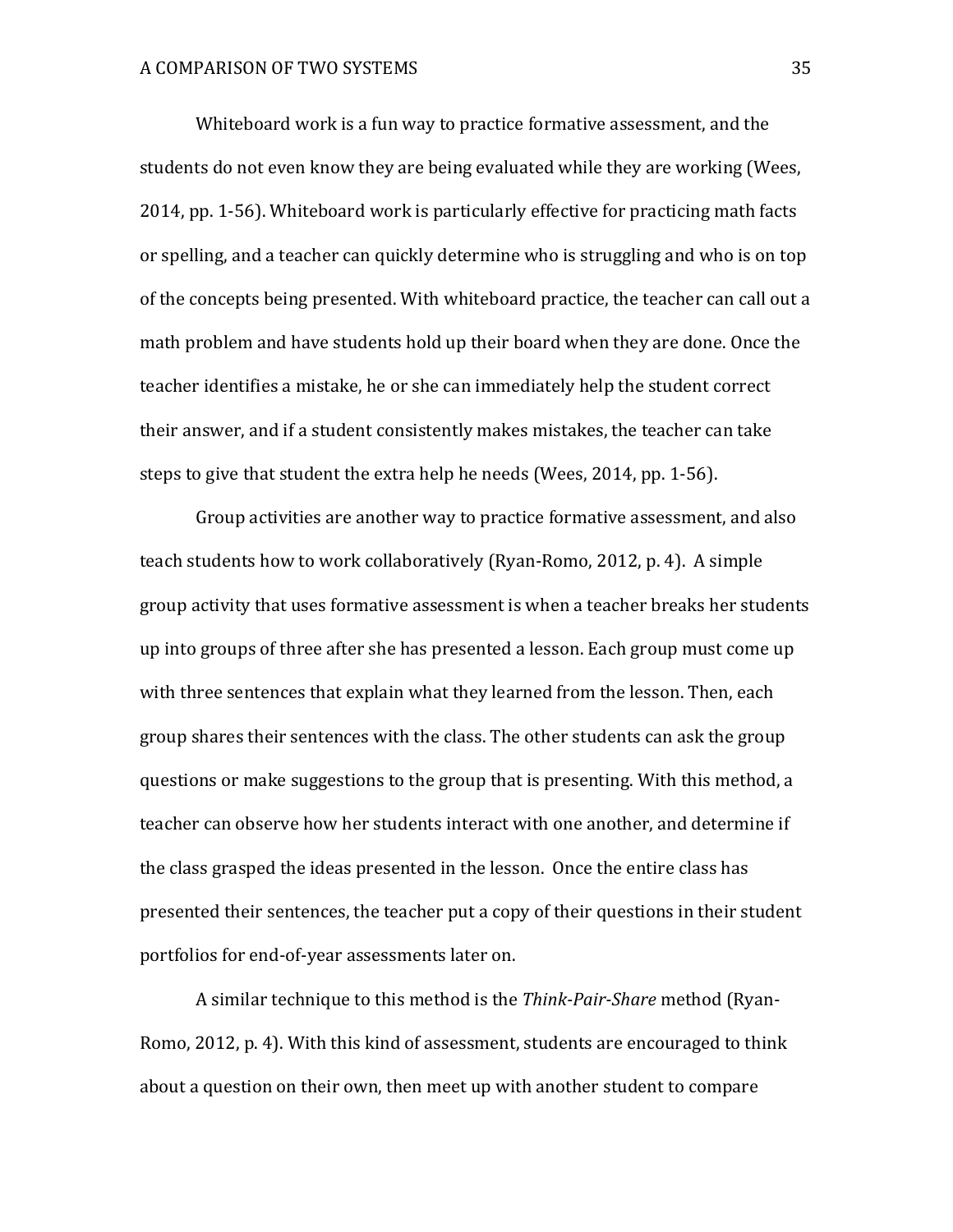answers. This is an excellent way to determine if students understand the lesson, and clear up any misunderstandings as well (Ryan-Romo, 2012, p.4).

While formative assessments shouldn't necessarily *replace* standardized tests, they can enhance a student's scores on a standardized test, because a teacher is continually monitoring a student's learning and guiding them *before* they take a test. Identifying where a student is struggling *before* they take a standardized test at the end of the year can be extremely beneficial to both the student and their teacher, and there is literally hundreds of fun and effective techniques teachers can use to assess learning (Ryan-Romo, 2012, p. 2),

# **Student Portfolios**

Perhaps one the best complements or alternative to standardized testing is the student portfolio (Fernsten, 2014, p. 1). Put simply, a student portfolio is a yearlong compilation or sample of a student's work. It can include: writing samples, projects, recordings, lab reports, art, or journals, and can also include written observations from a teacher and notes from parent-teacher conferences. Often, the contents of a portfolio are stored in a container, folder or in some cases, a computer, and at the end of a school year or term, the student has a body of work that demonstrates all they have learned. "Considered a form of authentic assessment, it offers an alternative or an addition to traditional methods of grading and high stakes exams" (Fernsten, 2014 p. 1). Since some students are not good test-takers, portfolios offer them an alternative way to show what they have learned (Lowe,  $2014$ , p. 1).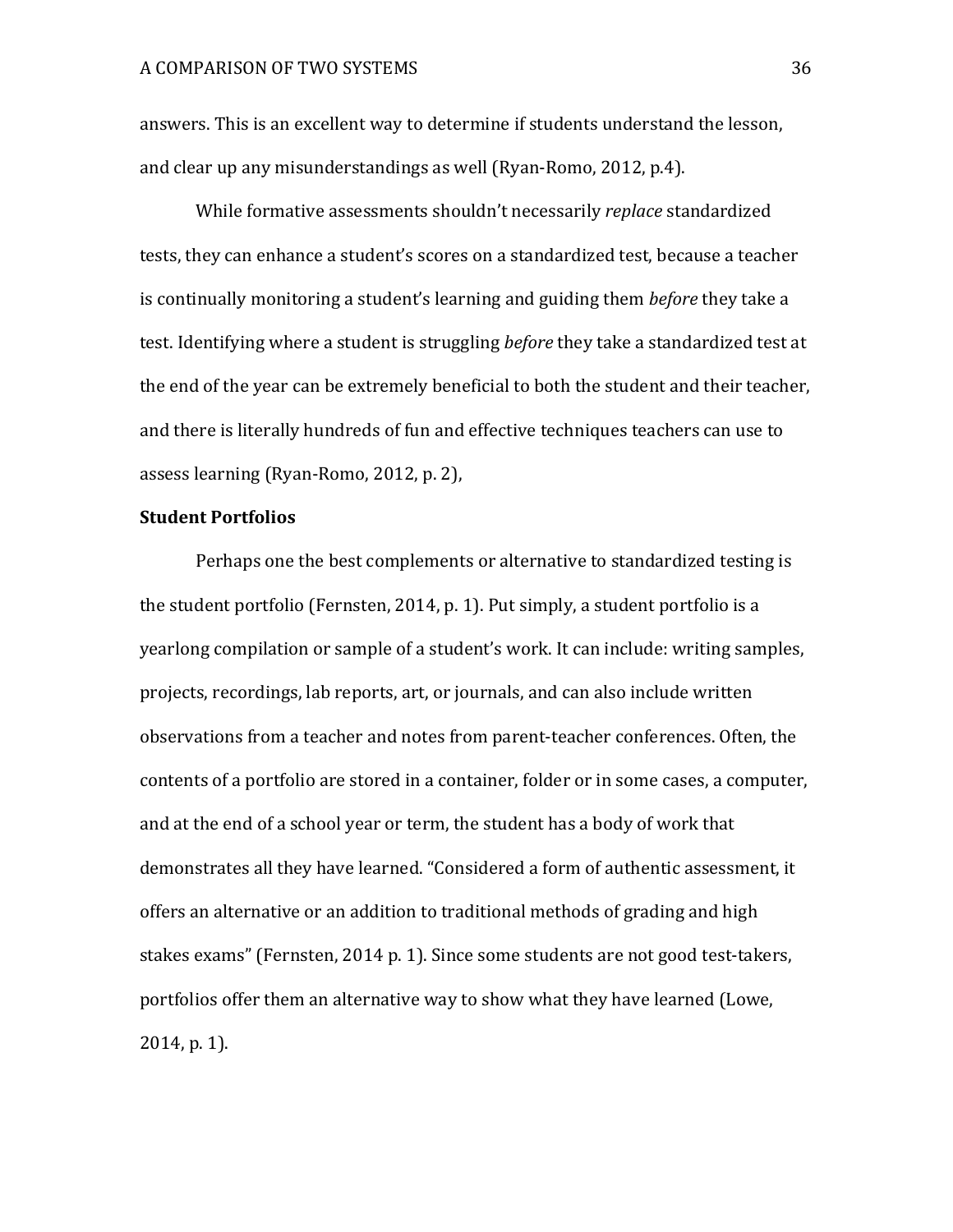Although there are several different types of portfolios, process portfolios and evaluation portfolios are the most common kind of portfolios used by teachers and their students (Fernsten, 2014, p. 3). Process portfolios focus on the process of learning. Considered to be a work-in-progress, they showcase where a student began, includes their revisions and rough drafts, and often includes notes about what the student learned over the course of a project. Process portfolios may also include a process reflection. This is a written document that details what worked during the project, what did not work, and notes about what the student would do differently next time (Fernsten, 2014, p. 3).

Another commonly used portfolio in the classroom is the evaluation portfolio. Generally, this kind of portfolio contains tests, quizzes, projects or lab experiments and any other work the student may have completed over the course of the year. It may also contain written work or art projects. Like the process portfolio, it may contain notes about a project and the process a student used to complete it. "Evaluation portfolios do not simply include [a student's] best work, but rather a selection of predetermined evaluations that may also demonstrate students' difficulties and unsuccessful struggles as well as their better work"(Fernsten, 2014, p. 3).

# **The Benefits of Portfolio Assessments**

Unlike a standardized test, which is administered once a year, a portfolio contains a large sampling of a student's work from the beginning of the school year, until the end (Fernsten, 2014, p. 2). Rather than simply filling in a bubble, a portfolio can show growth, struggles and progress, and presents more accurate picture of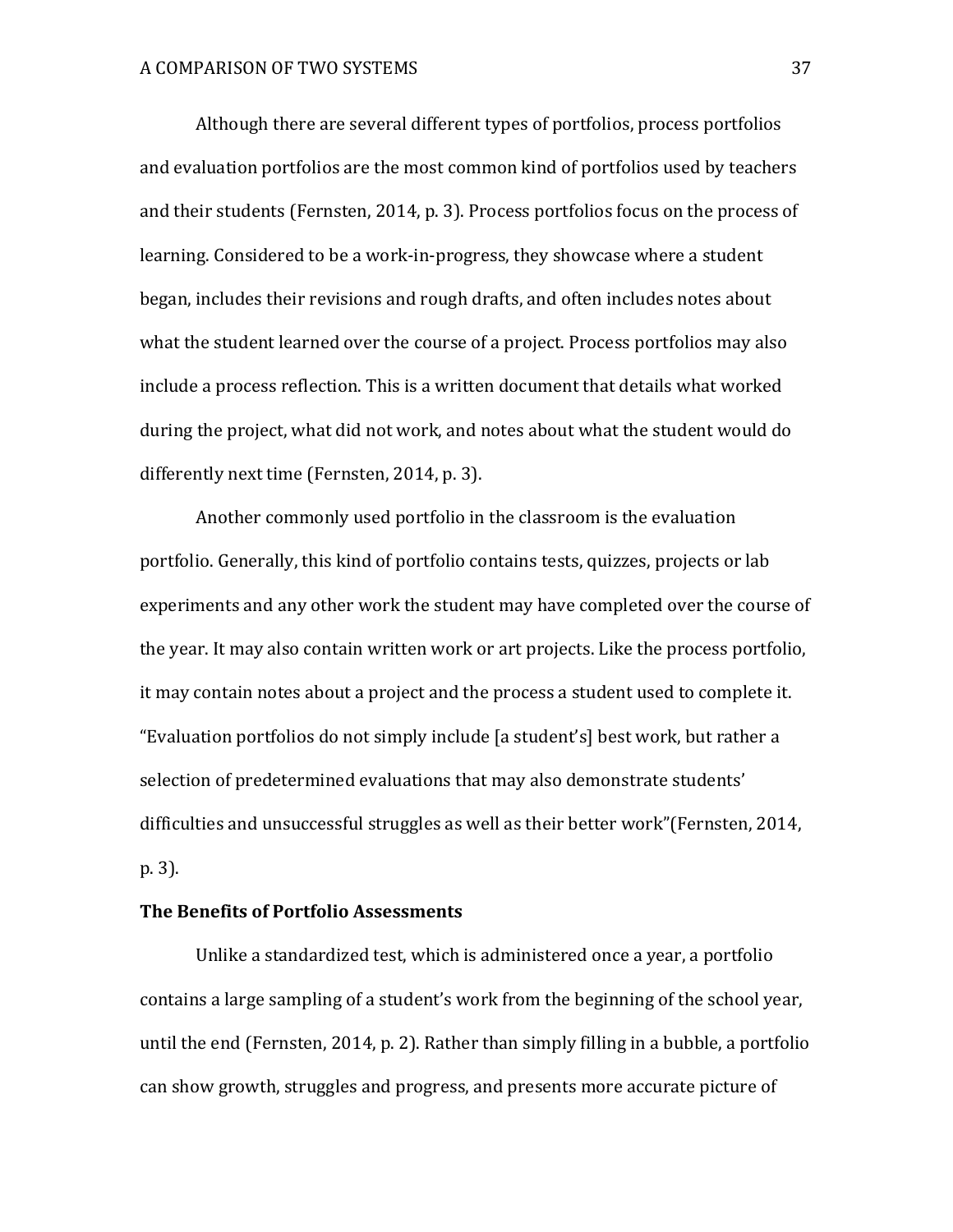#### A COMPARISON OF TWO SYSTEMS  $38$

what a student truly knows-especially for students who do not test well (Lowe, 2014, p. 1). Students who maintain a portfolio are able to see their progress, evaluate what they have learned, and develop plans for improvement with their teachers. "This one-to-one aspect is an additional bonus for those students who may be too shy to initiate conversations with instructors as well as for those who enjoy speaking about their work and may better understand what worked and what did not through a verbal exchange" (Fernsten, 2014, p. 4).

Perhaps one of the most appealing aspects of student portfolios is that they can either replace standardized tests completely or complement them in order to give a truer view of what a student has actually learned. Schools, who opt to replace standardized testing with student portfolios, will need to offer training on fair assessment practices, grading procedures and content, but once the program is implemented, it may prove to be an effective and beneficial alternative to standardized testing.

Even though proponents have discussed the possibility of all standardized tests being administered on computers in the not too distant future, the reality of that goal is completely different. Many schools struggle with a bare to almost nonexistent budget, and schools that barely have enough *books* for their students, scoff at the idea of all their students taking their state tests on a computer. For these schools, portfolios are an inexpensive and effective way to monitor learning.

Further, the schools that wish to use portfolios alongside standardized testing may also see a marked improvement in their students' test scores and/or retention of knowledge. "Most importantly, portfolio assessments provide an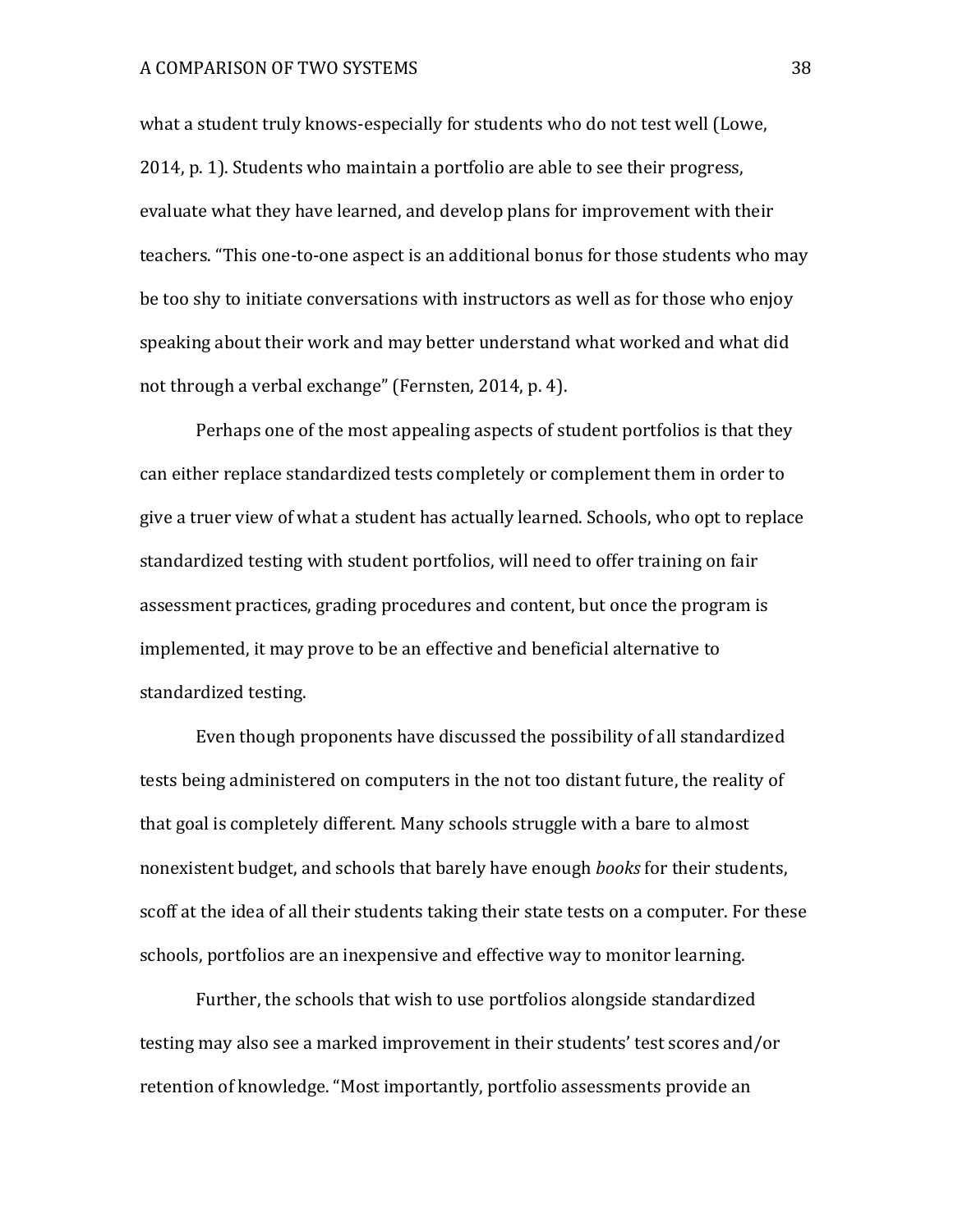authentic way of demonstrating skills and accomplishments. They encourage a realworld experience that demands organization, decision-making, and metacognition, Used in a thoughtful, carefully planned way, portfolio assessment can foster a positive outlook on learning and achievement" (Fernsten, 2014, p. 4). While each school would have to determine their own standards for a portfolio system, it is a feasible and affordable alternative to standardized testing, with benefits that merit further consideration.

# **Performance Based Assessment Tests/Tasks**

Despite the threat of withholding federal funds if states do not comply with Common Core Standards, several states have decided to opt out of this controversial initiative altogether. The New York Performance Standards Consortium, an alliance of 28 public high schools, is just such an example, and they have replaced their standardized tests with performance-based assessment tasks or PBATs (Neill, 2014, p. 2). 

Even though these schools have chosen to opt out of standardized testing, the performance tasks that have replaced them are not easy or "dumbed-down" by any means. In fact, they may be more difficult than the standardized tests they replaced. Rather than a multiple-choice, standardized test, where students "fill in the bubbles", "[PBAT students must complete four tasks] that include an analytic essay, a social studies research paper, a science experiment, and an applied mathematics problem. They incorporate both written and oral components" (Neill, 2014, p. 2). Further, for literature, each student must write an analytic essay and then orally defend it before a panel of teachers and outside experts (Neill, 2014, p. 3).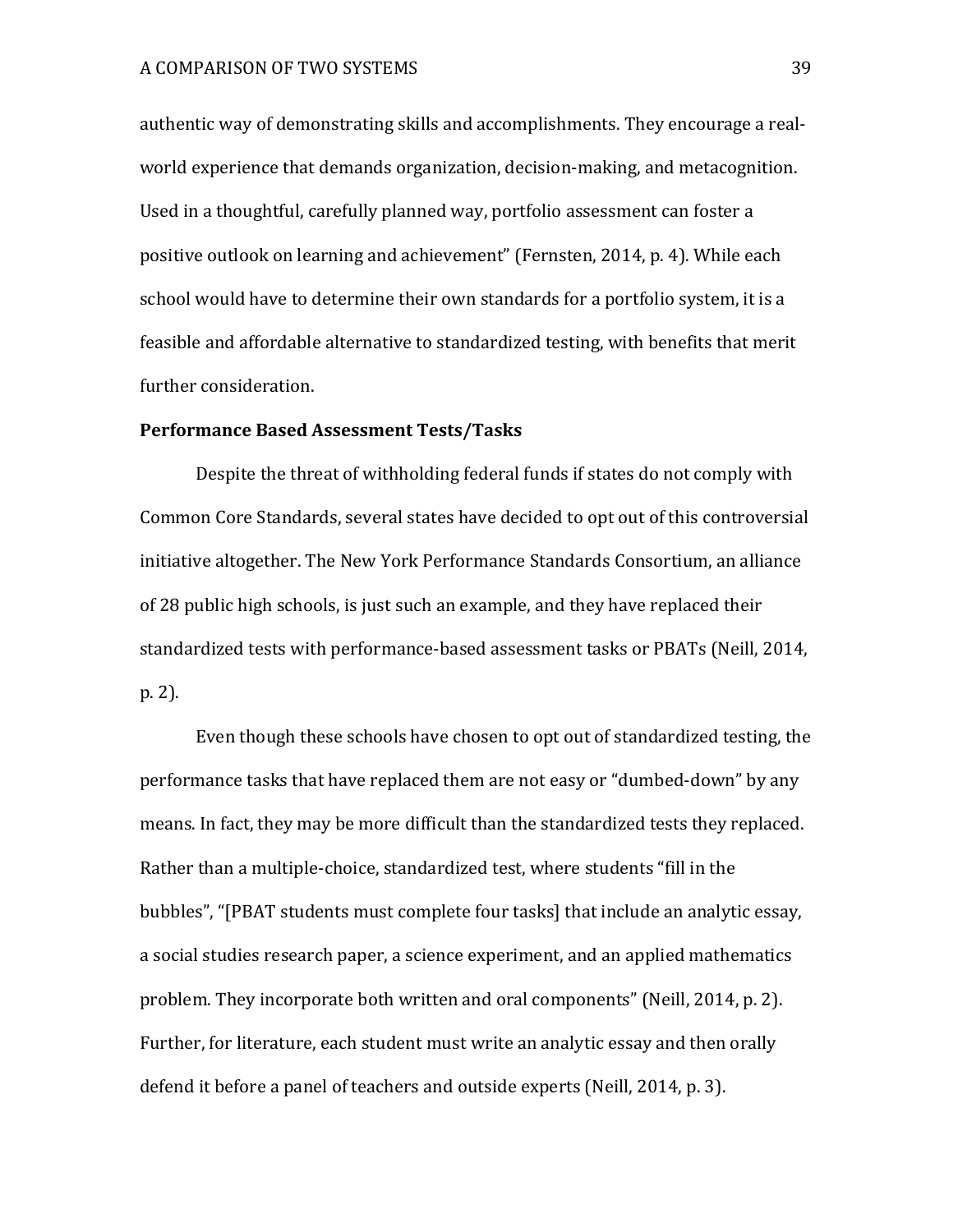Despite the fact that most students in the Consortium schools live in poverty, 86% of African American and 90% of Latino graduates of the program go on to college, and 93% of those graduates remain in college after two years (Neill, 2014, p. 2). 

# **Common Core or Compromise?**

Despite the idea that the American educational system *must* embrace a standardized curriculum, or remain behind in an increasingly competitive global economy, there are alternatives to Common Core that say otherwise.

Even though supporters claim that Common Core testing is an essential and practical way to measure learning, the standards only measure a small percentage of what a student actually knows or has learned over the course of a school year. A standardized test cannot measure or encourage growth or improvement, creativity, or curiosity-all essential elements to foster true learning. Of course, supporters of Common Core say that this simply isn't true; teachers have more freedom than they have ever had to deeply explore the concepts and ideas behind their lessons (Gardner& Powell, 2014, p. 53).

Realistically however, if a creative and innovative teacher finishes the year with low-test scores, she will more than likely receive a poor evaluation or be terminated. If reformers are not willing to replace Common Core standards, perhaps compromise is the answer. Using formative assessments, and portfolio assessments along *with* a standardized test, may encourage students to be more engaged, eliminate some of the costs of testing, enable students to work at their own pace, and give them more time to develop their true potential (Stoddard, L. 2014, p. 2).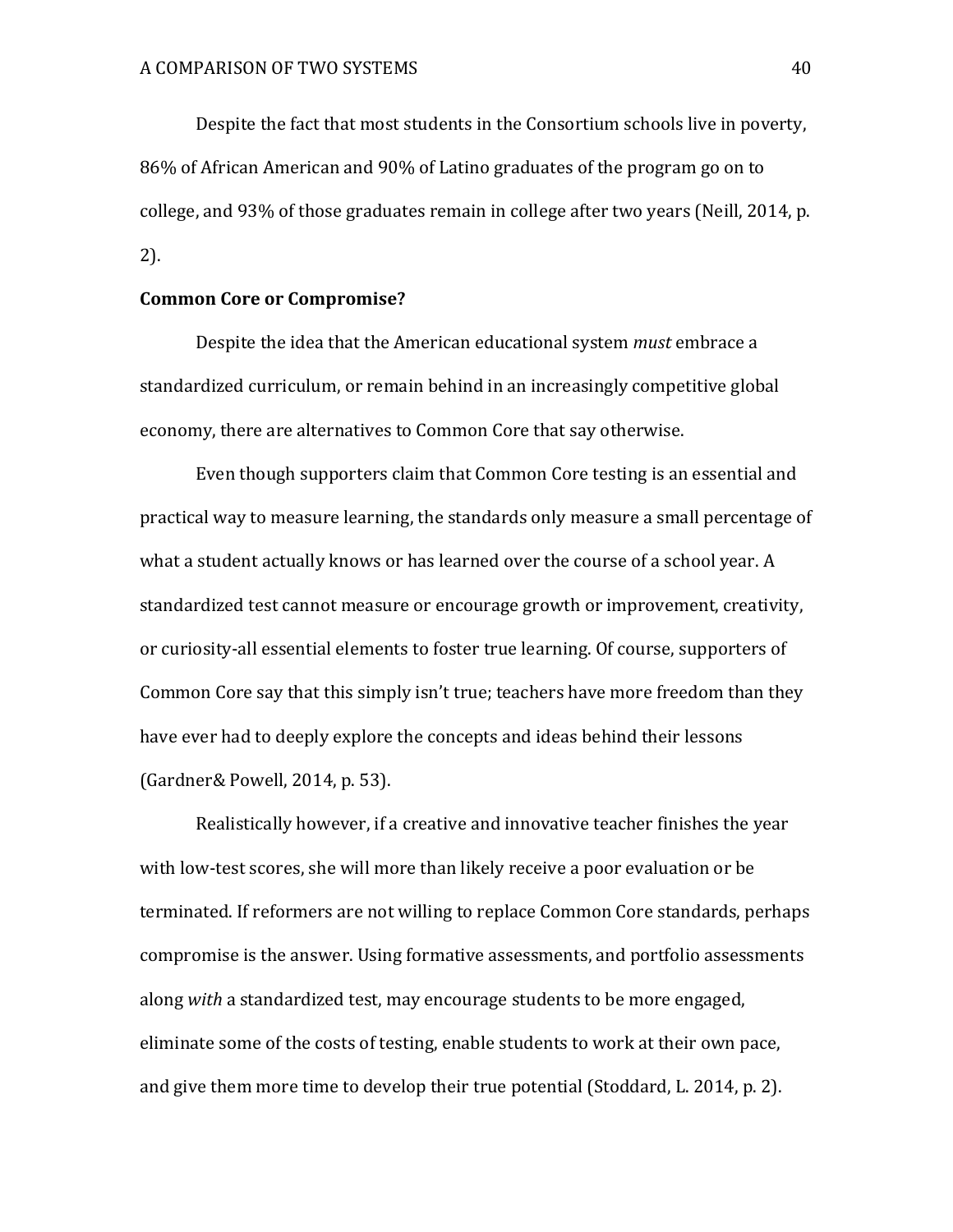Another alternative to standardized testing is for schools to administer them *twice* a vear instead of once at the end of the school vear. Before they leave for the holidays, students could be tested on material they learned from the beginning of the school year through the end of November. When they return to school after the holidays, they could build on what they learned at the beginning of the school year, but *only* be tested on material covered from January until the end of the school vear. Dividing standardized testing into two tests instead of one may reduce costs, the time devoted to testing, and students are less likely to forget lessons that were covered at the beginning of the school year. Additionally, teachers will have more time to cover new material, rather than spend an enormous amount of time reteaching what students learned at the beginning of the year (Sasser, 2014, p. 1).

Finally, using other methods of assessment alongside standardized tests may relieve some of the pressure and stress for students and their teachers, and at the same time, give a truer view of what a student has actually learned. Unlike standardized assessments which only indicate what a student *does not* know, alternative methods of assessment give students the opportunity to show what they have learned over the course of the year, their strengths and weaknesses, and areas where improvement is needed.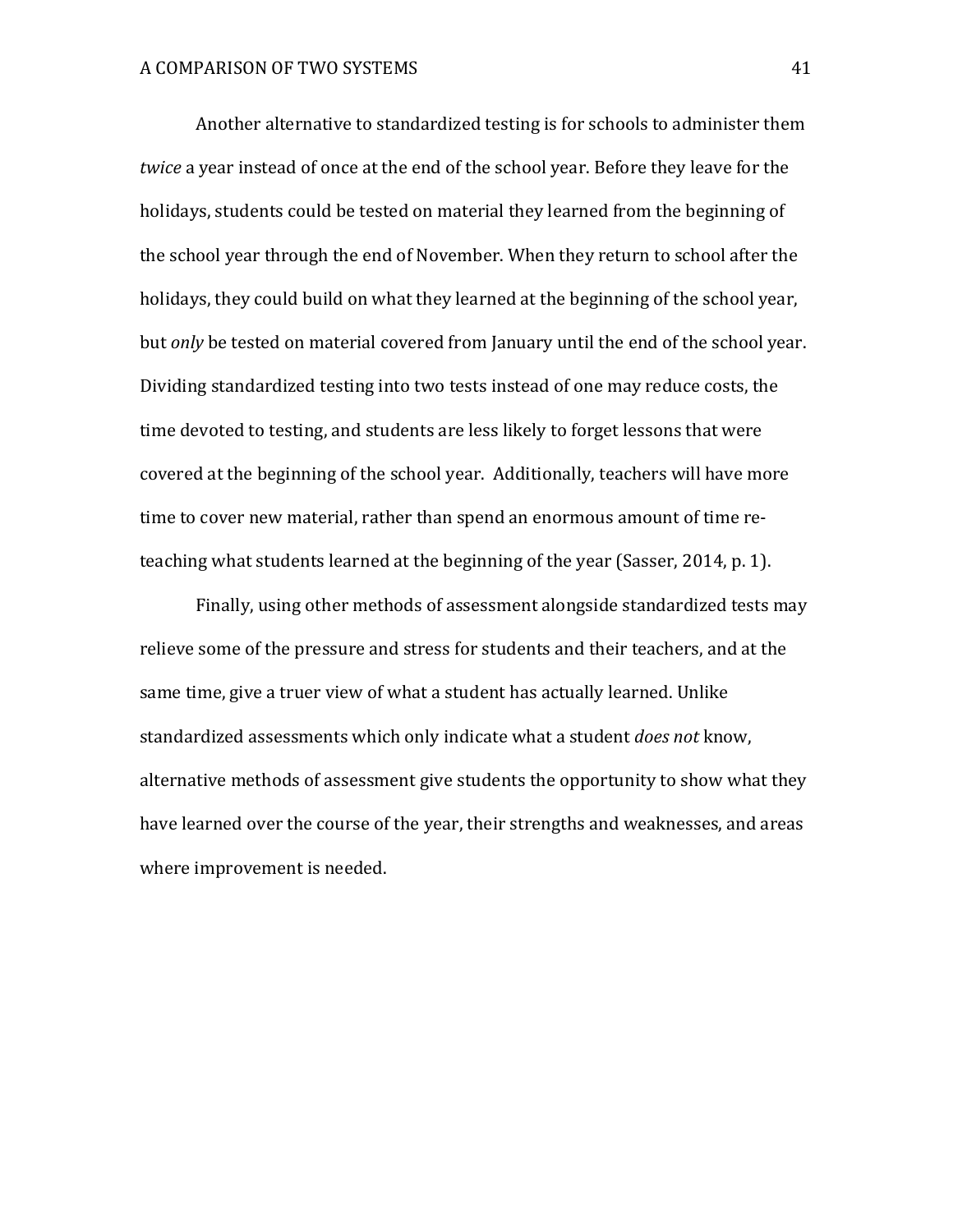#### **Chapter Four**

#### **The Finnish Educational System**

In order to understand the Finnish educational system, a working knowledge of Finnish culture may be helpful. Finland is a small country, with a relatively homogenous population. However in recent years, it has seen an increase in immigration. Although the social democratic party dominates their country, the citizens of Finland are relatively "apolitical". Rather than focus on national politics, the citizens of Finland tend to embrace social equality and solidarity with the attitude that the "strong aid the weak" (Lee, 201 p.383) For the Finnish, "These [tenets] have led to an egalitarian welfare state regime in which the public enjoys high minimum wages, small wage differentials, and universal social benefits such as tuition-free education" (Espering-Anderson, 1992; Espering-Anderson, 1998). While Finland is often ranked as a top nation for their quality of life, their educational system is internationally recognized for its excellence as well.

#### **How does Finland view Education?**

While there is no easy formula or simple solution for developing a perfect educational system, Finland's educational system has three defining characteristics that have made it one the most successful school systems in the world. It is equitable, viewed as a long-term investment, and based upon a mutual trust between parents, educators, and students.

Since the 1980's, Finland has made it a priority to provide every student with an education. Regardless of their background, income or geographical location, all Finnish students are guaranteed a free education until they graduate from college, vocational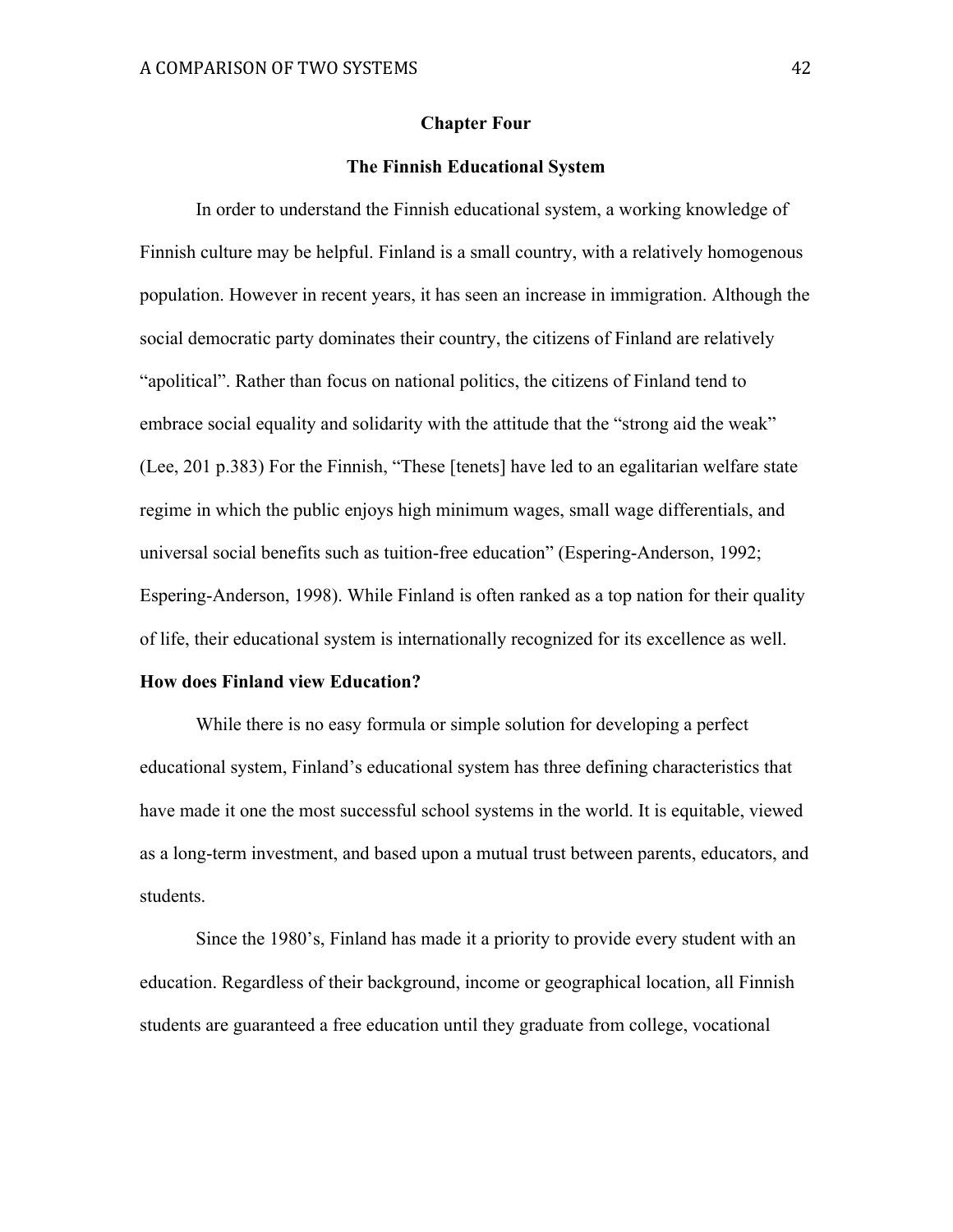school, or complete their studies (Partenan, 2011, p. 2). Further, all Finnish students are provided a free warm meal, transportation, and health services when they need them.

Unlike the American educational system, which tends to neglect special-needs students, special-needs students in Finland are now mainstreamed in almost every classroom. "Teaching is customized for the pupil and takes into consideration his/her level of current achievements. Different teaching methods are applied for those who learn quickly than for pupils who need extra support or special-needs education. Also, learning assessment is personalized [and] standardized testing does not exist" (Kangaslahti, 2013, p. 12).

For Finland, the idea of "the strong aiding the weak" is a central tenet to both their culture and their educational system (Lee, 2010, p. 383). Rather than compete with one another, students are encouraged to share ideas with one another, work collaboratively and help other students succeed. In order for every school to be a "good school (O'Toole, 2014, p. 1), the Finnish believe that *all* of their schools should provide a safe learning environment, free healthcare, and individualized guidance for each student (Darling-Hammond, 2014, p. 5). Once these necessities are met, the Finns believe that students are 'freed-up" to focus on their learning and thrive, both in the classroom, and in their communities.

For Finland, education is an essential ingredient of social development, and provides a foundation for building a strong community. In Finland, "The philosophy behind the system is laid in the idea that each individual ought to have equal opportunity in education and that one of the most important renewable natural resources in the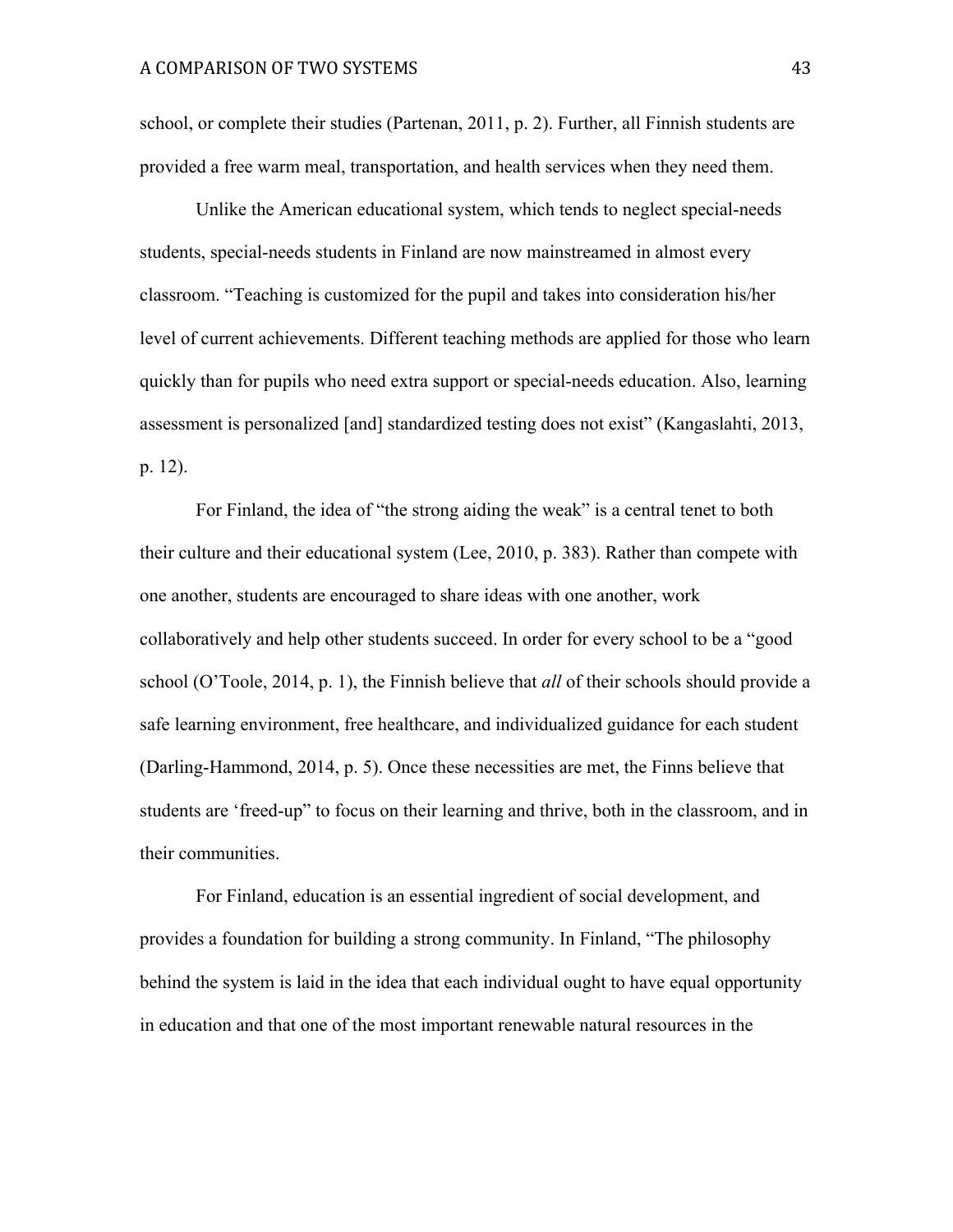country is in the potential of [the] human mind; the better educated [they are], the higher is the standard of living in the country" (Kangaslahti, 2013, p. 9).

The Finns also view their educational system as a long-term investment in their country's future. While they strongly believe that providing a student with educational opportunities will lead to social prosperity and a better quality of life, students are not the only "assets" Finland is concerned about. In order for students to thrive and excel in their studies, The Finnish believe that *teachers* must be thoroughly trained first. Unlike the American educational system that revolves around standardized testing for *students*, the Finnish have developed a standardized *training* program for their teachers (Darling-Hammond, 2014, p. 5). Contrary to the American educational system, "The Finns have worked systematically over 35 years to make sure that competent professionals who can craft the best learning conditions for all students are in all schools, rather than thinking that standardized instruction and related testing can be brought in at the last minute to improve student learning and turn around failing schools (Sahlberg, 2009, p. 22).

In America, there are currently over 1,500 training programs for teachers, and they vary from state to state. Finland, however, trains every one of their teachers *exactly the same way*. "[Finland] has set high standards for [its] teacher-preparation [program] in an academic [university]. There is no Teach for Finland or other alternative pathways into teaching that wouldn't include thoroughly studying theories of pedagogy and undergo clinical practice. [Finland practices] strict quality control before anyone is allowed to teach-or even study teaching" (Sahlberg, 2013, p. 5).

After they graduate from college, potential teachers are carefully selected from a pool of applicants. Only 10-15% of those applicants are accepted into the program and all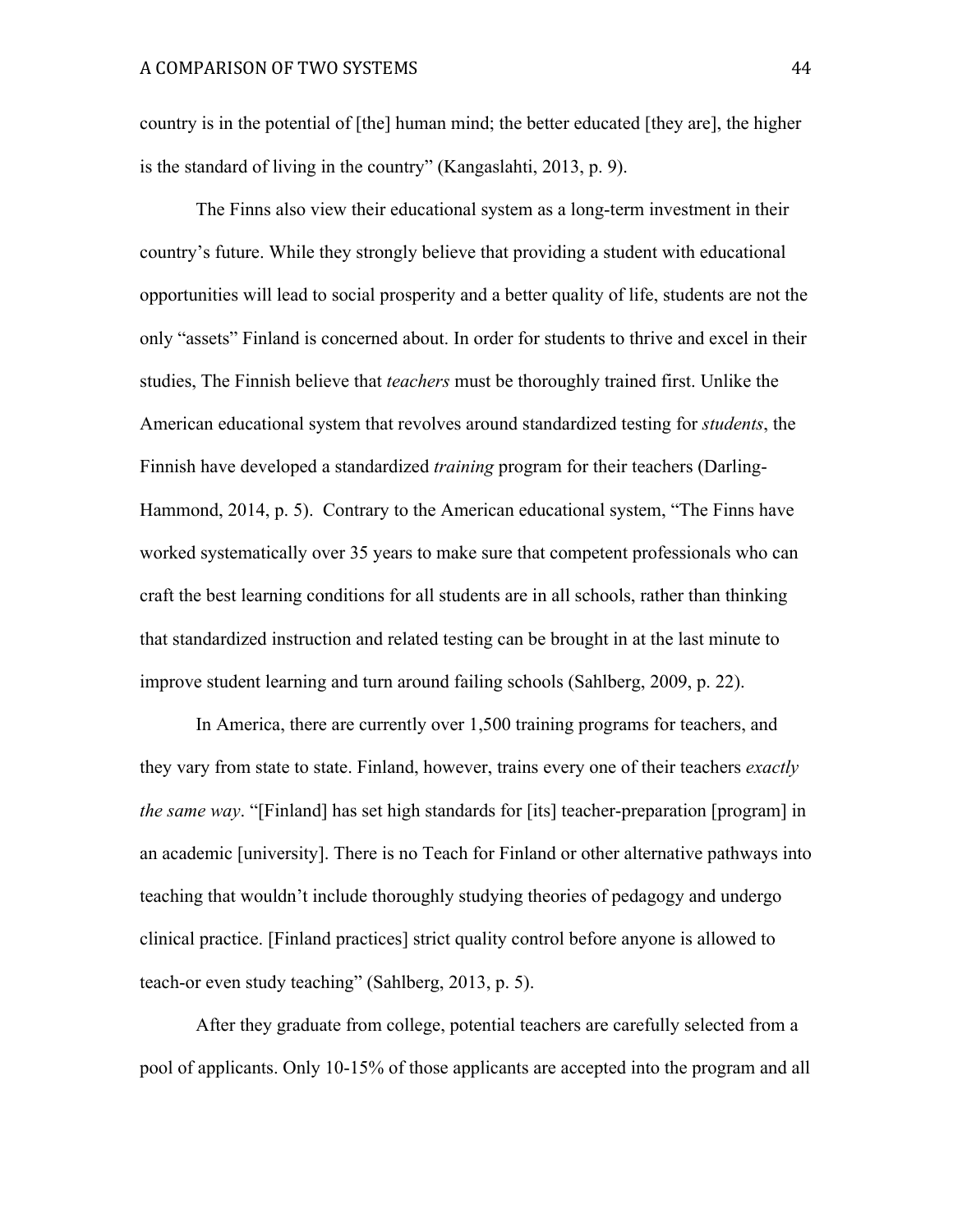#### A COMPARISON OF TWO SYSTEMS 45

of the applicants are required to earn a master's degree over a period of the next three years (Darling-Hammond, 2014, p. 8). Unlike the American system, where potential teachers often incur a massive amount of debt for a low-paying occupation, Finnish teachers-in-training are paid a living wage, and their tuition is cost-free. At the end of their training, the new teachers have "paid their dues", are considered to be experts in their field, and have earned the trust of their superiors.

Once they are hired, teachers are free to manage their classrooms with little to no interference from the government or policy-makers. According to Darling-Hammond (2014), "[In the 1990's] policy makers decided that if they invested in very skillful teachers, they could allow local schools more autonomy to make decisions about and how to teach-a reaction against the oppressive, centralized system they sought to overhaul" (p. 6).

Once a teacher completes their program and is assigned a classroom, they continue to receive additional training when it is needed, and are encouraged to work collaboratively with other teachers and other schools as well (Darling-Hammond, 2014, p. 10). There are no teacher evaluations or inspections, and teachers are allowed to evaluate themselves or their fellow teachers on a regular basis. "[These efforts] to enable schools to learn from each other have led to 'lateral capacity building': the widespread adoption of effective practices and experimentation with innovative approaches across the system, 'encouraging teachers and schools to continue to expand their repertoires of teaching methods and individualizing teaching to meet the needs of all students" (Sahlberg, 2007, p. 167).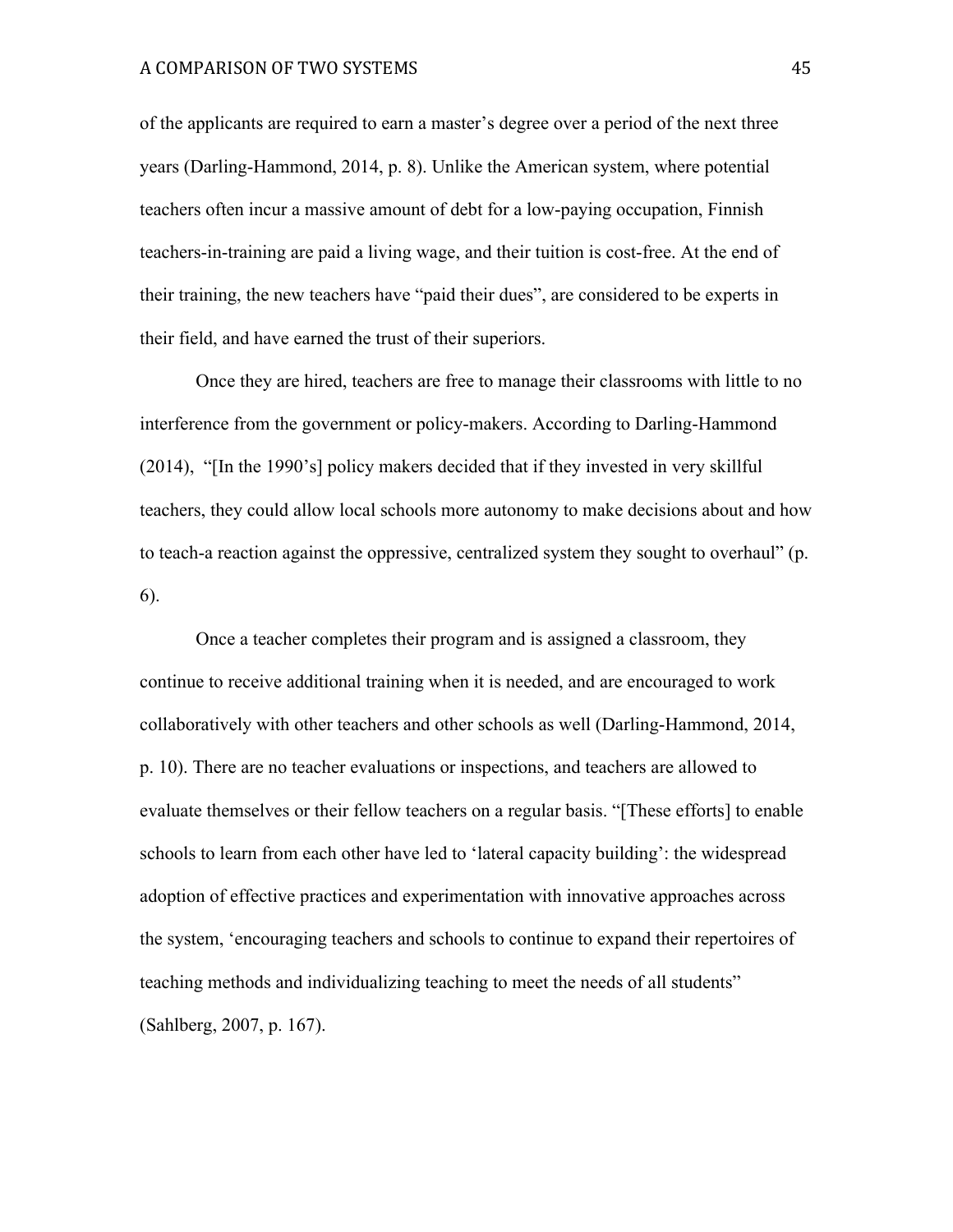Finally, educators in Finland are treated as professionals, and viewed as valuable contributors to Finnish society. Because each teacher has earned a Masters degree, teachers are viewed as capable and competent experts in their chosen field. As a result, teachers are trusted leaders in their classrooms and in their communities, and will continue to receive additional training and support throughout their careers.

While equity, and treating education as a long-term investment are two important elements in the Finnish educational system, the trust factor is essential to understanding the educational system as well. In Finland, students and parents both place a high level of trust in the educational system, and teachers are autonomous in their classroom. Although there is a national curriculum, teachers are expected to manage their own classrooms and are thought to be fully capable of designing their own curriculum (Darling-Hammond, 2014, p. 6).

Unlike the American educational system, the Finnish school system is decentralized, and schools are locally controlled. Further, neither the government, nor the minister of education can mandate changes to the educational system without the consent of the other stakeholders in the system. In Finland, "Parents, teachers, politicians and sometimes even the students together in constructive collaboration have been involved in the development process of the country's educational system" (Kangaslahti, 2013, p. 10).

While there exists a high level of trust in its teachers, there is also a high level of trust placed in Finnish students as well. In a typical Finnish classroom, students are often observed working independently on individual projects or with other students in the classroom. Even though the teacher is fully present, and aware of what the students are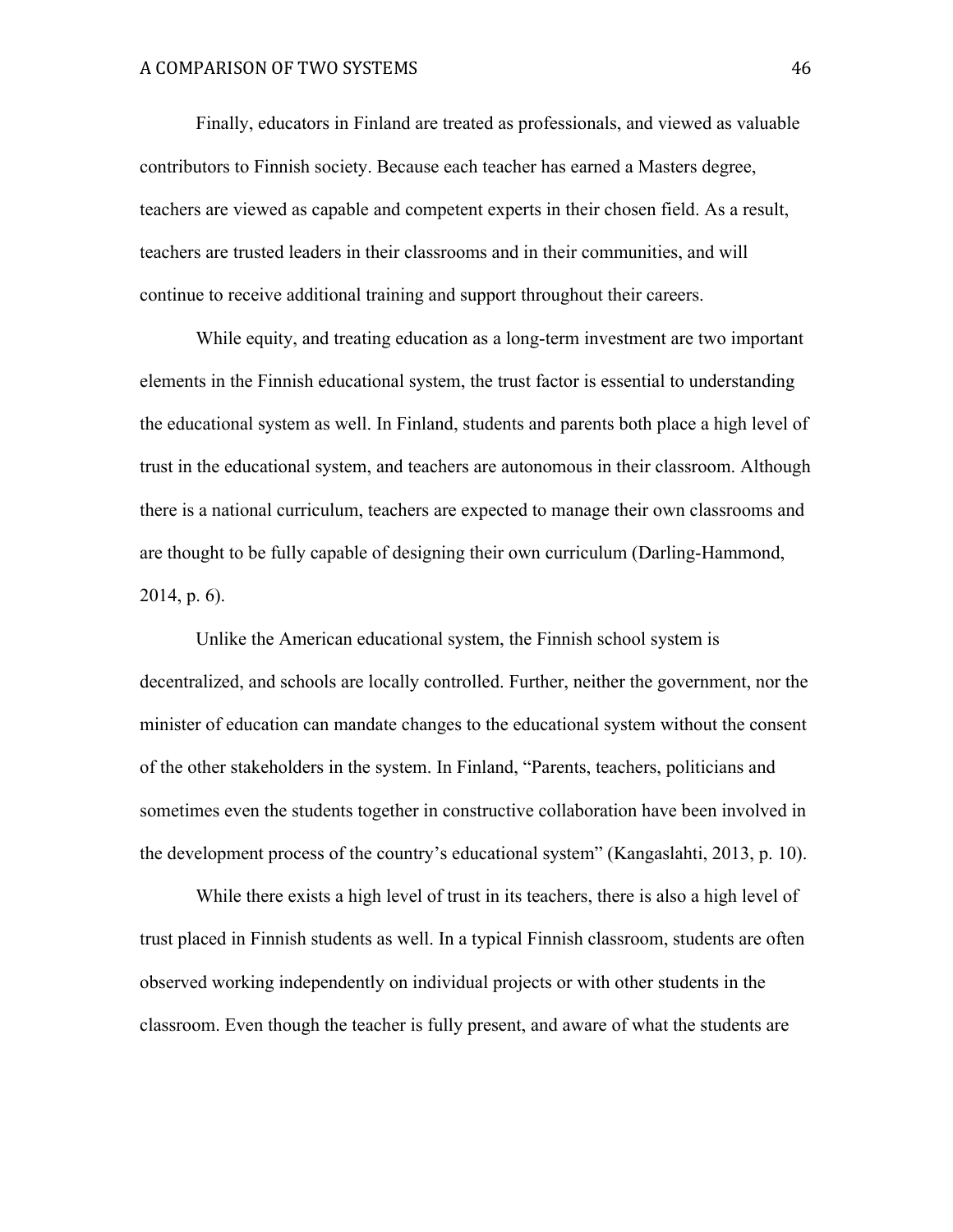doing, he or she is there to *guide* the students more than simply direct them (Darling-Hammond, 2014, p.7).

Although they consistently score very highly on the PISA exams, (The Programme for International Student Assessment) academics are not the only subjects students are studying. The Finnish believe that students should be encouraged to learn about their communities, develop a healthy self-image, and compassion for others. Vocational skills are encouraged as well. On a recent trip to Finland, one observer noted, "At one secondary school I visited, kids were cooking breakfast; at another, I saw that all the kids had learned how to sew their own bathing suits. More than one teacher remarked, "It's important for students to have different activities to do during the day" (Gross, 2014, p. 3). Typically students in Finland spend less time in a classroom than any other students in the world, yet they continue to excel on international assessments-a baffling concept to American students who may or may not receive thirty minutes of recess a day, with small breaks in between lessons that revolve around standardized testing.

Even though Finland continues to garner praise for its academic achievements, their educational system was not "reformed "overnight. For this small country, reforms began over thirty years ago, and continue to be an on-going process (Darling-Hammond, 2014, p. 6). While it is too early to determine if Common Core standards have actually improved the American educational system, the educational system established in Finland so many years ago, is an example of what a nation can achieve when it invests in education, focuses on equality, and trusts in the expertise of its teachers. At a recent conference at the Teacher's College of Columbia University, a Finnish educational expert remarked, "As for accountability of teachers and administrators, [there's] no word for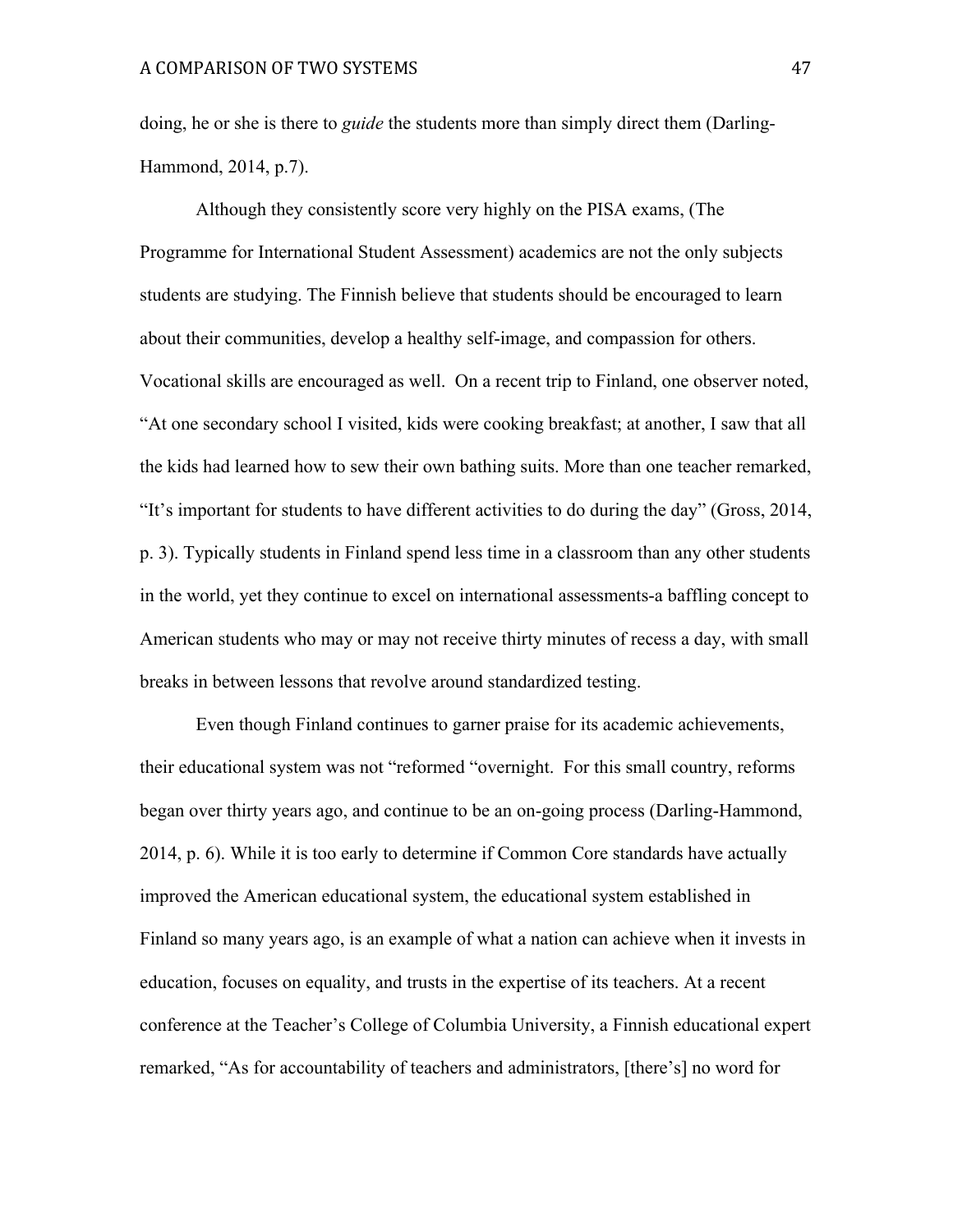accountability in Finnish. Accountability is something that is left when responsibility has been subtracted" (Partenen, 2011, p.4).

#### **Challenges for the Finnish Educational System**

Currently there are several challenges for Finland's educational system. With recent increases in immigration, school choice, and changes in the economy, schools have found it difficult to maintain their goals for equality, but not impossible (Partenen, 2011, p. 6).

When "school choice" was introduced in the 1990's, many Finnish parents decided to move their children out of the poorer districts, and into wealthier districts for "better schooling". While Finland, wants every child to have the best education possible, introducing school choice into a system based on equality, quickly made some schools more desirable than others. Further, "[School choice] is seen to contradict the goals of equal educational opportunity and equality also mentioned in the law" (Rinne & Tikkanen, 2011, p. 3). To continue, many schools for special needs students have been closed, leading to the increase of special-needs students in the mainstream classroom as well (Darling-Hammond, 2014, p. 9).

While teachers are working to overcome the challenges of immigration and school choice, one recent challenge to the Finnish educational system has taken many by surprise. In 2013, PISA scores in math and science dropped from fifth place to twelfth place, leading some to speculate that Finland has become complacent (Strauss, 2013, p. 2). With consistent high rankings year after year, there are concerns that Finnish teachers have become a little *too* relaxed about the exams, and that students have become overconfident. Nevertheless, the recent drop in scores were a "shock to the system" for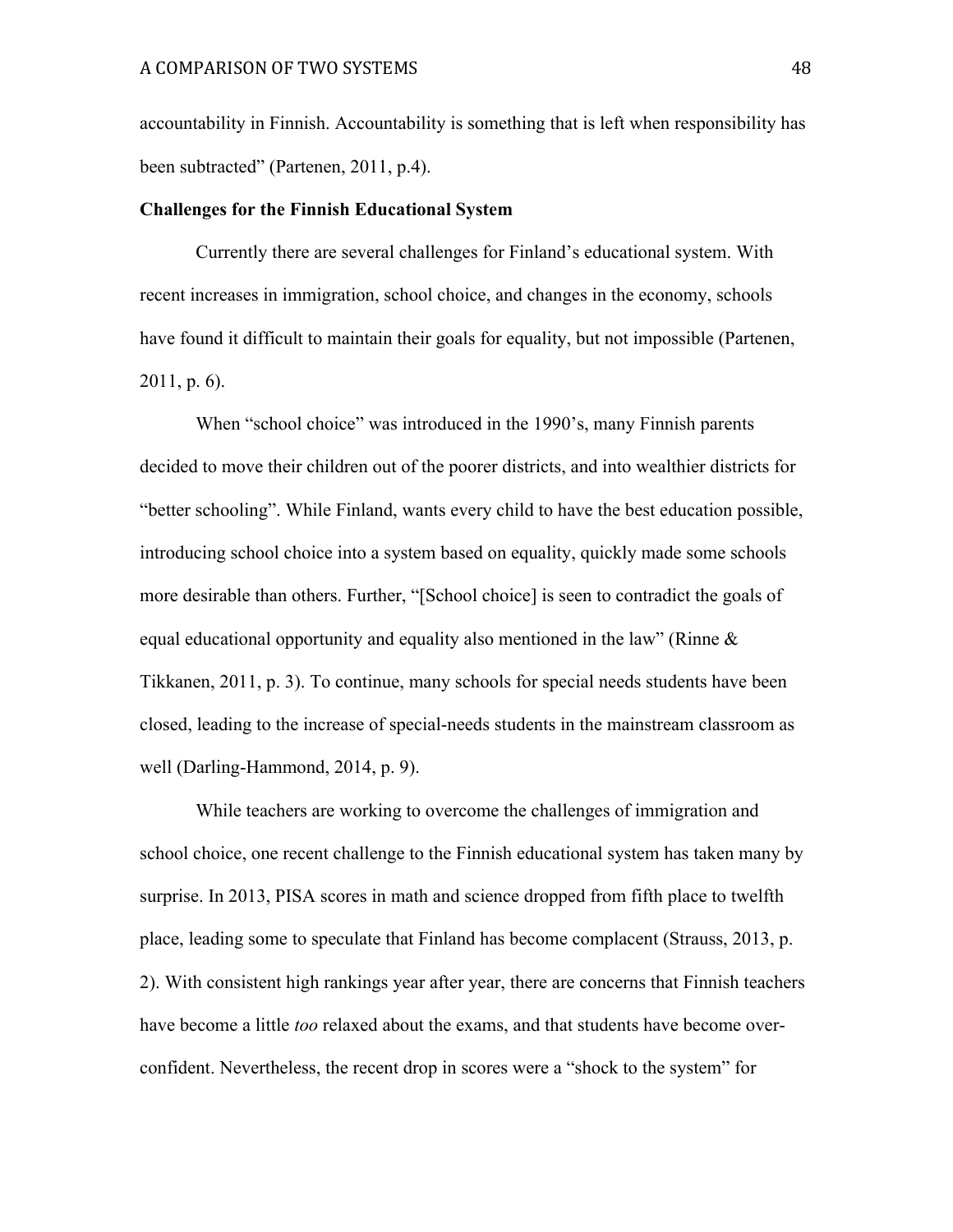Finland, and has forced them to re-examine some of their current teaching practices, and/or the quality of some of their teachers (Strauss, 2013, p. 3).

For those who have been looking for Finland's Achilles's heel, this recent drop in rankings may warrant some gloating, or an "I told you so!" However, it should be noted that like standardized testing, PISA scores *only* test students in the areas of math, science and reading, and the Finns are not unduly worried. While they are fully aware that these are important subjects, they are also aware that this limited testing only reflects a small percentage of what a student actually knows. In Finland, students are encouraged to learn about art, music, and practical skills alongside their academic studies; physical education, community projects, and caring for others are also part of a Finnish student's education (Strauss, 2013, p. 3).

However, while some educators might see a decrease in PISA scores as a reason for panic, and quickly put reforms in place to "fix" the problem, most Finns feel differently. "Many teachers and parents in Finland believe that the best way to learn mathematics and science is to combine conceptual, abstract learning with singing, drama, and sports. This balance between academic and non-academic learning is critical to children's well-being and happiness in school" (Strauss, 2013, p. 4). While educators are not *ignoring* this current challenge completely, they are confident that their outstanding educational system can overcome any current challenges they are facing, and any future challenges as well.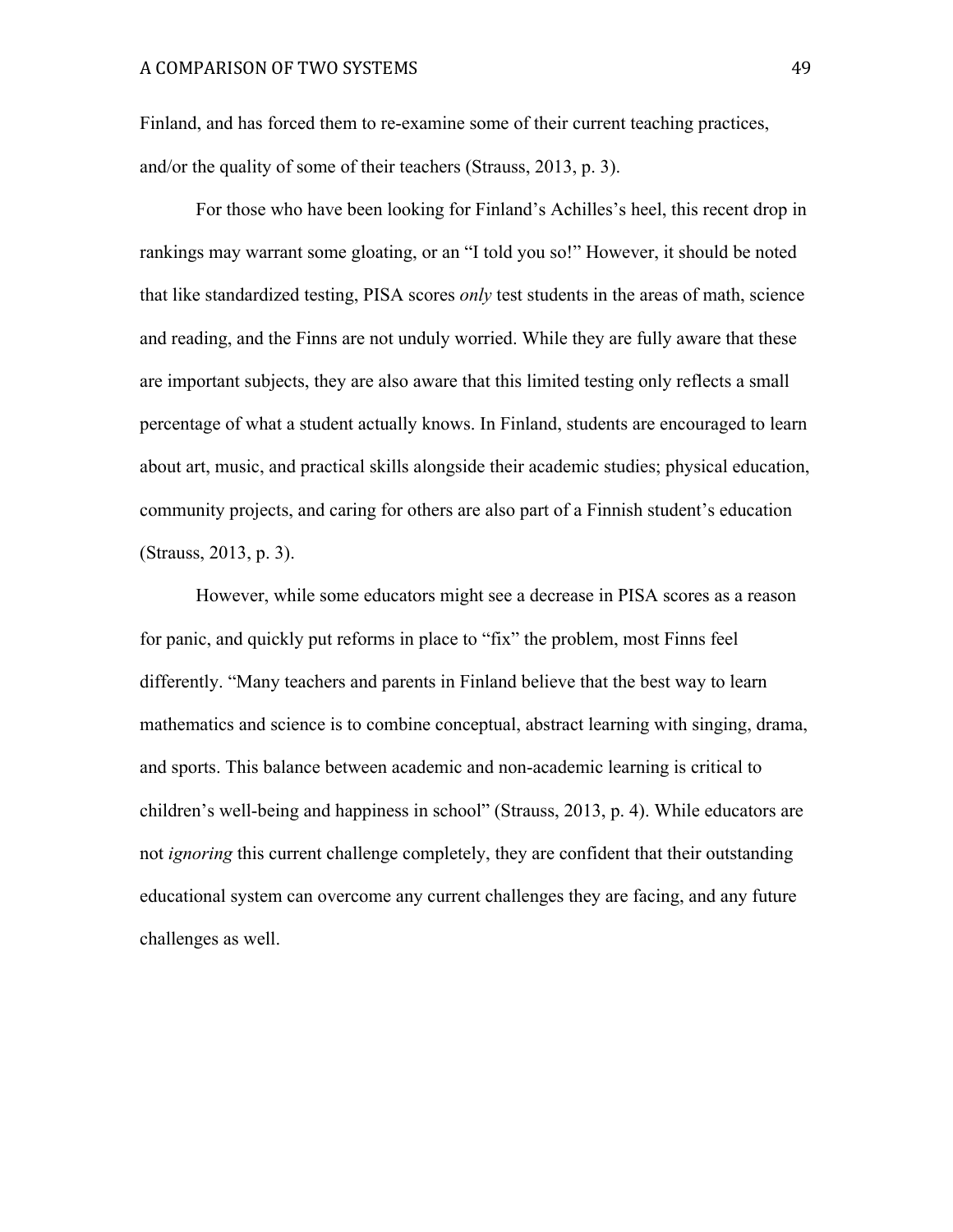#### **Chapter Five**

# **Educational Practices of Finland**

While it may be not be possible or even necessary to completely eliminate standardized testing in the United States, the Finnish educational system has several proven practices that educational reformers should examine and possibly emulate in the near future. With consistently high PISA scores, a high school graduation rate of 90%, and an impressive number of college graduates, Finland has shown the rest of the world that educational reforms *can* work. While no educational system is perfect, the following is a list of ten practices that have proven to be successful for the educational system in Finland.

**1. Finnish students do not start school until they are seven years old**. However,

before they begin their formal schooling, 97% of Finnish children will have attended a high-quality preschool (Sanchez, 2014, p. 1). While they are in preschool, the children mainly focus on play and social interaction, along with preparation for Kindergarten. In Finland, every preschool is completely subsidized, so that every child has the opportunity to participate in early, childhood education (Freeman, 2014, p. 1). Every preschool teacher must have a Bachelor degree as well. In Finland, "Kids are almost all in some kind of day care, all of whom are working in the same curriculum that's aligned with what they're going to learn in school. That's a level of coherence that most U.S. kids will never experience because we don't have a coherent system with highly trained people in almost every classroom" (Sanchez, 2014, p. 2). For Finland, the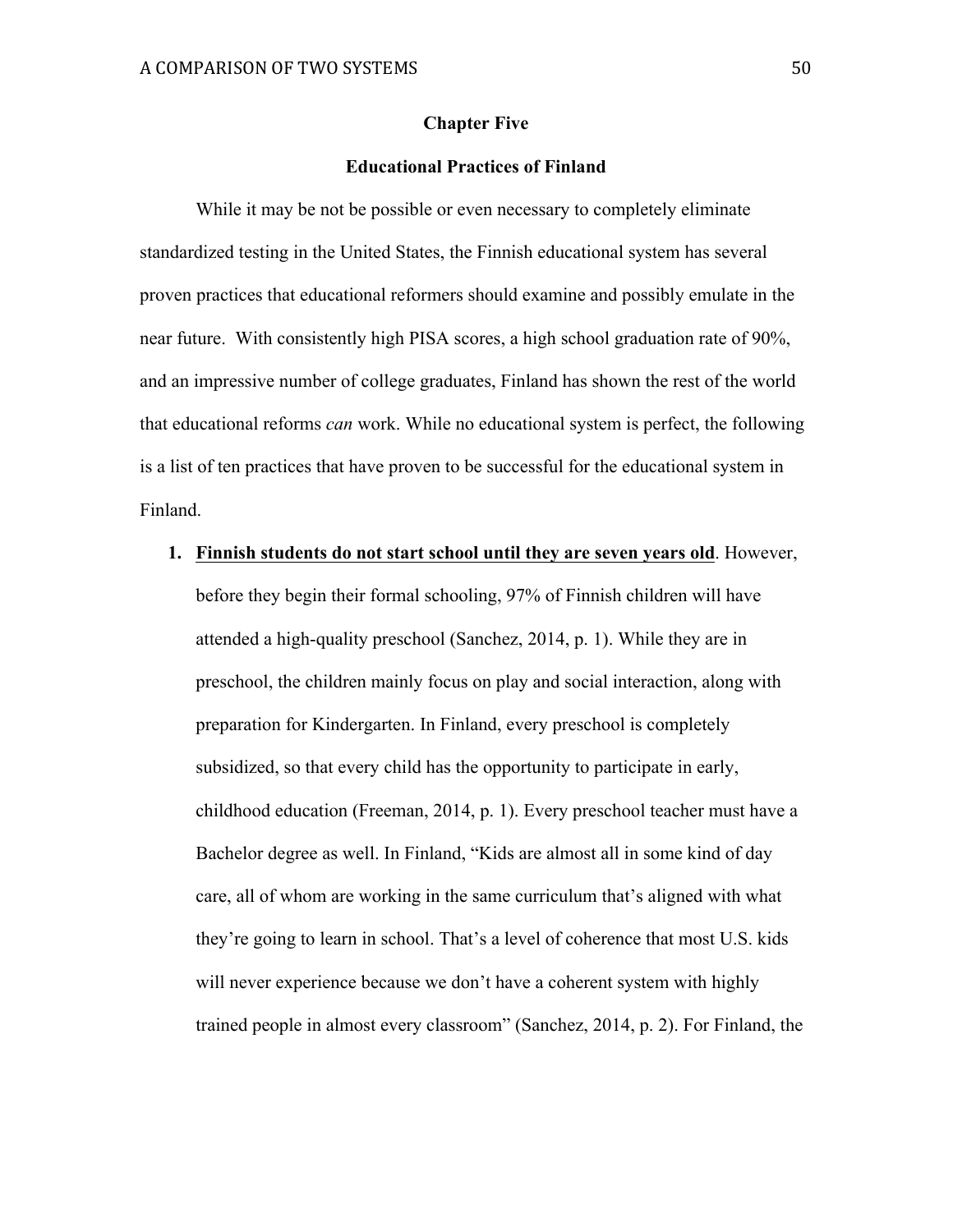investment in early-childhood education will give students a solid foundation for successful learning all of their lives (Sanchez, 2014, p**.** 3).

- **2. Students in Finland are given 75 minutes of recess a day** Unlike American students, who get an average of 27 minutes a day of recess, the Finns believe that fresh air and exercise enhance learning, rather than "interfere" with it. In Finland, "Outdoor, practical learning opportunities and healthy related physical activity sessions are a regular feature in the curriculum: helping to maintain a healthy body and mind" (Lopez, 2014, p. 2). Further, some schools are now offering different activities in the middle of the day in order to give students the opportunity to "think about something else and/or do something creative (Gross-Loh, 2014, p. 2).
- **3. Standardized testing is nonexistent** In Finland, equality is valued over competition. Students take the PISA exam when they are 15 years old, and a matriculation exam when they graduate from high school for university placement. Ironically, "Finnish students do the least number of class hours per week in the developed world, yet get the best results in the long term. Teacher based assessments are used by schools to monitor progress, and these are not graded, scored or compared; but instead are [utilized] in a formative manner [for] feedback and [assessment]" (Lopez, 2014, p. 2). By using formative assessments, and individualized learning plans, teachers can make sure every child receives what he or she needs to be successful in the classroom.
- **4. Students are given individualized instruction and attention** In America, teachers are expected to monitor a classroom with anywhere from 20 to 30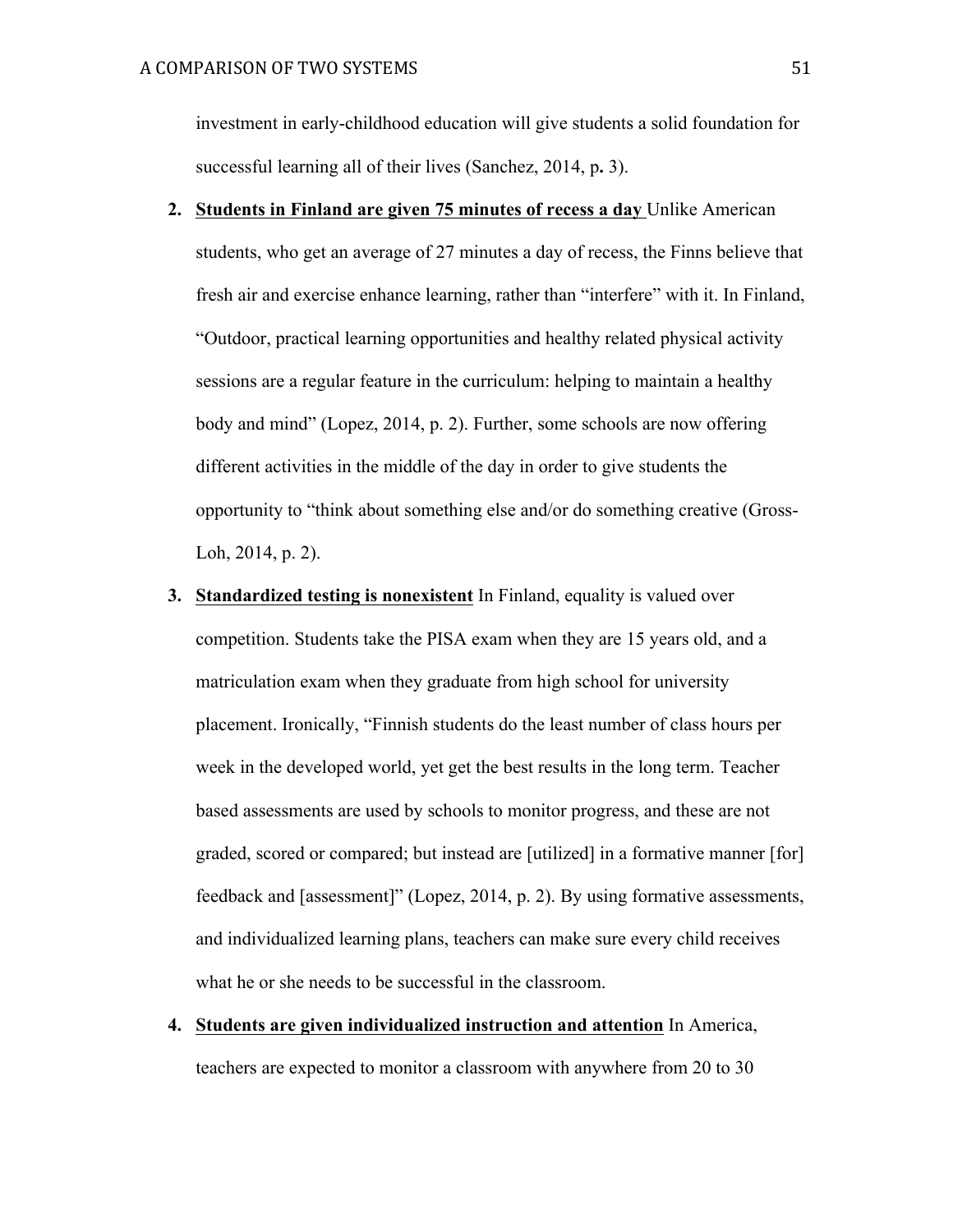students, and they are expected to manage their classrooms with little or no assistance. Finland, however, is different. Classrooms usually have twenty students or less, and there is often more than one teacher helping the students (Lopez, 2014, p. 3). Teaching assistants are also a common sight in a Finnish classroom. However, unlike American teacher assistants, Finnish assistants are trained for one year and must have a Bachelor's degree before they can work in a classroom. Because there is no division in a classroom based on ability, students are encouraged to work at their own pace. However, they are also expected help other students who might be struggling as well. "By having professionals working in conjunction, the needs of the pupils can be better met within a happy and familiar environment" (Lopez, 2014, p. 3).

# **5. Finnish students learn up to four languages or more** In Finland, students begin learning a second language on their first day of school. At the age of nine, they begin learning Swedish (the second language of Finland), and at the age of eleven, they begin learning a third language (usually English). Some students even learn a fourth language at the age of thirteen (Freeman, 2014 p. 6). Studies have shown that speaking more than one language makes students smarter, improves their memories, and gives them a competitive edge in the workforce. There is also evidence that speaking more than one language may stave off the early onset of Alzheimer's and dementia later in life (Merrit, 2012, p. 2). For the Finns learning more than one language works the mental muscles in the brain, and helps develop memorization and retention skills as well (Merrit, 2012, p. 2).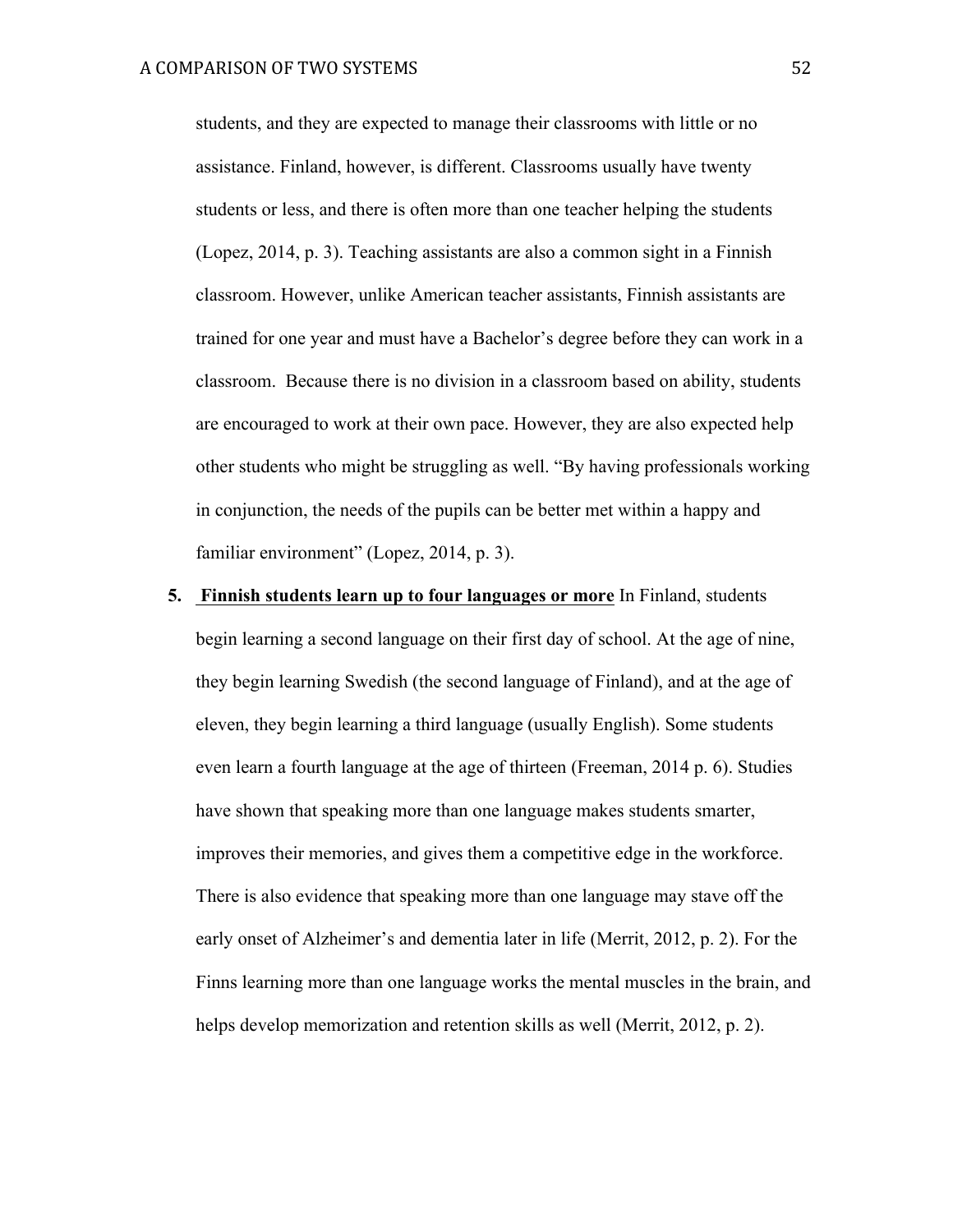- **6. Teachers are autonomous in their classrooms** Although teachers are given suggested guidelines for teaching; they are allowed to develop lessons and a curriculum geared toward the needs of their particular students. They are encouraged to work collaboratively with other teachers, and enjoy a high level of trust within their schools and communities. "From this secure base, in which high quality teachers are appreciated and trusted to do their job effectively as they see fit and political agendas are deflected, there emerges an impressive education system to be proud of that serves its students, communities and country very well" (Lopez, 2014, p.3). For the Finnish, teachers are seen as *facilitators* of learning, and they are encouraged to use different pedagogic approaches with their students. This pedagogical freedom leads to greater creativity and innovation in the classroom and a higher success rate for Finnish students as well (Lopez, 2014, p. 3).
- **7. Teachers only teach for four hours a day** While this may seem shocking to American teachers, who usually teach up to five hours a day, Finnish teachers are given two hours each day to plan lessons and assess student work. This gives their students time for other activities, and teachers time to prepare and/or help students who are struggling (Freeman, 2014 p. 8).
- **8. Teachers stay with their students for five years or more** Some Finnish schools are now keeping teachers with the same set of students from Kindergarten through sixth grade. They believe that staying with the same set of students enables teachers to bond with those students, and enables teachers to develop a path of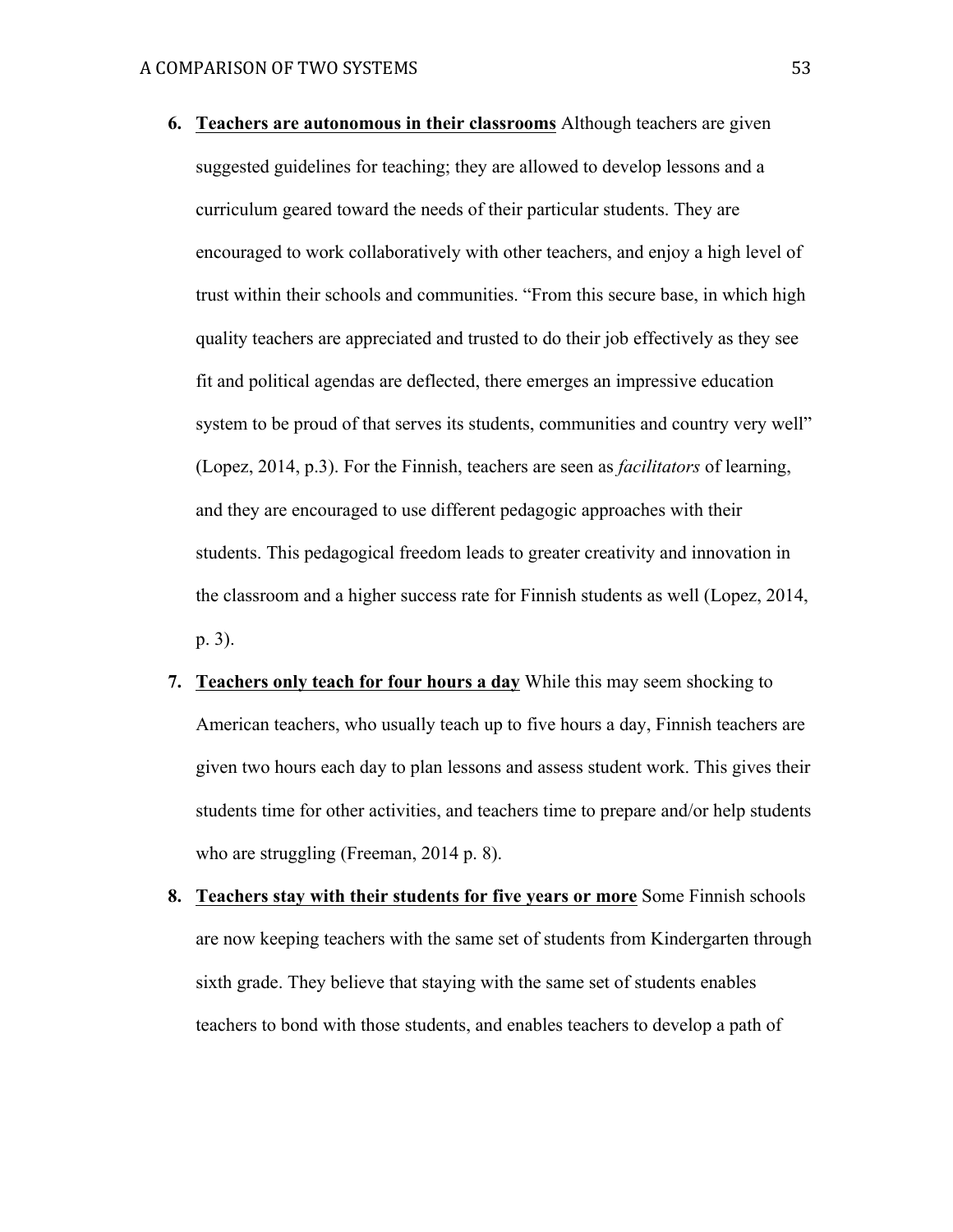learning uniquely suited to the students they have known since Kindergarten (Freeman, 2014, p. 9 & Lopez, 2014, p. 4).

- **9. Students can choose their own path** At the age of 16, students are allowed to decide if they would like to attend university or pursue vocational training. Currently 43% of students choose vocational school, but can apply for university at a later time if they change their minds. In Finland, both universities and vocational schools are completely subsidized (Freeman, 2014, p. 11).
- **10. All teachers are highly trained** "In Finland teaching is a prestigious career. Children aspire to be doctors, lawyers, scientists and in the same breath teachers. They are respected and appreciated; they are highly qualified (requiring a Masters degree for full time employment) and job selection is a touch process with only the best candidates gaining the posts" (Lopez, 2014, p. 2). Further, once a Finn becomes a teacher, she will receive additional training throughout her career.

#### **Opportunities for improvement or an impossibility?**

While no educational system is perfect, Finland is an outstanding example of an educational system that puts its students first. Over the last forty years, this small country has worked diligently to ensure that every child has the opportunity to learn in an environment that is safe, supportive and stable. Over the last few years, a slight decrease in PISA scores, increased immigration, and a fluctuating economy have presented challenges to their educational system that they are working to address. Just as it took time to develop an excellent educational system, Finland is aware that *maintaining* their excellent system is on going and that adjustments must be made from time to time. While it may not be possible to completely change or "fix" the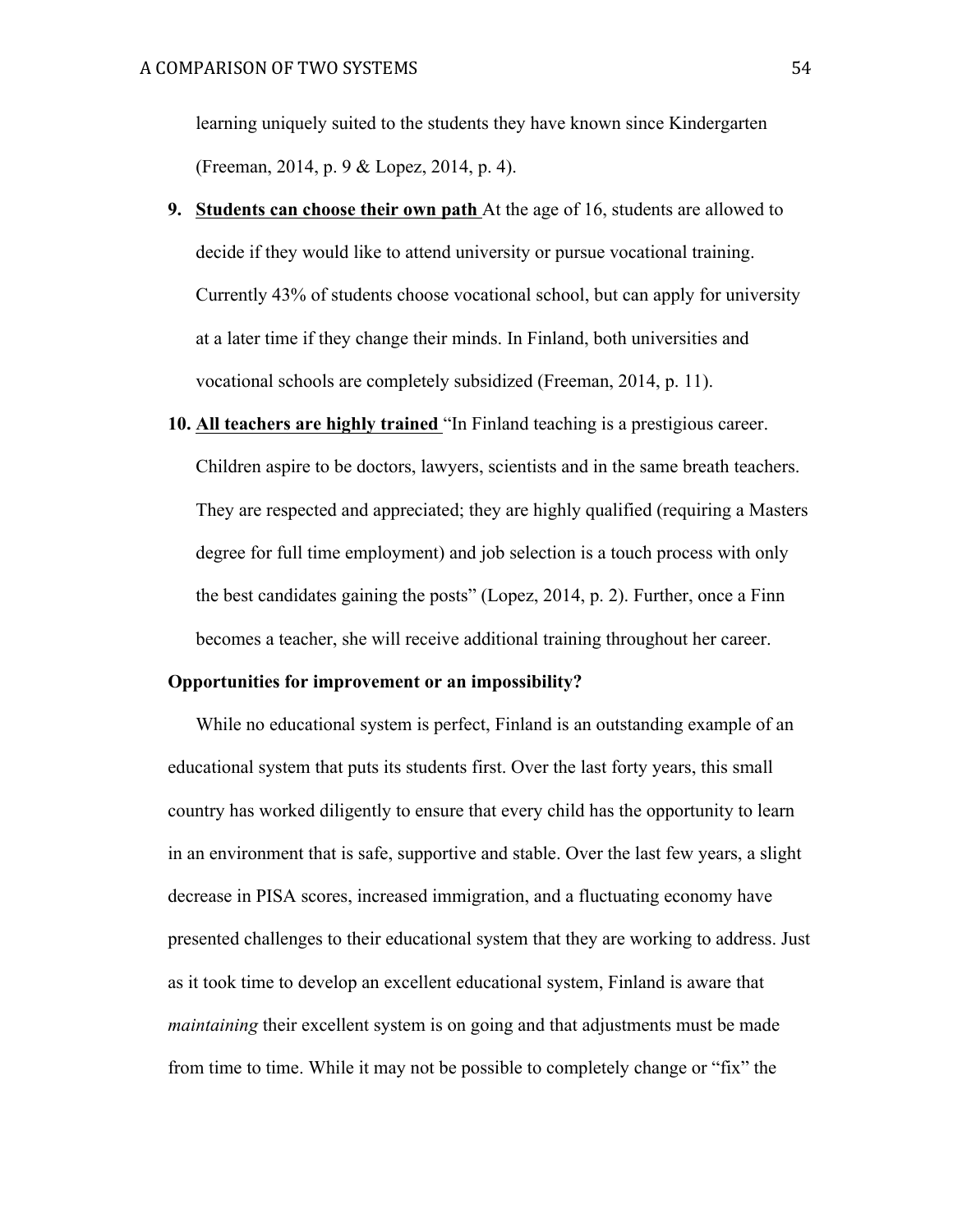current educational system in America overnight, the educational practices of Finland, offer some ideas for improvement, and these proven methods may make it possible for the American system to "do better" than it is doing now.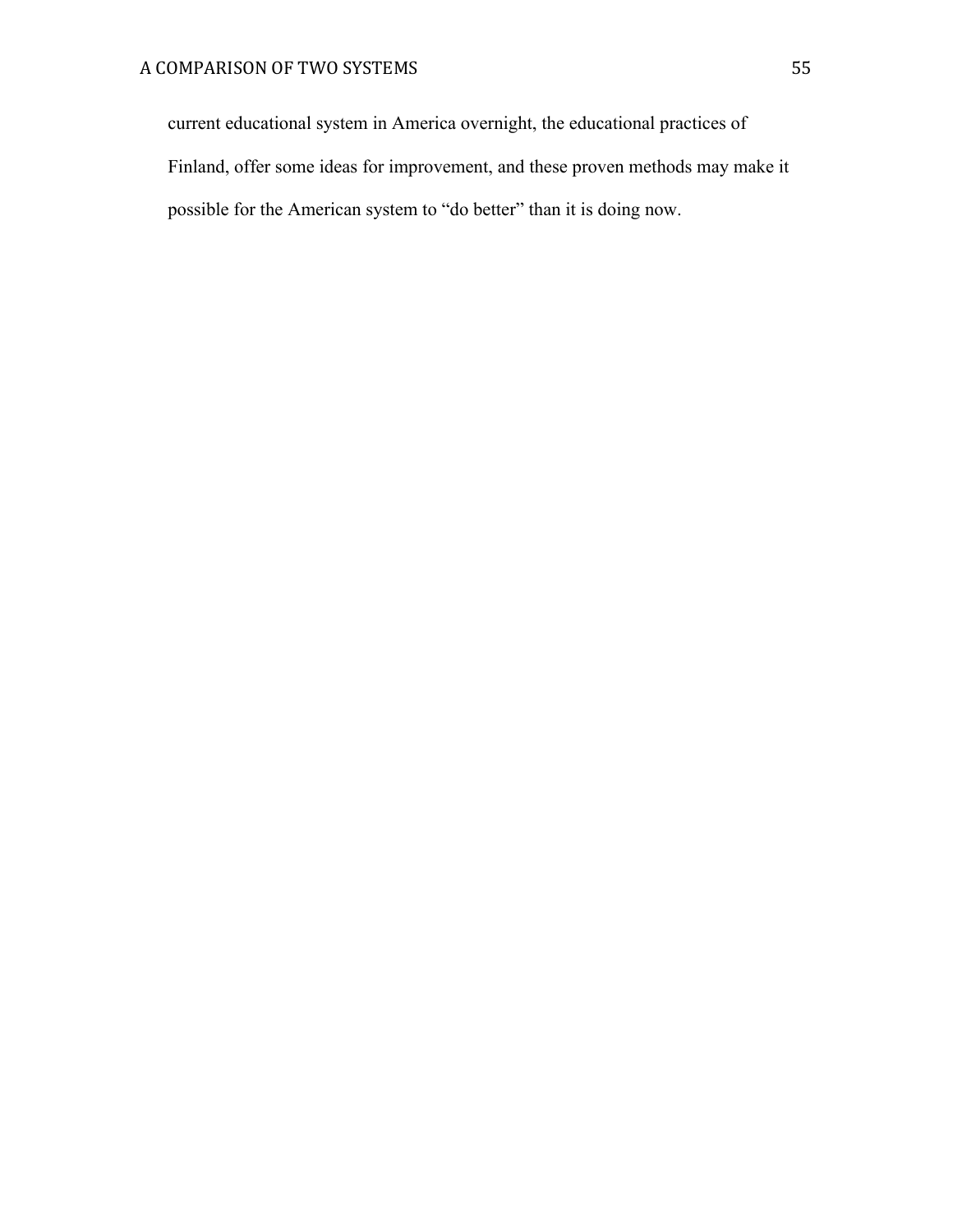#### **Chapter 6**

# **Discussions, Conclusions, and Implications for Future Research** *Discussions*

The purpose of this research was to examine American Common Core Standards, and compare them to Finnish Educational Standards. In order to compare the two educational systems, it was important to explain what Common Core Standards are, some misconceptions and concerns about Common Core, and its strengths and weaknesses as well. Once these elements were addressed, two main research questions emerged. The first question asked if Common Core Standards should be eliminated completely, and the second question asked that if Common Core Standards were *not* eliminated, were there alternative forms of assessment that could enhance or improve the Common Core Standards already in place? The research showed that if alternative methods of assessment were to be considered, Finnish Educational Standards are an excellent resource to emulate due to their consistently high-test scores and student success rates.

Chapter 3 asked if Common Core State Standards were necessary. While some proponents feel that there must always be some kind of accountability in order to measure learning, opponents of Common Core feel that standardized tests should not be the *only* form of accountability or way of measuring what students have learned. Additional research showed that if standardized tests could not be eliminated completely, other forms of assessment could be used *alongside* standardized tests in order to give a more accurate indicator of what a student truly knows. Although there are numerous ways to measure learning, formative assessments, student portfolios and performance-based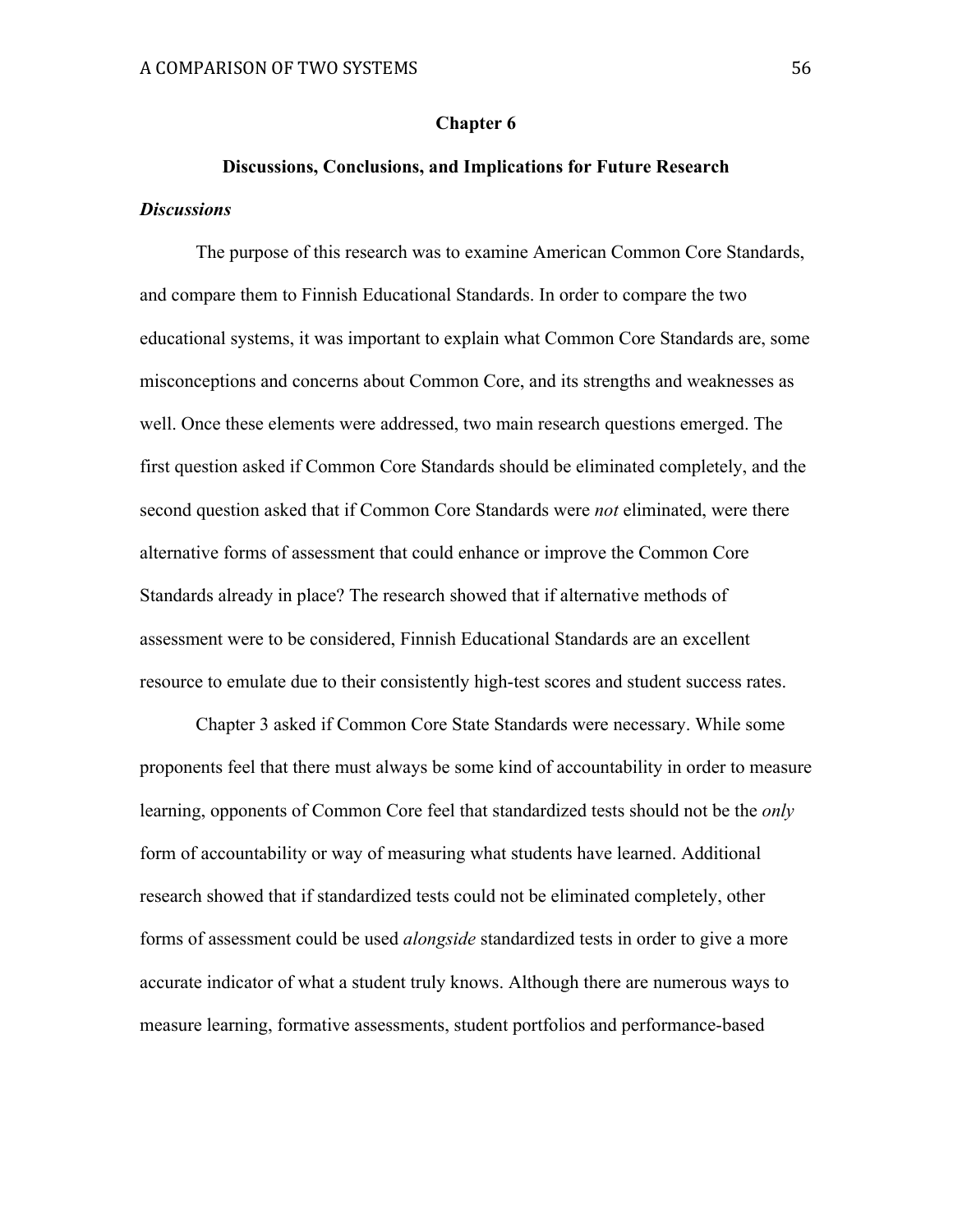assessments are three tools that could complement or possibly enhance the results of standardized tests.

Formative assessment is a way for teachers to "check for understanding", and to determine if teachers need to spend a little more time teaching a particular lesson. Formative assessments can be as simple as a pop-quiz or asking students to answer three questions about the lesson before they leave the classroom, It is simply a way to monitor who is understanding the material, and who might need a little extra help or encouragement. Using methods of formative assessment may lead to improvement on standardized tests because a teacher is able to monitor her students' learning, determine their strengths and weaknesses, and adjust her teaching to increase their understanding before a student takes a test or final exam.

Student portfolios are another way to document a student's educational journey. Simply put, a student portfolio is a body of work that a student keeps over the course of the school year, and is used to show what they have learned, how they have improved, and areas that may need some improvement. Portfolios can be kept in a notebook, or stored digitally and may include, test scores, artwork, classroom work, and notes from student-teacher conferences. Filled with information about a student's growth over the course of the school year, portfolios can be a wonderful addition to standardized tests because they give a "face" to a student. Unlike the relative anonymity of standardized tests, which only show a small part of what a student actually knows, portfolios show the path of each student's learning, how they have improved, and their strengths and weaknesses as well.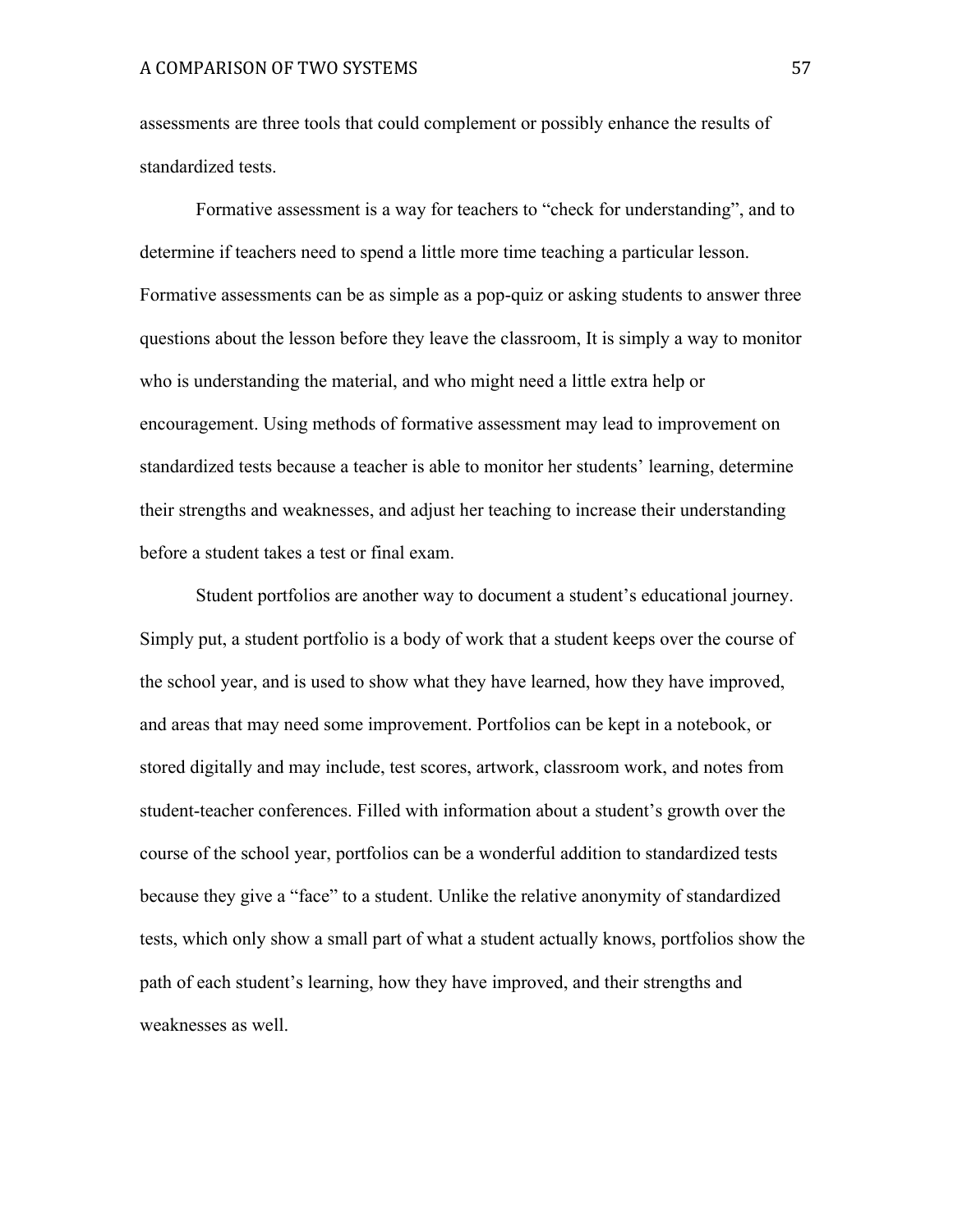Similar to student portfolios, performance-based assessments give students a chance to "show what they know" at the end of the school year. Instead of a standardized test, students may be asked to write an essay and orally defend that essay. They may also be asked to do a presentation or demonstrate a science project. Unlike a standardized test, performance-based assessments ask students to re-visit the lessons they have learned over the year, and to demonstrate what they have learned in a variety of ways. Although they can be more difficult than a standardized test, a performance-based assessment asks students to *take responsibility* for what they have learned, *present* what they have learned, and to be prepared to *defend* what they have learned in front of their peers-skills that are not only essential for their success in school, but in a competitive job market as well.

Chapter 3 was concluded with reasons why alternative forms of assessment may complement standardized tests. First of all, alternative forms of assessment are inexpensive. Schools with the smallest of budgets can practice formative assessments, and help students develop portfolios as well. They may also relieve the some of the stress and pressure once-a-year standardized testing can generate, and finally, offering students the opportunity to test twice a year, may reduce some of the time teachers spend *reteaching* concepts introduced at the beginning of the year. Further, issuing standardized tests twice a year will reduce the amount of time spent on testing as well because the first test will only focus on material covered during the first half of the year, and the second test will only focus on material covered during the second half of the year. Schools with only a few computers, or no computers at all, can use these forms of assessment in place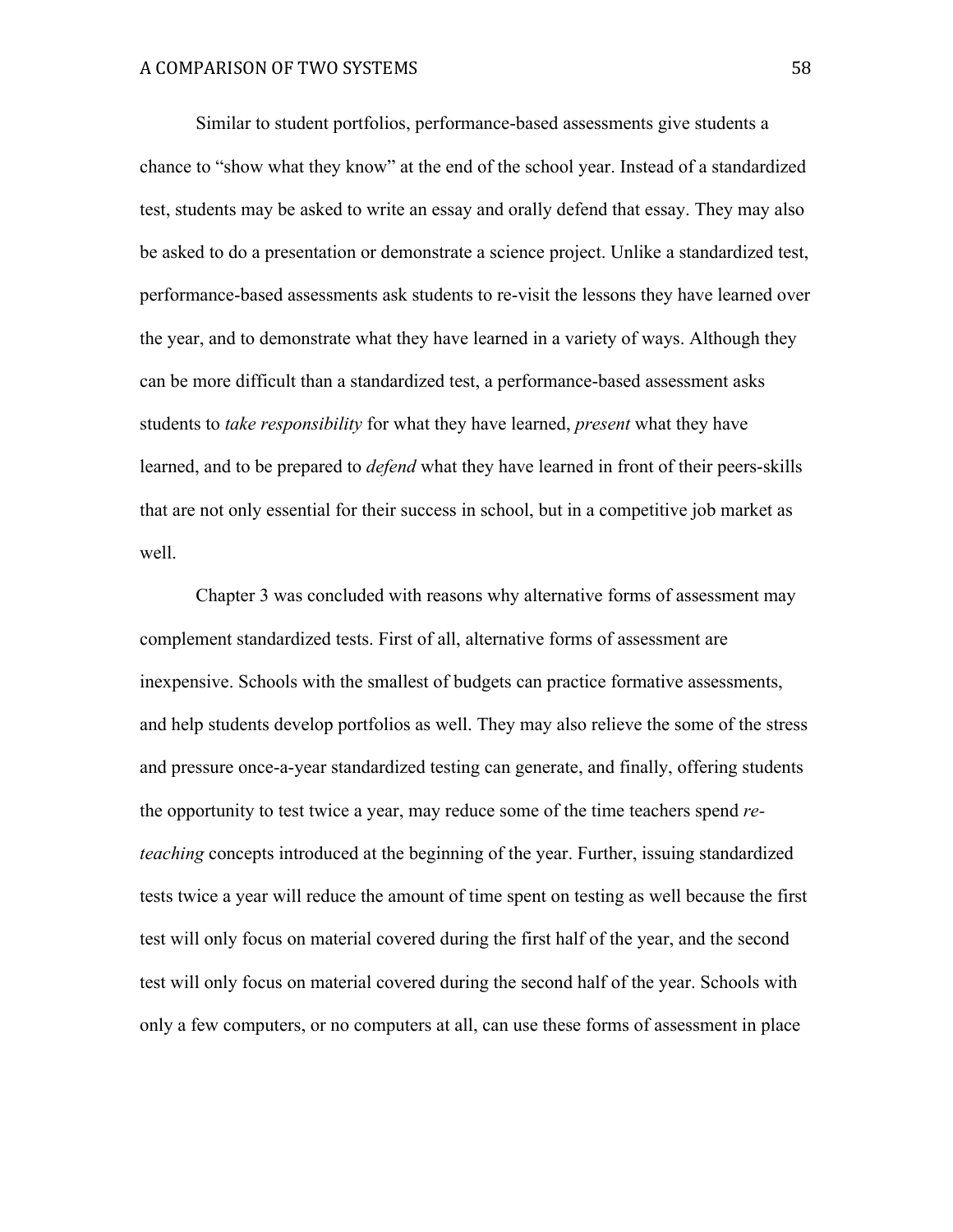of standardized tests, and still have valid data to measure what their students have learned.

Chapter 4 introduced the Finnish educational system, and compared this system to the American educational system. However, before I discussed the Finnish educational system, I felt that an understanding of *Finnish culture* was essential. First of all, Finland is a small country, relatively homogenous, and apolitical. The Finns believe that the strong should always help the weak, and this tenet shapes their three prevalent views on education, which are, equity, investment and trust. In Finland, an equitable education is available for everyone, including children with special needs. Every child, regardless of his or her ability, background or income, is guaranteed a free and equal education all the way up to university. Secondly, the Finns believe that investing in their educational system will be beneficial to their society as a whole. Only a small percentage of college graduates are accepted into the teacher-training program, and during their three years of training, everyone is trained *exactly* the same way. During their training, all their expenses are paid and teachers are paid a living wage as well. Even though they are trained the same way, once a Finn becomes a teacher, they are trusted to manage their classrooms without interference or inspections. Teachers work collaboratively with other teachers, and are encouraged to design their own curriculums as well.

Finally, chapter 4 addresses some current challenges in the Finnish educational system. While Finnish students have consistently scored very high on PISA exams, increases in immigration, the implementation of school choice, and a changing economy may have led to decrease in test scores in 2013. Despite these challenges, the Finns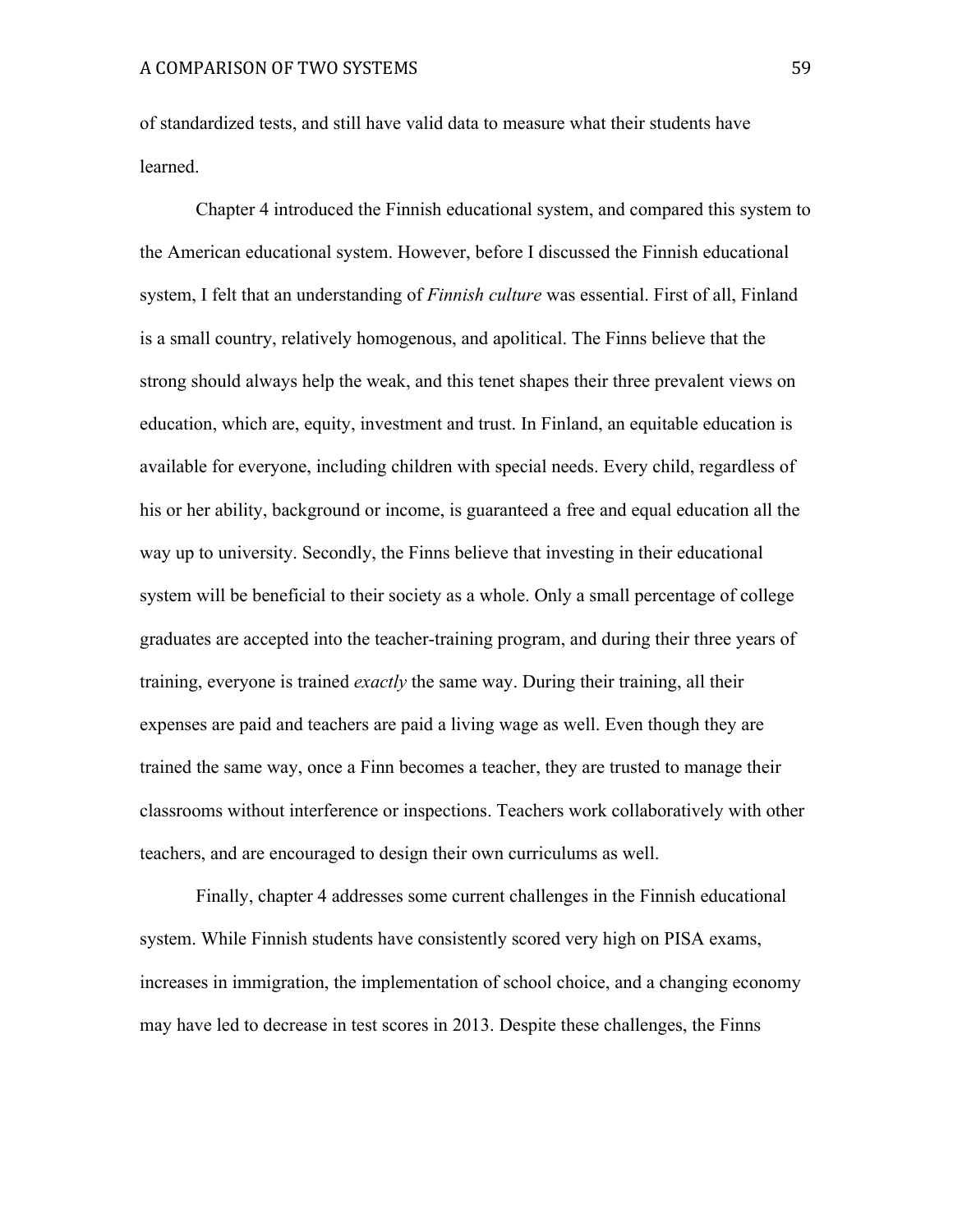believe that the educational reforms put in place over forty years ago are stronger than ever, and they will continue to monitor and adjust their educational system as needed.

Chapter 5 listed ten educational practices of Finland, and discussed possible reasons why these practices may contribute to both a student's success in the classroom and in the "real world" later on. With educational reforms that were put in place over forty years ago, the Finns have established an educational system that any country can emulate. While it may not be possible to eliminate the highly controversial Common Core Standards, the Finnish educational system offers some alternative practices that American reformers may wish to consider simply to *improve* the Common Core Standards that are already in place.

#### *Conclusions*

The research gathered shows that while Common Core State Standards were created to improve student performance and test scores, the program has been mired in controversy since its inception. While proponents feel that that Common Core Standards will improve American test scores over time, opponents of Common Core worry that these new standards are simply a "quick fix" for a nation living in an era of instant gratification. While this research has offered alternative solutions to Common Core Standards, true reforms in the American educational system cannot be brought about until everyone is in agreement that there is a problem. Unfortunately, this controversial issue has so sharply divided its passionate supporters and its equally passionate detractors; a truly unbiased evaluation of its effectiveness may never be possible. Even though this research has shown that educational systems like Finland can thrive *without* standardized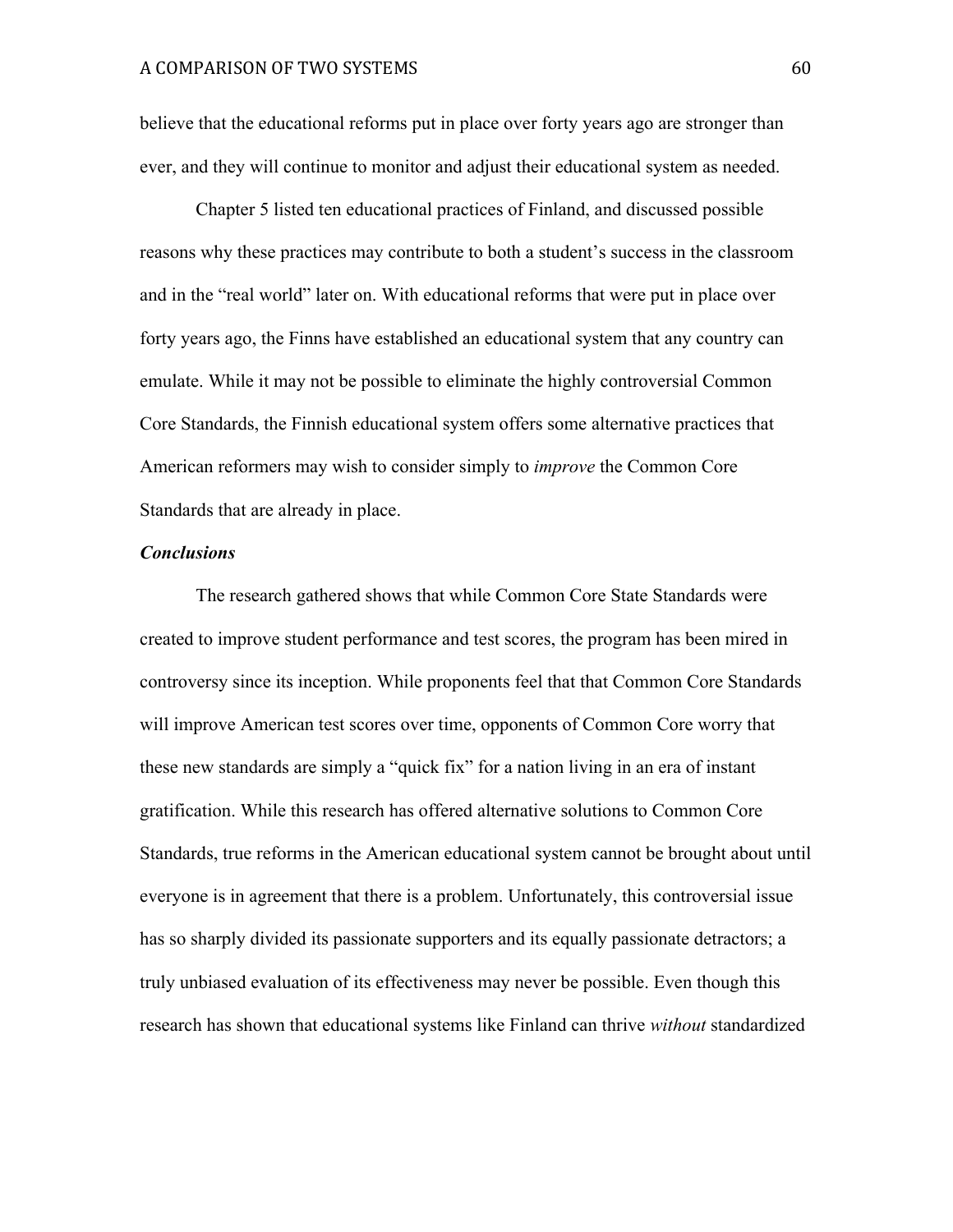testing, it has also shown that alternative forms of assessment can *enhance* standardized testing as well.

# *Implications for Future Research*

Since Common Core Standards were implemented before they were fully tested, more time will be needed before it can be determined if the new standards are have improved the American educational system or made it worse. In order to continue this research, it is recommended that future results of standardized test scores be compared with early results to determine if any improvements have been made. Further, interviews with educators, suggestions for improvement, and extensive training may "shine the light" on some of the strengths and weaknesses of these controversial standards, and allow educators to have more of an influence on how the standards are designed and/or implemented in the future. In the meantime, continuing to evaluate the educational systems of other countries, and using alternative methods of assessment to enhance the educational systems already in place, may bring about the improvements so desperately desired by educational reformers both in the United States and around the world.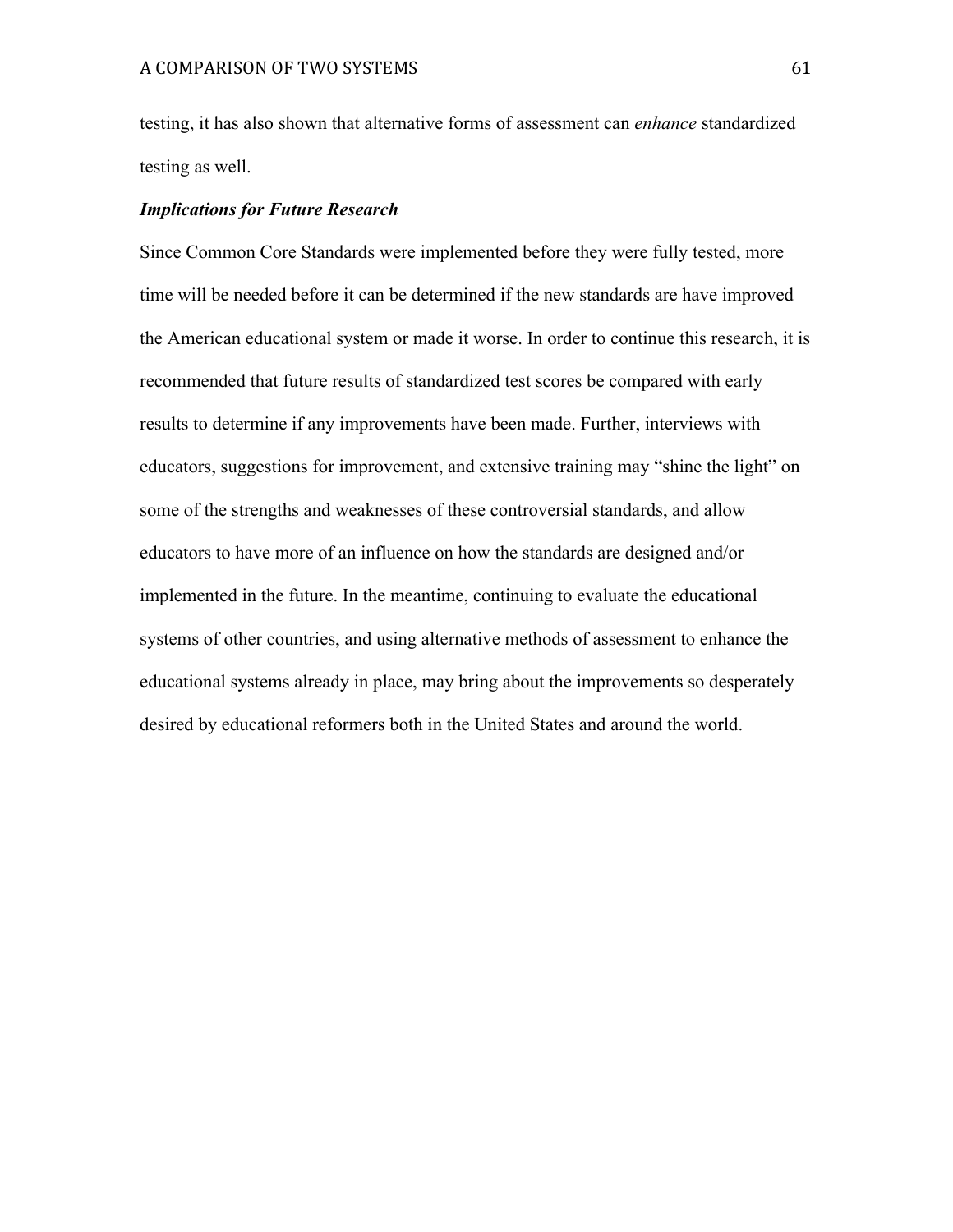#### References

- Abidiano, H., Turner, J. P. & Valerie, L. (2013). Common core state standards: Towards a cohesive accountability system. *The Nera Journal,* 48(2) 3-6.
- Bidwell, A. (2014). The history of common core state standards. Retrieved April 14, 2014 from http://www.usnews.com/news/special-reports/articles/2014/02/27/thehistory-of-common-core-state-standards
- Cantrell, M. (2014). Why parents are concerned about common core. Retrieved July 2, 2014 from http://guardianlv.com/2014/03/why-parents-are-concerned-aboutcommon-core/
- Darling-Hammond, L. (2014). What we can learn from Finland's successful school reform. Retrieved June 30, 2014 from http://www.nea.org/home/40991.htm
- Erickson, L. (2002). *Concept-Based Curriculum and Instruction: Teaching Beyond the Facts.* Corwin Press. California.

Esping-Anderson, G. (1992). The making of a social democratic state. In K. Misgeld, K. Molin K. Amark (Eds.). *Creating social democracy: A century of the social democratic labor party in Sweden.* (pp. 35-66). University Park: The Pennsylvania State University Press.

- Esping-Anderson, G. (1998). *The three worlds of welfare capitalism.* Princeton: Princeton University Press.
- Fernsten, L. (2014). Portfolio assessment. Retrieved July 15, 2014 from http://www.education.com/reference/article/portfolio-assessment/
- Freeman, A. (2012). Finland's educational system: 10 surprising facts that Americans shouldn't ignore. Retrieved July 24, 2014 from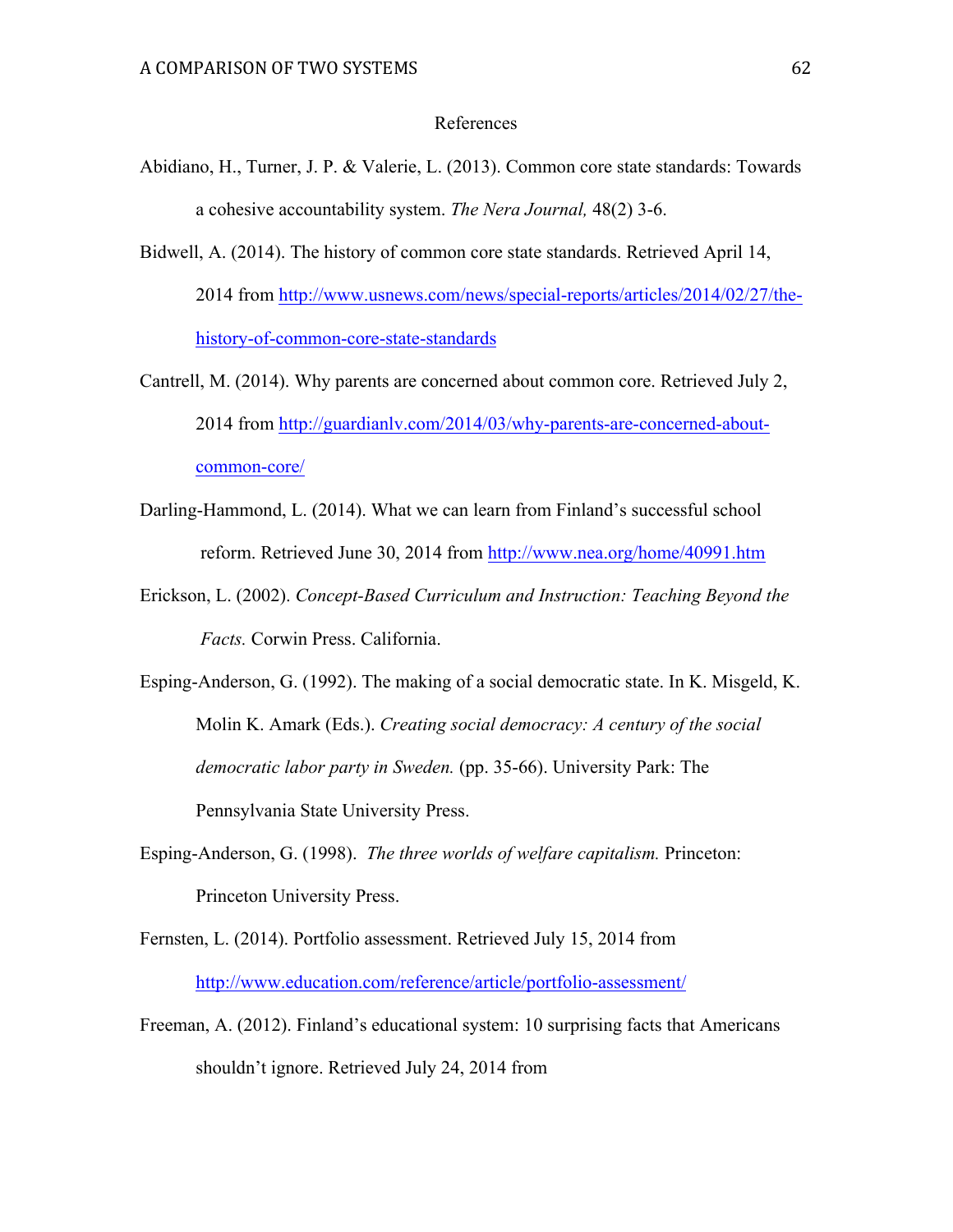http://www.takepart.com/photos/ten-surprising-facts-finlands-education-systemamericans-should-not-ignore

- Gardner, N. & Powell, R. (2014). The common core is a change for the better. *Phi Delta Kappan,* 95, 49-53.
- Gross-Loh, C. (2014). Finnish education chief: 'We created a system based on equality. Retrieved July Imp24, 2014 from

http://www.theatlantic.com/education/archive/2014/03/finnish-education-chiefwe-created-a-school-system-based-on-equality/284427/

- Hancock, L. (2011). Why are Finland's schools successful? Retrieved July 15, 2014 from http://www.smithsonianmag.com/innovation/why-are-finlands-schoolssuccessful-49859555/?no-ist
- Heitner, E. (2014). The trouble with common core. Retrieved June 25, 2014 from http://www.rethinkingschools.org/archive/27\_04/edit274.shtml
- Kangaslahti, J. (2013). A public education system can excel. *Euromentor Journal,* 4, 7- 13.
- Klein, K. (2014). Why my family is opting out of the common core testing. Retrieved April 14, 2014 from http://www.latimes.com/opinion/opinion-la/la-ol-commoncore-test-optout-20140408,0,4198942.story#axzz2z6MpB5af
- Korpela, S. (2012). School in Finland: The key to the nation's success. Retrieved July 1, 2014 from http://finland.fi/Public/default.aspx?contentid=247183
- Lee, Y. (2010). Views on education and achievement: Finland's story of success and South Korea's story of decline. *KJEP,* 7:2, 379-401.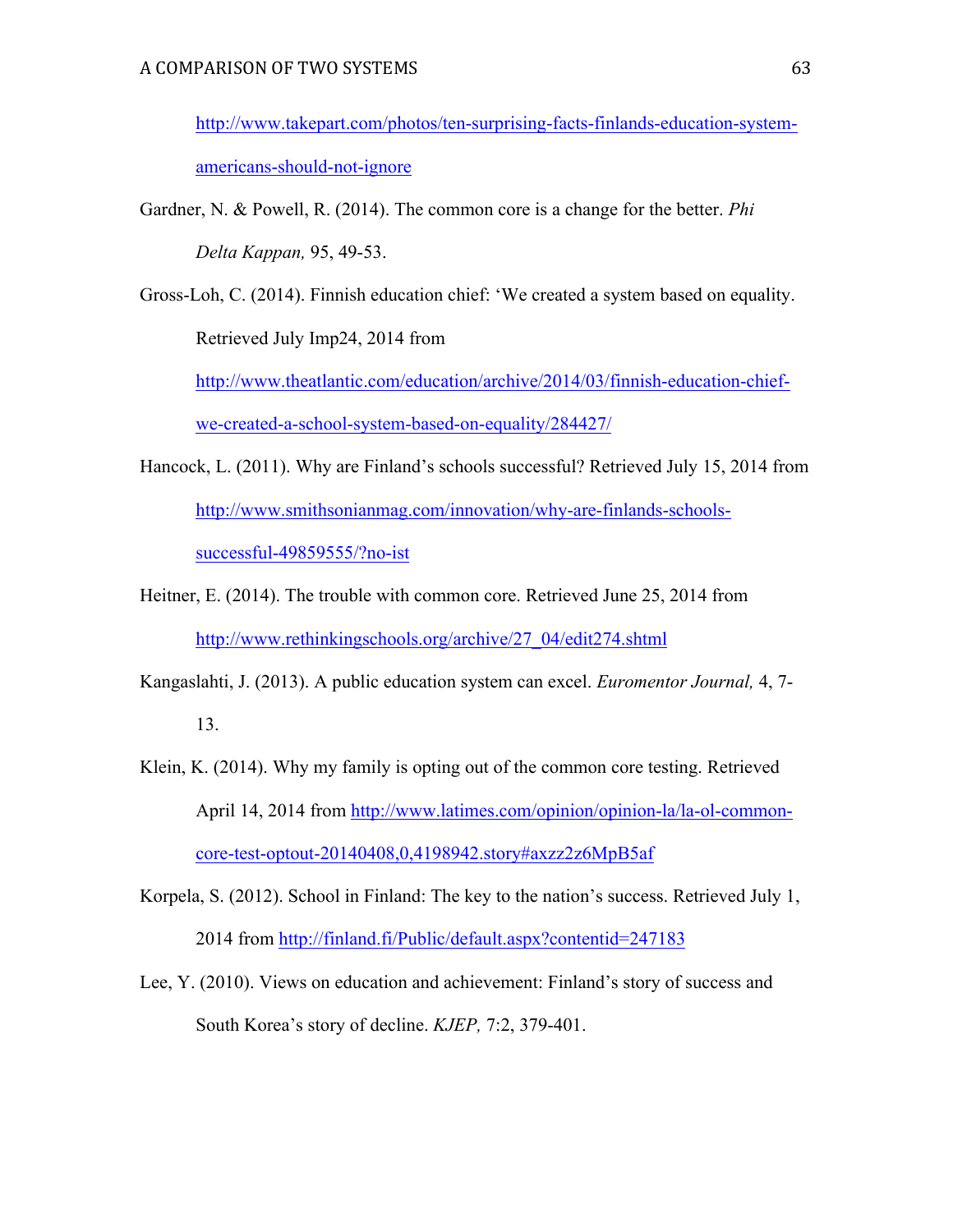- Liebtag, E. (2013). Moving forward with common core state standards implementation: Possibilities and potential problems. *Journal of Curriculum & Instruction,* 7, 56- 70.
- Lopez, A. (2014). How Finnish schools shine. Retrieved July 5, 2014 from http://www.theguardian.com/teacher-network/teacher-blog/2012/apr/09/finishschool-system
- Lowe, J. (2014) Describe the advantages of portfolio assessment for students. Retrieved July 15, 2014 from http://education.seattlepi.com/describe-advantages-portfolioassessment-students-1470.html
- Meador, D. (2014). What are some pros and cons of the common standards? Retrieved July 1, 2014 from http://teaching.about.com/od/assess/f/What-Are-Some-Pros-And-Cons-Of-The-Common-Core-Standards.htm
- Merrit, A. (2012). Why learn a foreign language? Benefits of bilingualism. Retrieved July 30,2014 from

http://www.telegraph.co.uk/education/educationopinion/10126883/Why-learn-aforeign-language-Benefits-of-bilingualism.html

Neill, M. (2014). An alternative to standardized testing for student assessment. Retrieved July 14, 2014 from http://www.washingtonpost.com/blogs/answersheet/wp/2012/11/02/an-alternative-to-standardized-testing-for-studentassessment/

O'Toole, S. (2014). Is my education system better than your education system?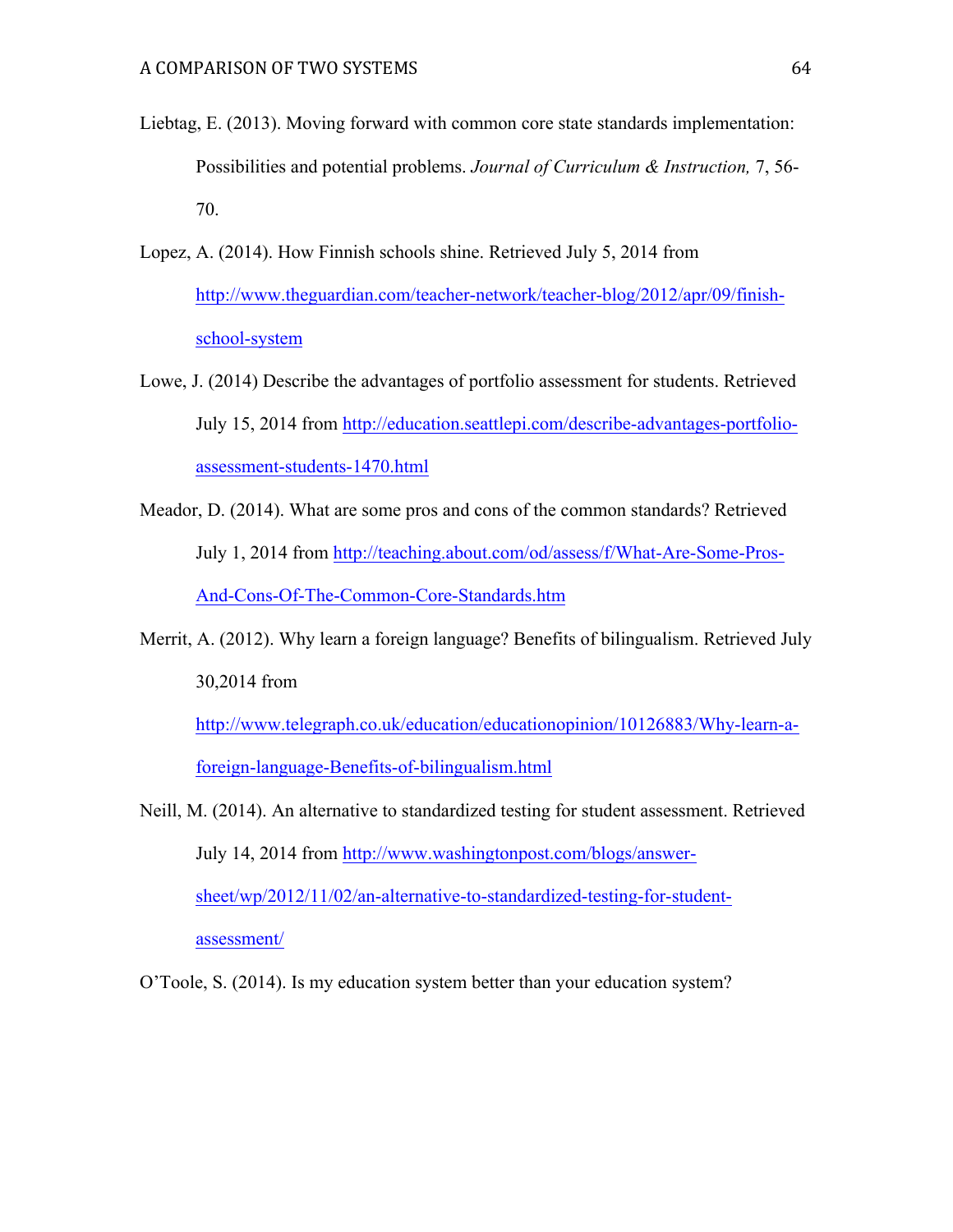Finland vs. the world. Retrieved July 25, 2014 from

http://sluggerotoole.com/2011/12/31/is-my-education-system-better-than-youreducation-system-finland-vs-the-world/

Partenen, A. (2011). What Americans keep ignoring about Finland's school success.

Retrieved July 18, 2014 from

http://www.theatlantic.com/national/archive/2011/12/what-americans-keepignoring-about-finlands-school-success/250564/

Perrin, D. (2014). What would Mark Twain have though of common core testing? Retrieved July 10, 2014 from

http://www.theatlantic.com/education/archive/2014/07/what-would-mark-twainhave-thought-of-the-common-core/374114/

- Rinne, R. & Tikkanen, J. (2011). Recent trends in Finnish education. Retrieved July 25, 2014 from http://www.goete.eu/news/project-news/135-recent-trends-in-fnnisheducation
- Rubinkam, M. (2014). Parents rail against 'ridiculous' common core math homework. Retrieved June 30, 2014 from http://bigstory.ap.org/article/22what-parents-railagainst-common-core-math
- Ryan-Romo, A. (2012). Formative and summative assessments. Retrieved July 15, 2014 from

http://www.elac.edu/departments/slo/doc/formativeandsummativeassessments.pdf

Sahlberg, P. (2013) What if Finland's great teachers taught in U.S. schools?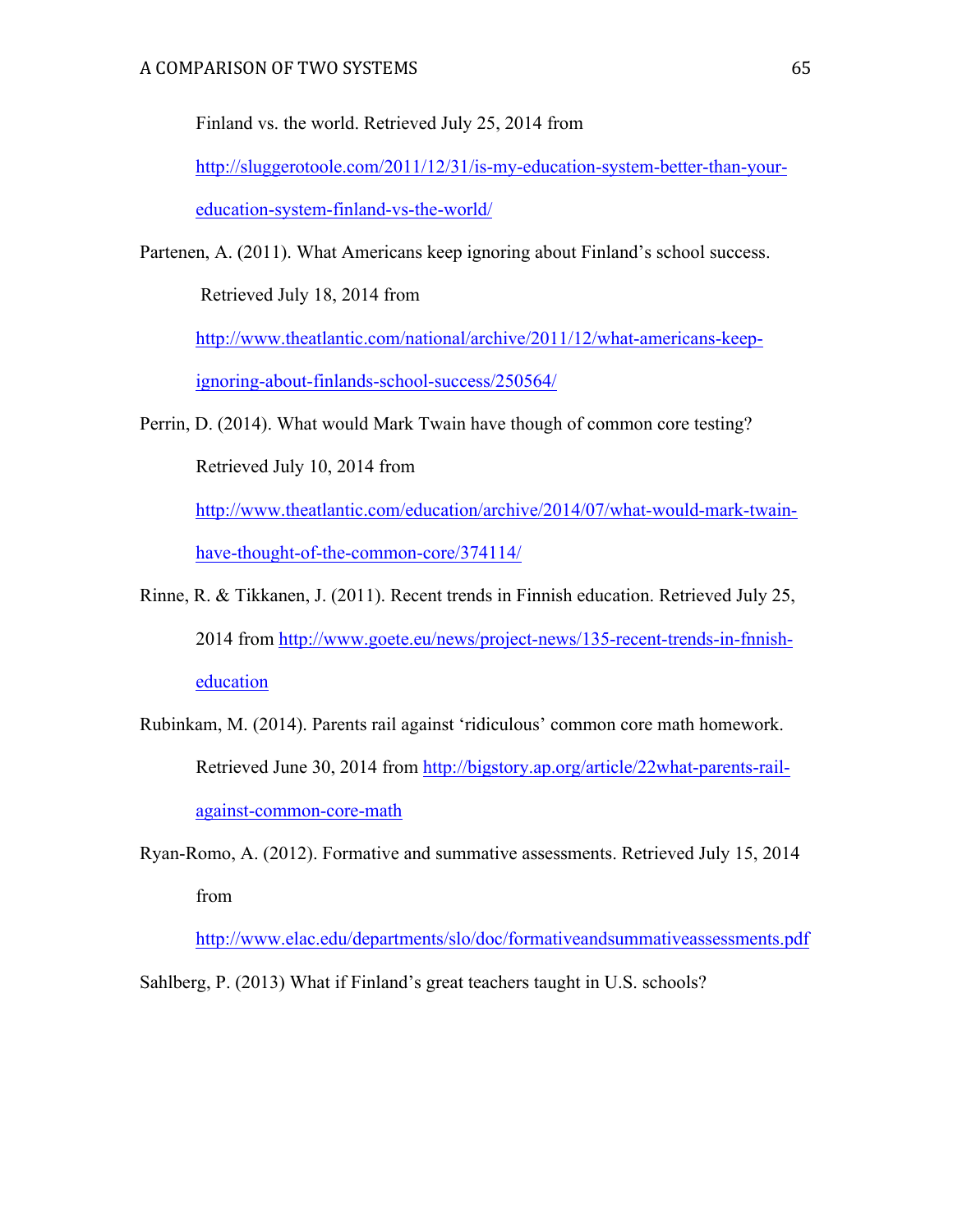Retrieved June 30, 2014 from http://www.washingtonpost.com/blogs/answersheet/wp/2013/05/15/what-if-finlands-great-teachers-taught-in-u-s-schools-notwhat-you-think/

Sanchez, C. (2014). What the U.S. can learn from Finland, where school starts at age 7. Retrieved July 24, 2014 from http://www.npr.org/2014/03/08/287255411/whatthe-u-s-can-learn-from-finland-where-school-starts-at-age-7

Sasser, N. (2014). What are the advantages and disadvantages of formative assessment? Retrieved July 15, 2014 from http://everydaylife.globalpost.com/advantages-disadvantages-formativeassessment-28407.html

Steinmann, S. (2014). 6 key concerns about common core standards. Retrieved June 30, 2014

from http://blog.al.com/live/2014/03/6\_top\_concerns\_about\_common\_co.html

- Stoddard, L. (2014). An alternative to common core. Retrieved July 13, 2014 from http://www.standard.net/stories/2012/04/30/alternative-common-core
- Strauss, V. (2013). Are Finland's vaunted schools slipping? Retrieved July25, 2014 from http://www.washingtonpost.com/blogs/answer-sheet/wp/2013/12/03/are-finlandsvaunted-schools-slipping/

Tennessee Journal. (2013). Common core state standards: Myth vs. fact. Retrieved June 20, 2014 from

http://digital.graphcompubs.com/article/Common+Core+State+Standards%3A+M yth+Vs.+Fact/1455074/0/article.html

Tienken, C. (2011). Common core standards: The emperor has no clothes, or evidence.